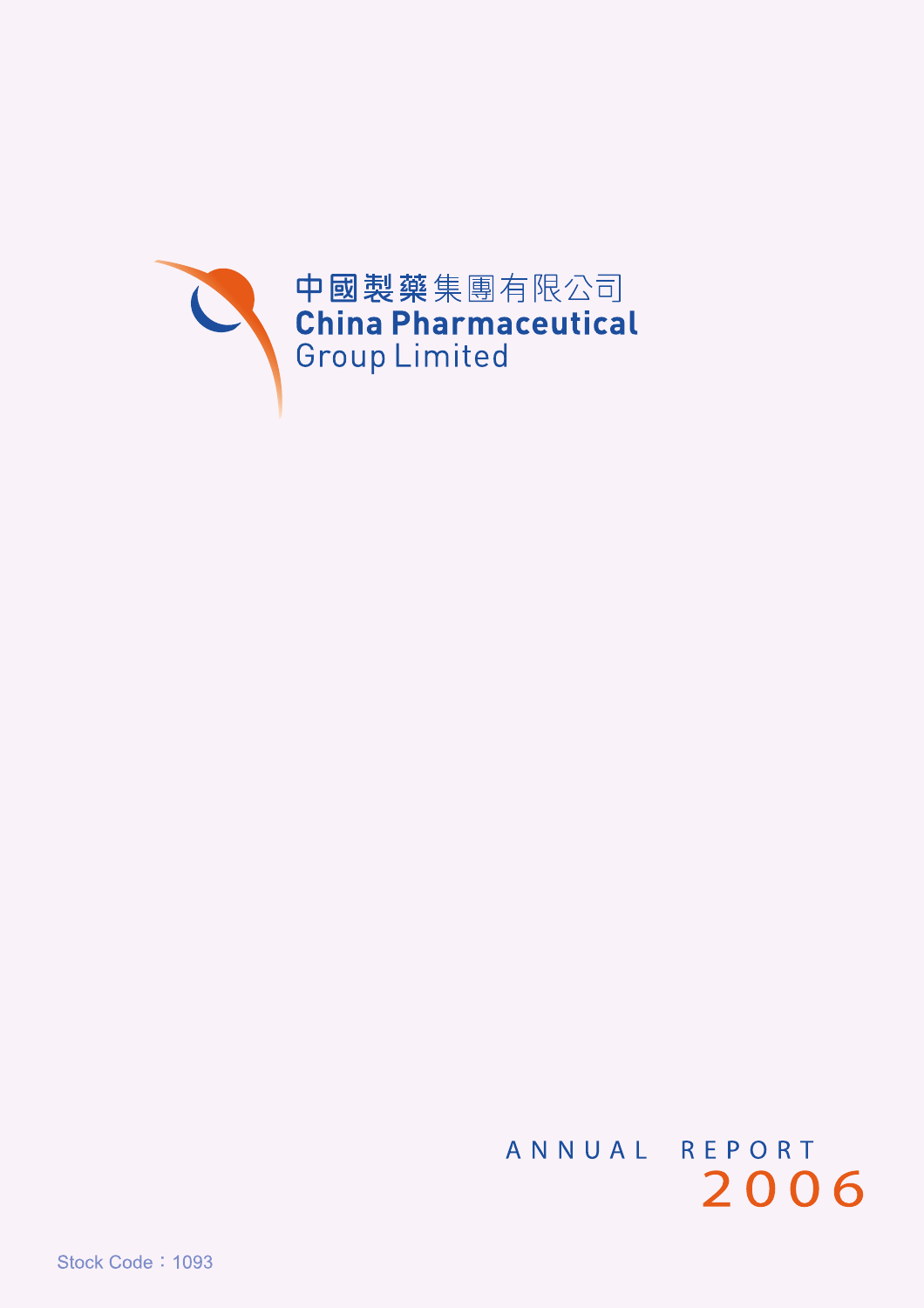# **C O N T E N T S**

# *PAGE(S)*

| <b>CORPORATE INFORMATION</b>                   | $\overline{2}$   |
|------------------------------------------------|------------------|
| CORPORATE STRUCTURE                            | $\mathfrak{Z}$   |
| <b>CHAIRMAN'S STATEMENT</b>                    | $\overline{4}$   |
| CORPORATE GOVERNANCE REPORT                    | $\boldsymbol{7}$ |
| <b>DIRECTORS' REPORT</b>                       | 10               |
| <b>INDEPENDENT AUDITOR'S REPORT</b>            | 16               |
| CONSOLIDATED INCOME STATEMENT                  | 18               |
| CONSOLIDATED BALANCE SHEET                     | 19               |
| <b>BALANCE SHEET</b>                           | 21               |
| CONSOLIDATED STATEMENT OF CHANGES IN EQUITY    | 22               |
| CONSOLIDATED CASH FLOW STATEMENT               | 23               |
| NOTES TO THE CONSOLIDATED FINANCIAL STATEMENTS | 25               |
| FINANCIAL SUMMARY                              | 63               |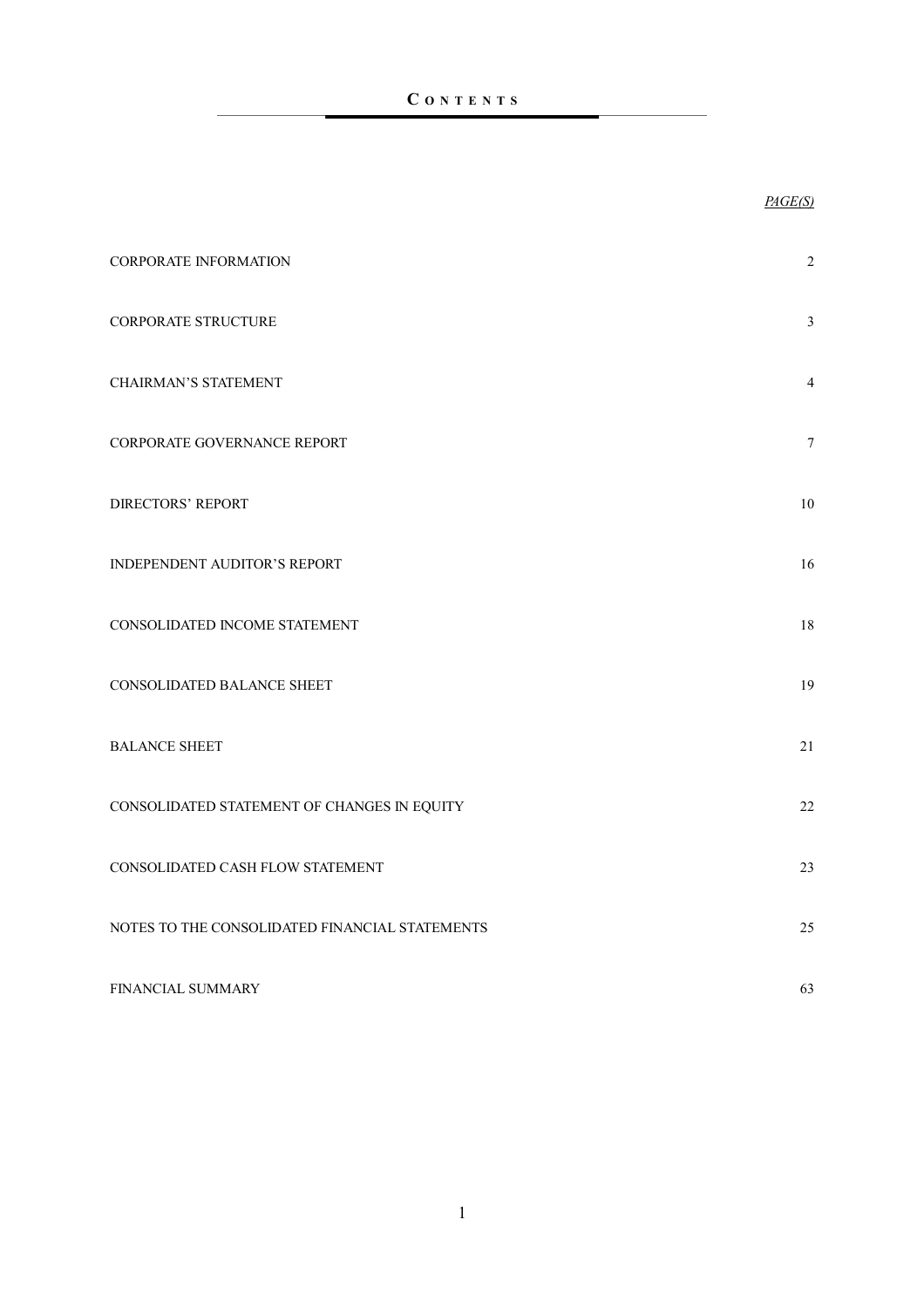## **C ORPORATE I N F O R M A T I O N**

## **BOARD OF DIRECTORS**

*Executive Directors:*  CAI Dongchen *(Chairman)* YUE Jin FENG Zhenying JI Jianming CHAK Kin Man PAN Weidong LI Zhibiao ZHANG Zheng

*Non-executive Director:*  LEE Ka Sze, Carmelo

*Independent Non-executive Directors:*  HUO Zhenxing QI Moujia GUO Shichang CHAN Siu Keung, Leonard

# **COMMITTEES**

*Audit Committee:*  CHAN Siu Keung, Leonard (Chairman) LEE Ka Sze, Carmelo HUO Zhenxing

*Remuneration Committee:*  CHAN Siu Keung, Leonard (Chairman) LEE Ka Sze, Carmelo HUO Zhenxing

## **LEGAL ADVISERS**

Woo, Kwan, Lee & Lo 25th Floor, Jardine House 1 Connaught Place Hong Kong

## **AUDITORS**

Deloitte Touche Tohmatsu Certified Public Accountants 35th Floor, One Pacific Place 88 Queensway Hong Kong

## **COMPANY SECRETARY**  LEE Ka Sze, Carmelo

#### **AUTHORISED REPRESENTATIVES**

CHAK Kin Man LI Zhibiao

# **REGISTERED OFFICE**

Room 3805 38th Floor Central Plaza 18 Harbour Road Wanchai Hong Kong

# **SHARE REGISTRAR AND TRANSFER OFFICE**

Secretaries Limited 26th Floor Tesbury Centre 28 Queen's Road East Hong Kong

#### **PRINCIPAL BANKERS**

Agricultural Bank of China, Shijiazhuang Branch Bank of China, Huhhot Branch China Construction Bank, Shijiazhuang Branch China Minsheng Banking Corporation Limited, Shijiazhuang Branch CITIC Ka Wah Bank Limited The Hong Kong and Shanghai Banking Corporation Limited The Industrial and Commercial Bank of China, Shijiazhuang Branch

## **STOCK EXCHANGE**

The Stock Exchange of Hong Kong Limited

## **STOCK CODE**  1093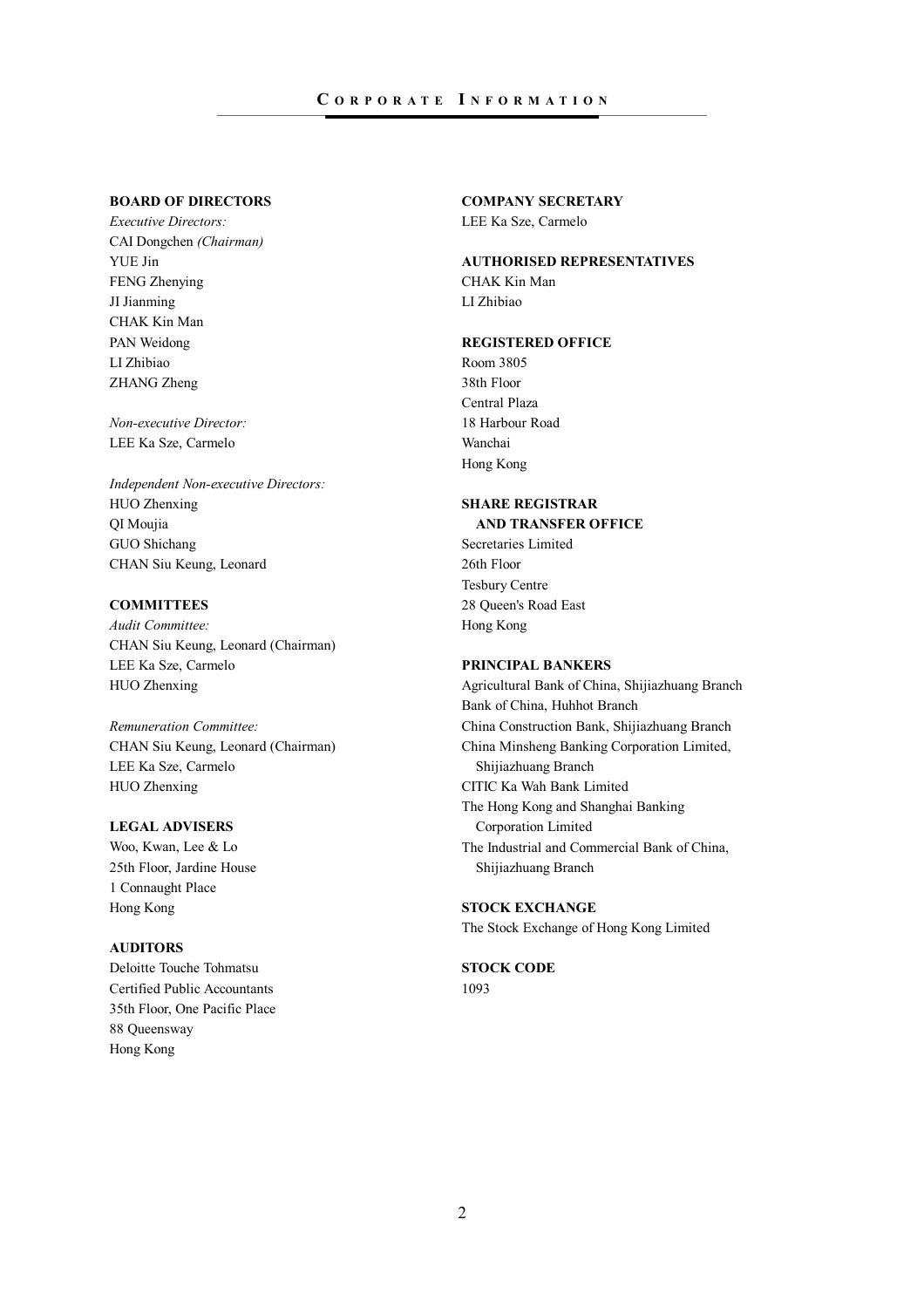

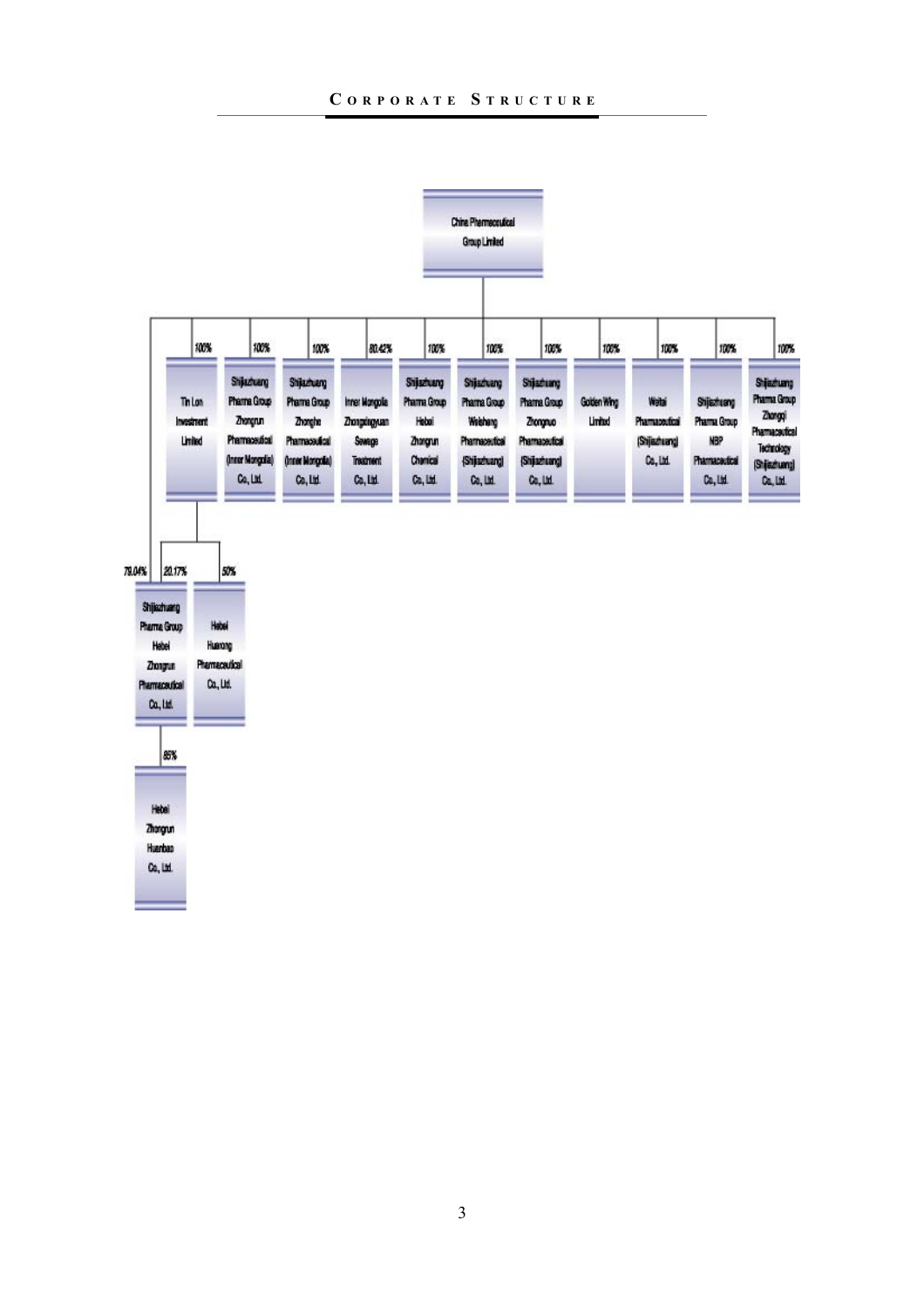## **RESULTS**

In 2006, the Group's turnover and net profit amounted to HK\$3,538.8 million and HK\$15.7 million, representing an increase of 11% and a decrease of 90%, respectively.

The Board of Directors does not recommend the payment of final dividend for the year ended December 31, 2006.

## **BUSINESS REVIEW AND OUTLOOK**

#### **Vitamin C Series**

Total sales volume of the major products of this series for the year amounted to 24,975 tonnes, a decrease of 4% over the previous year. Product prices were under pressure during the year due to overcapacity. Average price of vitamin C for the year was US\$2.80 per kg, down 13.6% from US\$3.24 in the previous year. Gross profit margin of the entire series decreased from 25.6% in the previous year to 13.5% in the current year.

With the product prices staying a low level, all manufacturers are not producing in full capacity. Product prices have rebounded recently and it is expected that the performance of this division will be able to improve.

## **Penicillin Series**

Total sales volume of the major products of this series for the year amounted to 8,567 tonnes, an increase of 81% over the previous year. Product prices remained at low level for the past few years with the persisting market consolidation. Average prices of major products, namely penicillin industrial salt, amoxicillin and 6-APA, for the year were US\$10.01, US\$22.20 and US\$20.92 per kg respectively, slightly higher than those of the previous year. Production costs decreased as a result of the increased utilization of the production lines in Inner Mongolia. Gross profit margin of the entire series increased from 6.9% in the previous year to 15.7% in the current year.

After a long period of market consolidation, product prices began to return to an upward trend in the fourth quarter of 2006. It is expected that the market condition will continue to improve.

#### **Cephalosporin Series**

Total sales volume of the major products of this series for the year amounted to 1,104 tonnes, a decrease of 5% over the previous year. With a substantial increase in market supply, there was a sharp decline in the product prices during the year. Average price of 7-ACA for the year was US\$75.25 per kg, a decrease of 18.9% as compared with US\$ 92.82 per kg in the previous year. Gross profit margin of the entire series decreased from 24.4 % in the previous year to 13.5% in the current year.

After rounds of price reductions, there was a slight rebound of the product prices recently. It is expected that the performance of this division will be able to stabilise.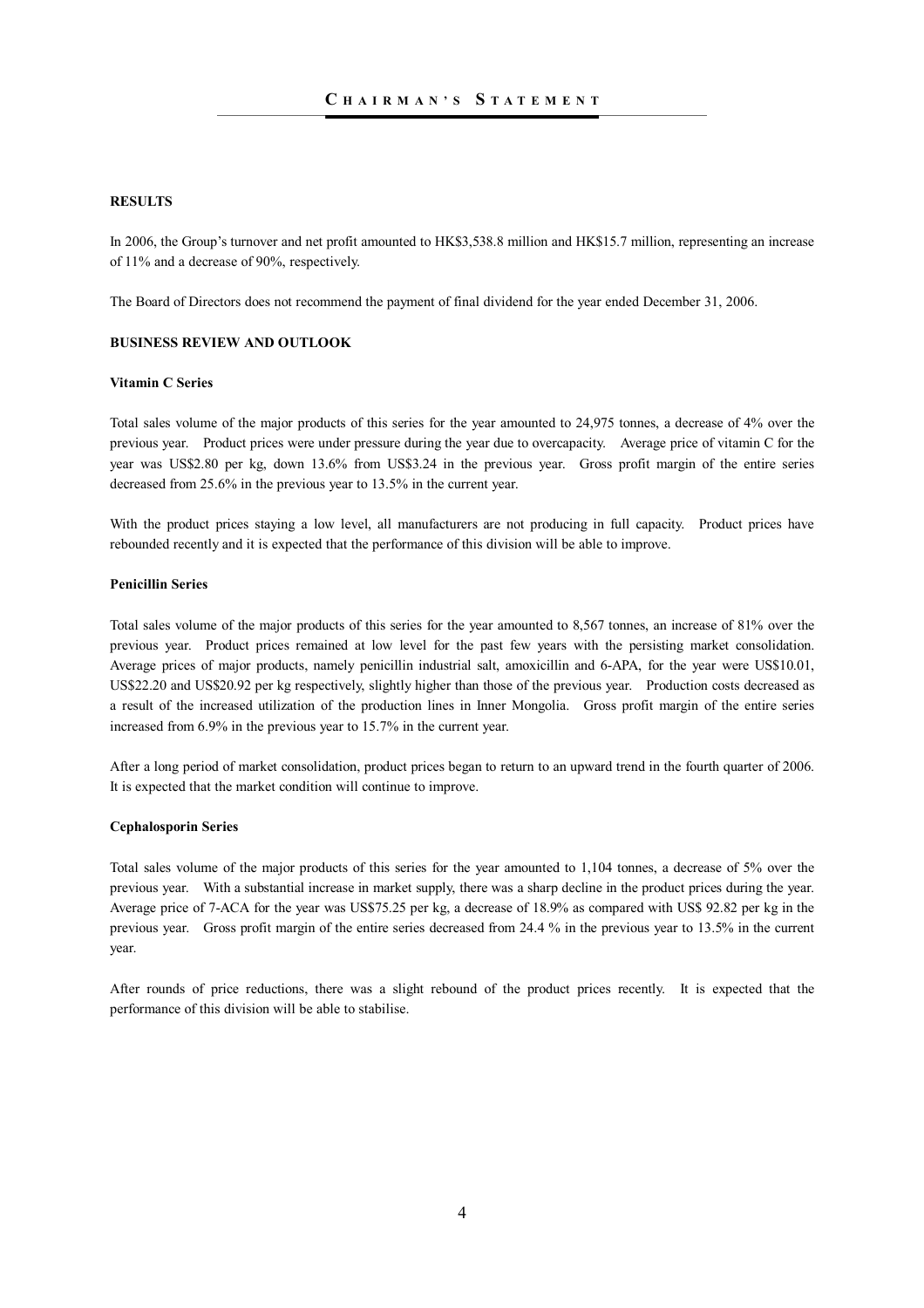#### **Finished Drugs**

As a result of fierce market competition, the profitability of this division further declined. Even though sales revenue for the year increased 13% to HK\$1,256 million, operating profits recorded a significant drop of 50.6% to HK\$31.21 million.

Market competition is expected to remain fierce. With a view to establishing a new driver of growth, the Group will put more efforts to develop the vitamin C health supplement market in the PRC while continuing to strive for growth in the generic drugs.

## **Patent Drug**

The patent drug, butylphthalide, which was launched to the market last year, recorded a gradual growth in sales during the year. As market build-up work was still in its early stage, this business still recorded a loss in the current year.

In order to speed up the development of the drug in overseas markets, the Group entered into a license agreement with an overseas pharmaceutical company during the year. Pursuant to the agreement, the overseas pharmaceutical company is responsible for applying overseas accreditation for the drug and developing markets in America and Europe. The Group will receive milestone payments and royalties according to the progress of the overseas accreditation application and future sales.

# **FINANCIAL REVIEW**

#### **Liquidity and Financial Position**

In 2006, the Group's operating activities generated a net cash inflow of HK\$230,818,000. Capital expenditure amounted to HK\$241,010,000. At December 31, 2006, the Group's current ratio was 1.0, slightly lower than 1.1 at the end of the previous year. Debtor turnover period (ratio of the total of trade receivables and bills receivable balance to sales, inclusive of value added tax for sales in the PRC) was 55 days as compared with 51 days in the previous year. The inventory turnover period (ratio of inventories balance to cost of sales) decreased to 85 days from 110 days in the previous year.

At December 31, 2006, the Group had total borrowings of HK\$1,608,493,000 (comprising bank loans of HK\$1,529,000,000 and loans from ultimate holding company and a fellow subsidiary of HK\$79,493,000). The maturity profile of the total borrowings spreads over a period of three years with HK\$752,000,000 repayable within one year and the remaining HK\$856,493,000 repayable between two to three years. Net gearing ratio was 46%, which was calculated on the basis of the Group's total borrowings net of bank balances and cash of HK\$391,509,000 over shareholders' equity at the balance sheet date.

41% of the Group's borrowings are denominated in Hong Kong dollars and the remaining 59% in Renminbi. The Group's revenues are either in Renminbi or in US dollars. The Group is of the opinion that its exposure to foreign exchange rate fluctuations is limited.

#### **Pledge of Assets**

At the balance sheet date, bank deposits of HK\$4,104,000 were pledged to banks to secure banking facilities granted to the Group.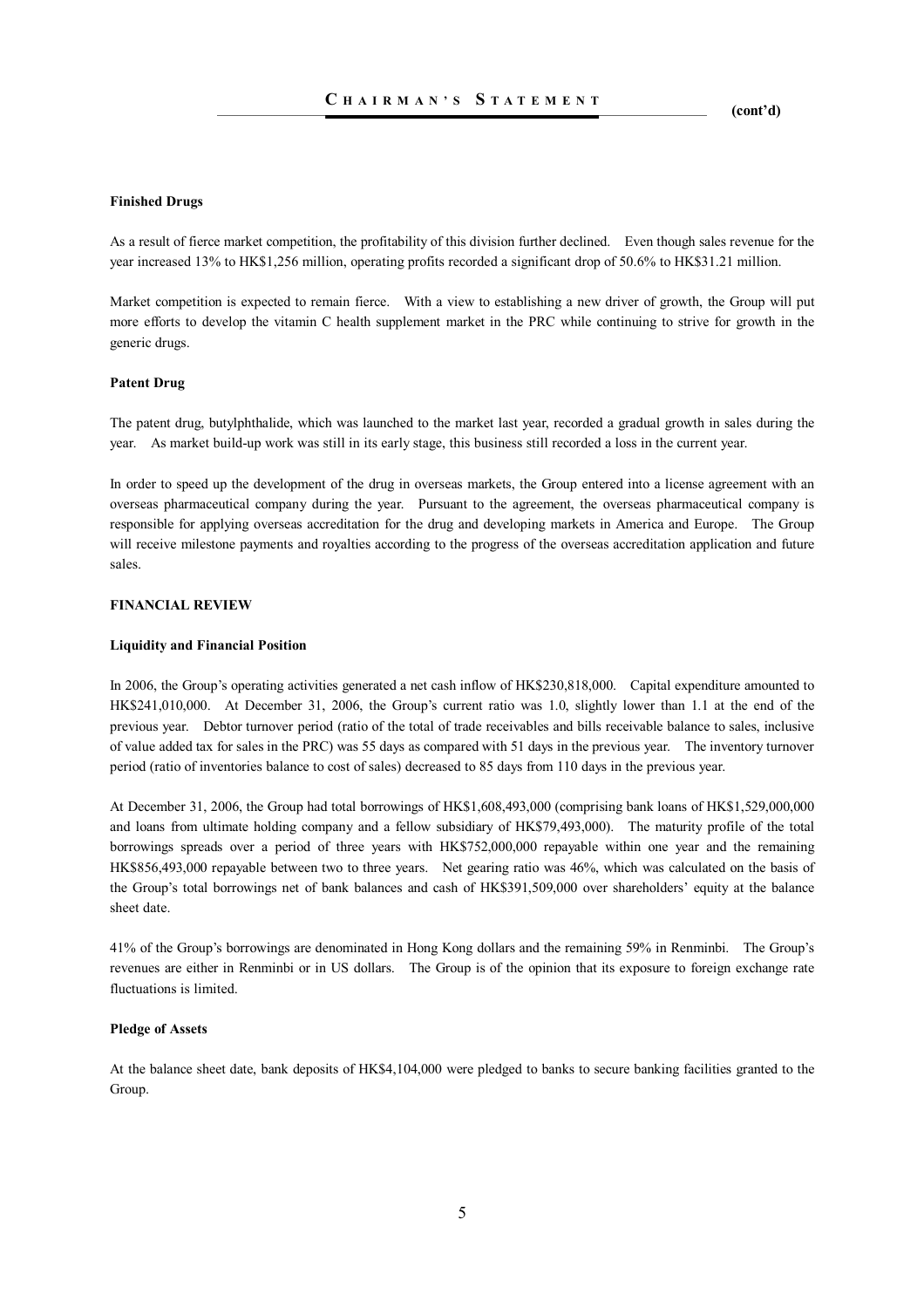#### **Contingent Liabilities**

As disclosed in the Company's press announcement dated February 22, 2005, the Company and one of its subsidiary are named as, among others, defendants in certain antitrust complaints filed in the United States of America. These antitrust complaints have alleged that certain manufacturers of vitamin C in the PRC have since at least December 2001 conspired to control prices and volume of exports of vitamin C to the United States and elsewhere in the world and that as such have been in violation of the antitrust laws in the United States. It is alleged in the antitrust complaints that the purchasers of vitamin C in the United States paid more for vitamin C than they would have paid in the absence of the alleged conspiracy and, therefore, suffered losses. The plaintiffs (purportedly as representatives of classes of similar plaintiffs) seek treble unspecified damages and other relief. Subsequent to the above-mentioned press announcement, there were some other complaints with the same nature as the above-mentioned antitrust complaints filed in the United States. Up to the date of this report, three of the antitrust complaints have been served on the Company and the subsidiary.

The directors and management of the Company intend to contest the claims set out in the antitrust complaints vigorously. The Group has appointed legal advisers to advise them in the legal proceedings and the outcome of the antitrust complaints cannot be estimated with certainty at this stage.

## **EMPLOYEES**

At the balance sheet date, the Group had about 9,855 permanent employees and the majority of them were employed in the PRC. The Group offers competitive remuneration packages, discretionary share options and bonuses to staff based on the performance of the Group and the individual employee.

## **ACKNOWLEDGEMENT**

On behalf of the Board of Directors, I would like to take this opportunity to express our sincere thanks to our shareholders for their support and to our staff for their commitment and diligence during this year.

> By order of the Board **CAI DONGCHEN**  *Chairman*

Hong Kong, April 11, 2007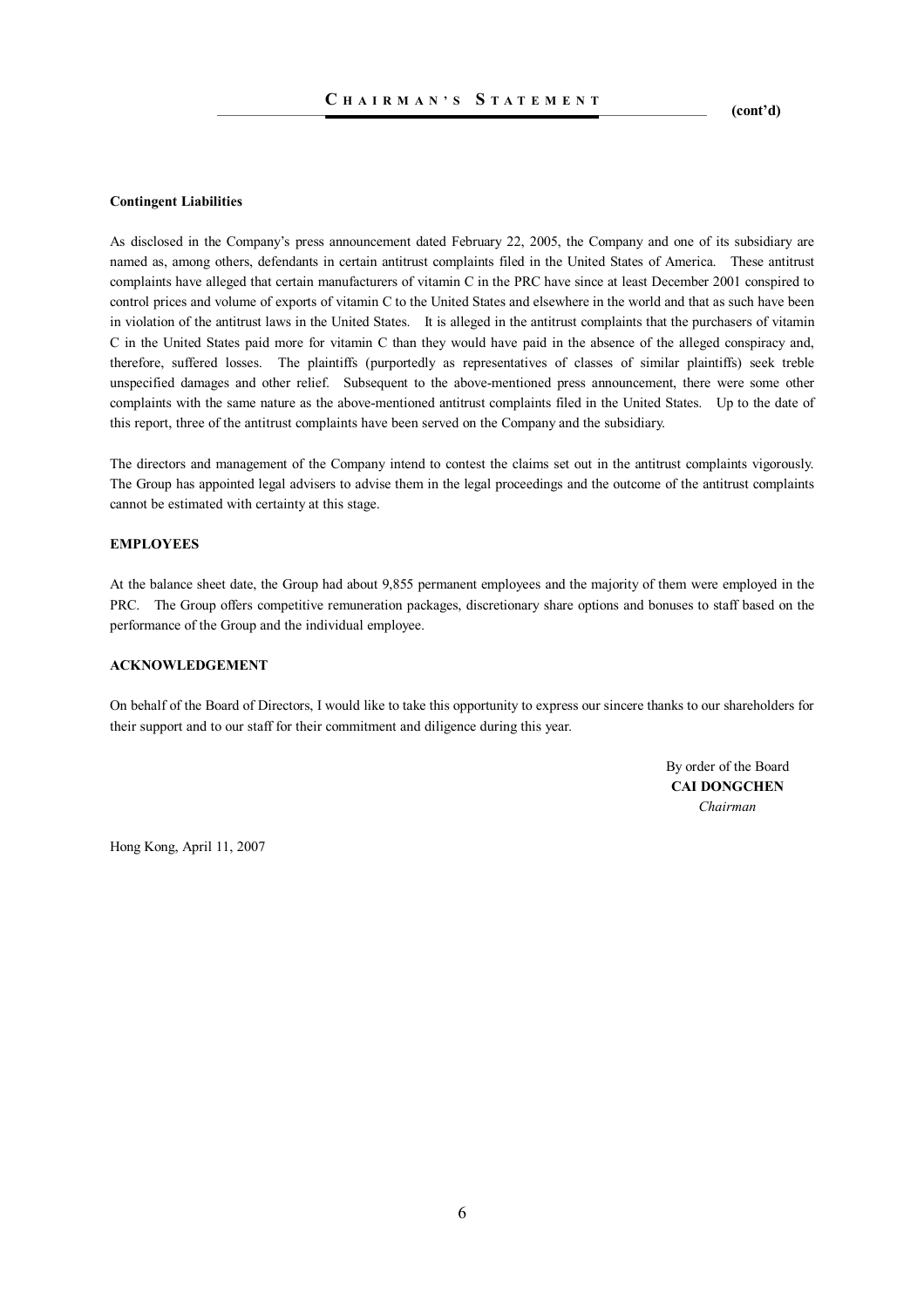#### **Corporate Governance Practices**

The Company is committed to ensuring a high standard of corporate governance. The Board believes that good corporate governance practices are increasingly important for maintaining and promoting the confidence of shareholders. The Board will review its corporate governance practices from time to time to ensure they reflect the latest development and meet the expectations of the shareholders.

The Company has complied with the code provisions in the Code on Corporate Governance Practices (the "Code") contained in Appendix 14 of the Rules Governing the Listing of Securities on the Stock Exchange (the "Listing Rules") throughout the year ended December 31, 2006 with certain deviations from code provision A.2.1 as set out in this report.

## **Board of Directors**

The Board currently comprises eight executive directors, one non-executive director and four independent non-executive directors. One of the independent non-executive directors has the appropriate professional accounting experience and expertise. The biographies of the directors are set out on pages 11 to 13 of the annual report.

The Board is responsible for establishing strategic direction, setting objectives and business plans and monitoring performance. The management of the subsidiaries of the Company is responsible for the day-to-day management and operation of their respective individual business units.

The Board meets regularly to review the financial and operating performance of the Group and approve business plans. Four regular Board meetings were held at approximately quarterly interval in 2006. Individual attendance of each director at the regular Board meetings during 2006 is set out below:

| <b>Director</b>                      | <b>Attendance</b>                                                  |
|--------------------------------------|--------------------------------------------------------------------|
|                                      |                                                                    |
| <i>Executive Directors:</i>          |                                                                    |
| Mr. Cai Dongchen (Chairman)          | 3                                                                  |
| Mr. Wei Fumin                        | 3                                                                  |
| Mr. Yue Jin                          | 4                                                                  |
| Mr. Feng Zhenying                    | 4                                                                  |
| Mr. Ji Jianming                      | 4                                                                  |
| Mr. Chak Kin Man                     | 4                                                                  |
| Mr. Pan Weidong                      | (appointed during the year, attendance rate was $100\%$ in 2006)   |
| Mr. Li Zhibiao                       | (appointed during the year, attendance rate was $100\%$ in 2006)   |
| Mr. Zhang Zheng                      | (appointed during the year, attendance rate was 100% in 2006)<br>1 |
| Mr. Yao Shian                        | (resigned during the year, attendance rate was 50% in 2006)        |
| Non-Executive Director:              |                                                                    |
| Mr. Lee Ka Sze, Carmelo              | 4                                                                  |
| Independent Non-Executive Directors: |                                                                    |
| Mr. Huo Zhenxing                     | 4                                                                  |
| Mr. Qi Moujia                        | 4                                                                  |
| Mr. Guo Shichang                     | 2                                                                  |
| Mr. Chan Siu Keung, Leonard          | 4                                                                  |
|                                      |                                                                    |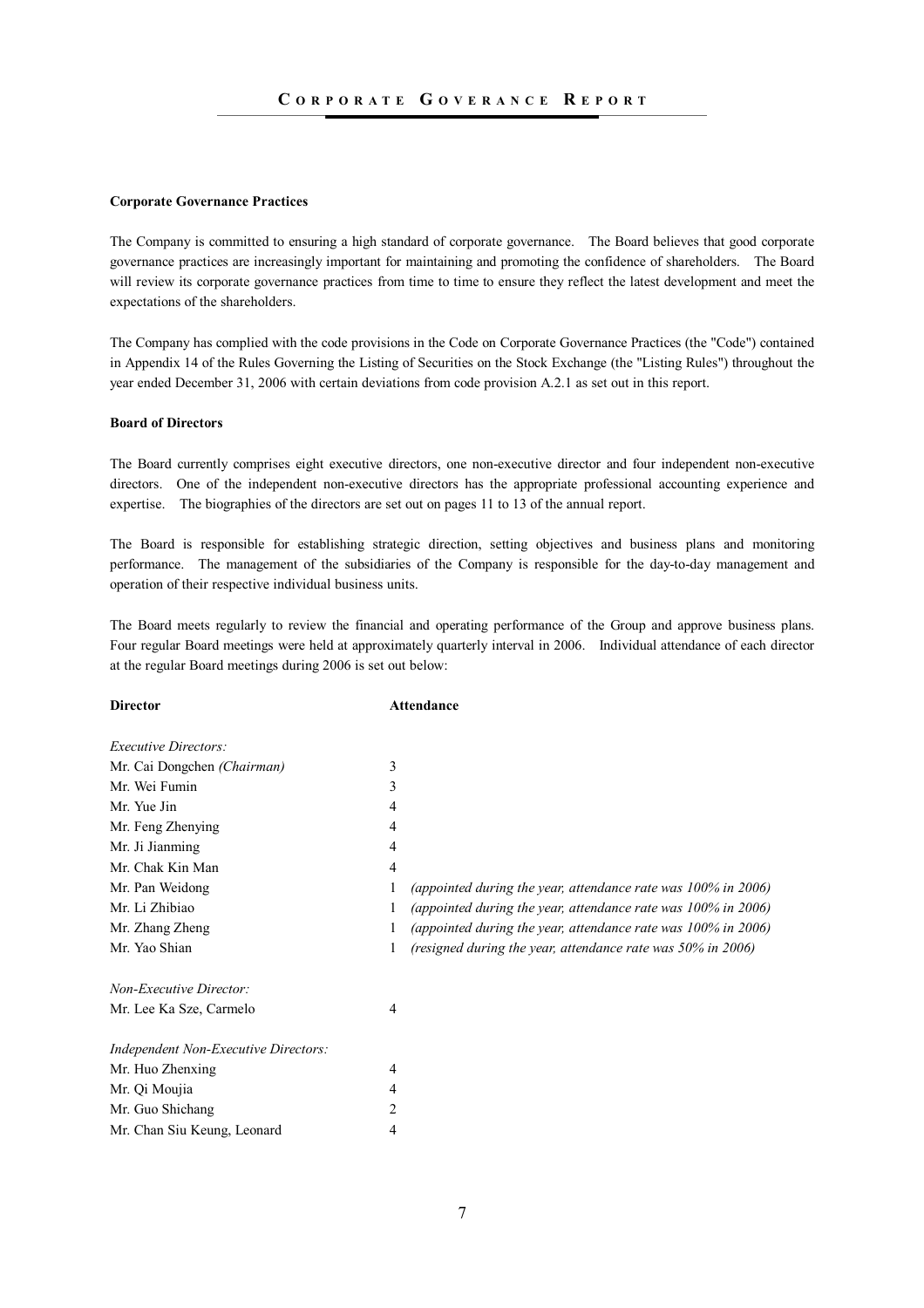#### **Chairman and Managing Director**

Code provision A.2.1 of the Code stipulates that the roles of chairman and managing director should be separate and should not be performed by the same individual. Mr. Cai Dongchen, the Company's Chairman, has also assumed the role as the managing director of the Company since December 1, 2005. The Company believes that vesting both roles in Mr. Cai will allow for more effective planning and execution of business strategies. As all major decisions are made in consultation with members of the Board, the Company believes that there is adequate balance of power and authority in place.

#### **Non-Executive Directors**

Each of the non-executive director and independent non-executive directors has entered into a service contract with the Company for a term of two years from January 1, 2007 subject to the requirement that one-third of all the directors shall retire from office by rotation at each annual general meeting pursuant to the Articles of Association of the Company.

#### **Remuneration of Directors**

The Remuneration Committee of the Company is responsible for reviewing the remuneration policies, approving the salary, bonus and other benefits of executive directors and recommending to the Board remuneration of non-executive directors. The committee currently comprises three members, namely Mr. Chan Siu Keung, Leonard (Chairman), Mr. Lee Ka Sze, Carmelo and Mr. Huo Zhenxing.

In 2006, in addition to two formal meetings both with attendance rate of 100%, a written resolution was obtained from all members of the committee for fixing the remuneration of the executive directors of the Company. In making recommendations to the Board, the Committee based on its review of the operating results of the Group, individual performance and comparable market statistics.

#### **Nomination of Directors**

The Board has not established a nomination committee. According to the Articles of Association of the Company, the Board has the power from time to time and at any time to appoint any person as a director either to fill a casual vacancy or as an addition to the Board. The Board reviews the structure, size and composition of the Board from time to time and makes recommendation on the appointment of directors.

During 2006, the Board has reviewed the need to appoint new directors in light of the business development of the Group and the resignation of a director. Nomination was made by members of the Board based on the need of the Company and the expertise and experience of individual candidate. A meeting was held in 2006, which was attended by six executive directors, one non-executive director and three independent non-executive directors, to consider and approve the appointment of three new executive directors.

#### **Directors' Securities Transactions**

The Company has adopted the Model Code for Securities Transactions by Directors of Listed Issuers (the "Model Code") set out in Appendix 10 of the Listing Rules. Having made specific enquiry, all directors have complied with the required standard set out in the Model Code throughout the year of 2006.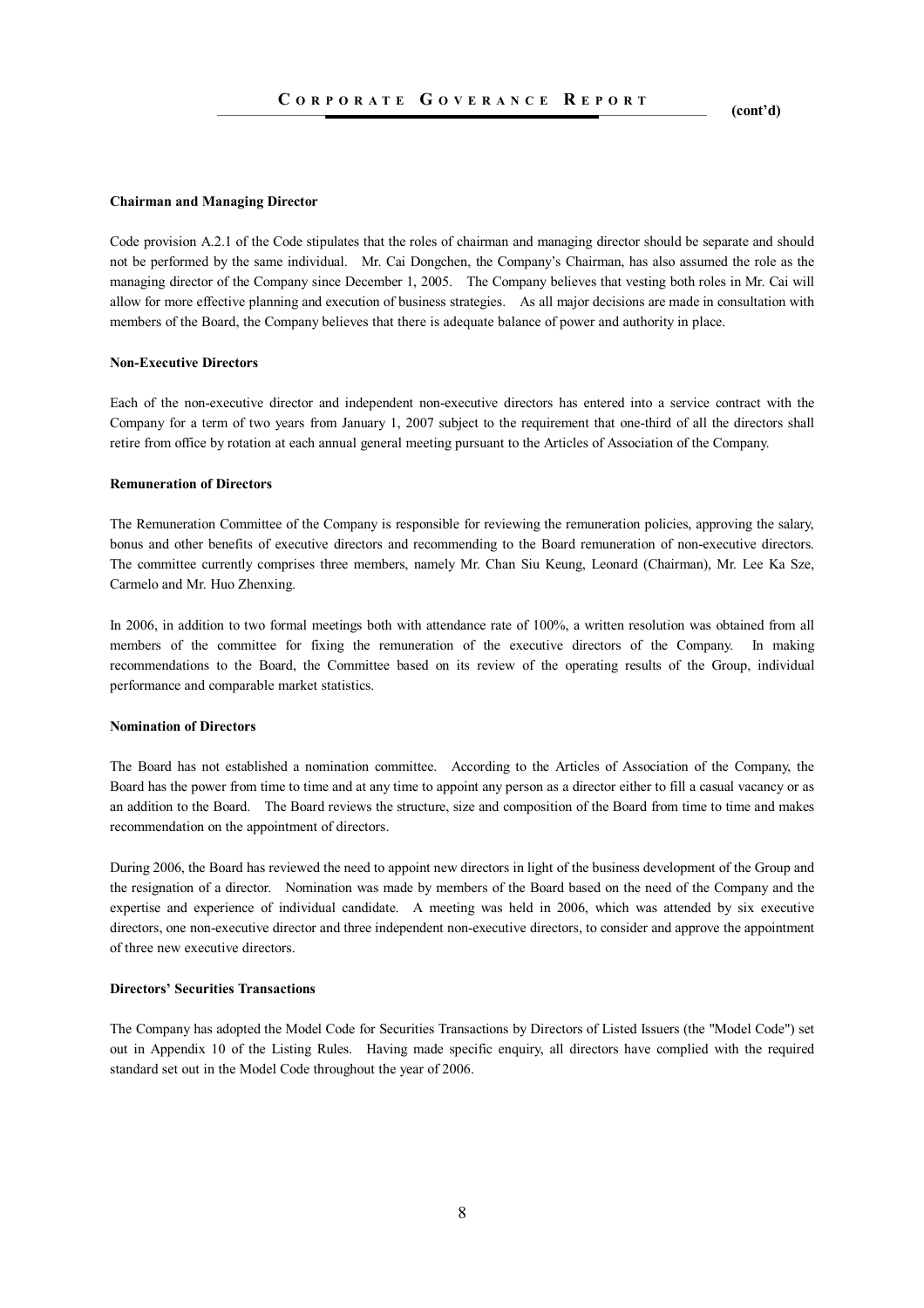#### **Audit Committee**

The Audit Committee of the Company is responsible for providing an independent review of the effectiveness of the financial reporting process and internal control system of the Group. The committee currently comprises three members, namely Mr. Chan Siu Keung, Leonard (Chairman), Mr. Lee Ka Sze, Carmelo and Mr. Huo Zhenxing.

The committee held four meetings in 2006 with attendance rate of 100% for all the meetings. At the meetings, the committee considered the fees charged by the auditors, reviewed the quarterly, half-yearly and annual financial statements, reviewed the auditors' management letter and management response and reviewed the annual budget of the Group.

Based on the review and discussion at the meetings, the committee recommended to the Board to approve the quarterly, half-yearly and annual results of the Group and to adopt the measures to improve the internal control system as suggested by the auditors in the management letters.

#### **Internal Controls**

The Board has overall responsibility for the system of internal controls and for reviewing its effectiveness. During the year, the Board has conducted a review of the effectiveness of the system of internal control of the Group. The review covered all material controls, including financial, operational and compliance controls and risk management functions. Based on the results of the review, the Group would take steps to further enhance the effectiveness of the internal control system.

#### **Auditors' Remuneration**

During the year, the auditors of the Company charged HK\$1,600,000 for audit services and HK\$457,000 for non-audit services. The non-audit services consist of review of half-yearly financial statements, certain agreed-upon procedures and tax compliance.

## **Financial Reporting**

The Board acknowledges its responsibility for preparing the financial statements of the Company and the Group. The reporting responsibilities of the auditors are set out in the auditors' report on page 16 to 17 of the annual report.

#### **Shareholder Communication**

The objective of shareholder communication is to provide our shareholders with detailed information about the Company so that they can exercise their rights as shareholders in an informed manner.

The Company uses a range of communication tools to ensure its shareholders are kept well informed of key business imperatives. These include general meetings, interim and annual reports, announcements and circulars. Procedure for voting by poll has been included in the circular of the Company accompanying notices convening general meetings and has been read out by the chairman at the general meetings held in 2006.

At the 2006 annual general meeting, a separate resolution was proposed by the chairman in respect of each separate issue, including re-election of directors. The respective chairman of the Board, Audit Committee and Remuneration Committee attended the 2006 annual general meeting to answer questions raised by shareholders.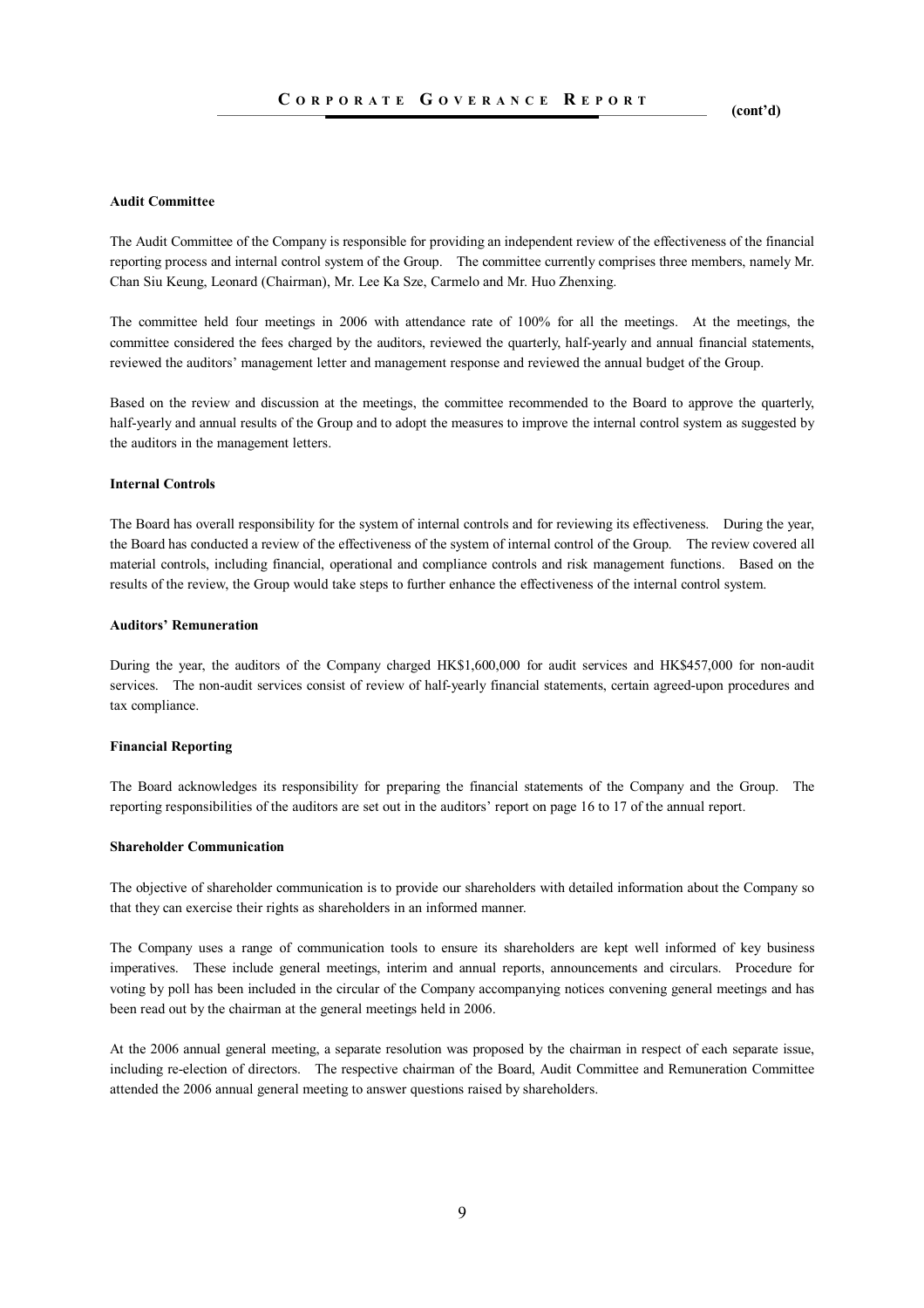The directors present their annual report and the audited consolidated financial statements of the Company and its subsidiaries (collectively referred to as the "Group") for the year ended December 31, 2006.

## **PRINCIPAL ACTIVITIES**

The Company acts as an investment holding company. Details of the activities of its subsidiaries and jointly controlled entity are set out in notes 40 and 19 to the consolidated financial statements, respectively.

#### **MAJOR CUSTOMERS AND SUPPLIERS**

The aggregate sales and purchases attributable to the Group's five largest customers and suppliers were less than 30% of the Group's total sales and purchases for the year, respectively.

## **RESULTS AND APPROPRIATIONS**

The results of the Group for the year ended December 31, 2006 are set out in the consolidated income statement on page 18 of the annual report.

The directors do not recommend the payment of a dividend and propose that the profit for the year be retained.

## **DISTRIBUTABLE RESERVES OF THE COMPANY**

The Company's reserves available for distribution to shareholders as at December 31, 2006 comprised the retained profits of HK\$139,975,000 (2005: HK\$187,898,000).

## **PROPERTY, PLANT AND EQUIPMENT**

During the year, the Group continued to upgrade its production facilities for bulk drug products and finished drug products. Details of these and other movements during the year in the property, plant and equipment of the Group are set out in note 14 to the consolidated financial statements.

## **SHARE CAPITAL AND SHARE OPTIONS**

Details of movements during the year in the share capital and share options of the Company are set out in notes 29 and 30 to the consolidated financial statements, respectively.

#### **DIRECTORS**

The directors of the Company during the year and up to the date of this report were:

*Executive directors:* 

Cai Dongchen, Chairman Yue Jin Feng Zhenying Ji Jianming Chak Kin Man

Pan Weidong (appointed on October 1, 2006) Li Zhibiao (appointed on October 1, 2006) Zhang Zheng (appointed on October 1, 2006) Wei Fumin (resigned on April 2, 2007) Yao Shian (resigned on June 20, 2006)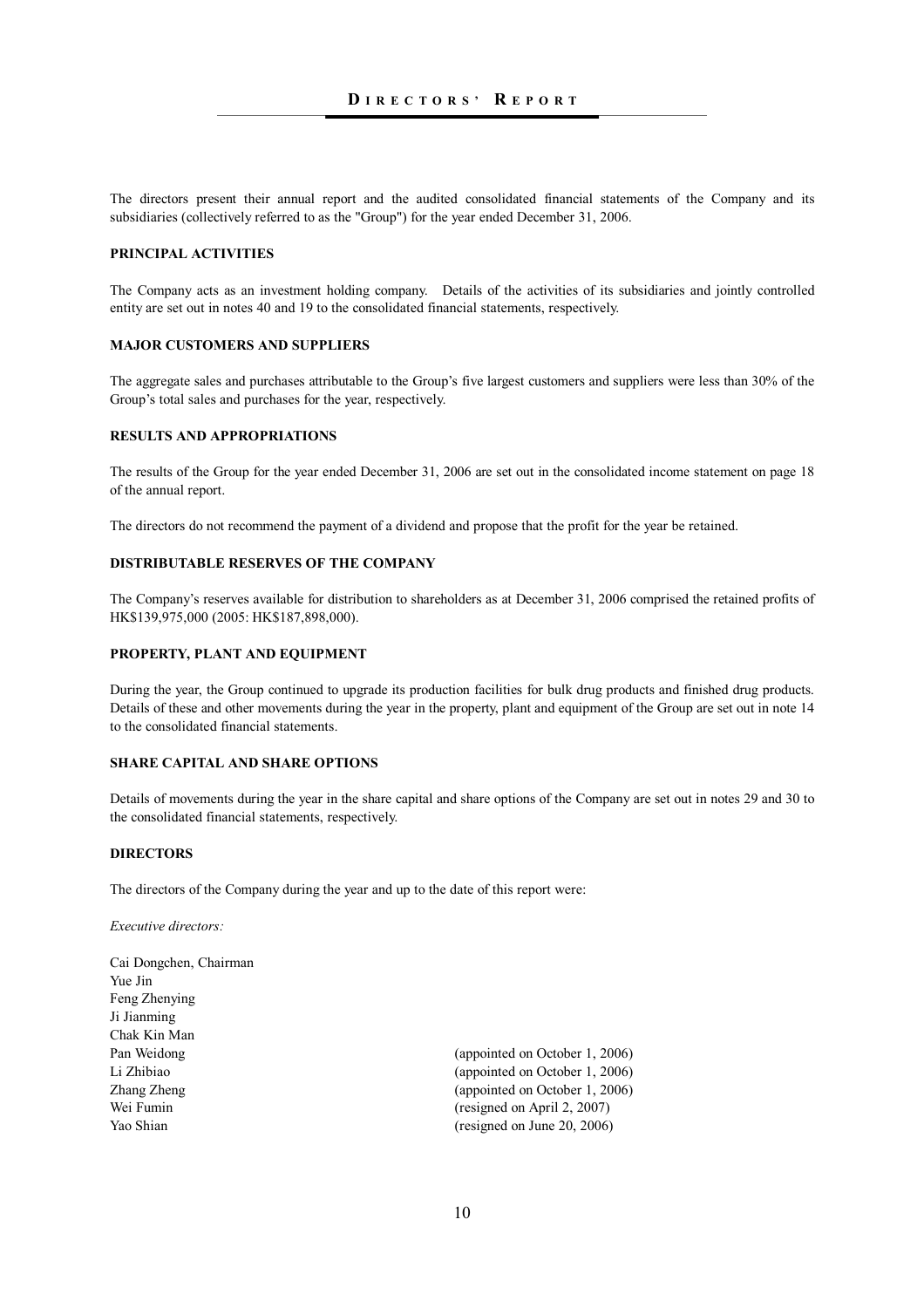## **DIRECTORS – continued**

*Non-executive director:* 

Lee Ka Sze, Carmelo

*Independent non-executive directors:* 

Huo Zhenxing Qi Moujia Guo Shichang Chan Siu Keung, Leonard

In accordance with Article 92 of the Company's Article of Association, Messrs. Pan Weidong, Li Zhibiao and Zhang Zheng retires at the forthcoming annual general meeting and being eligible, offers themselves for re-election.

In accordance with Article 101 of the Company's Articles of Association, Messrs. Cai Dongchen, Ji Jianming, Lee Ka Sze, Carmelo, Qi Moujia and Chan Siu Keung, Leonard retire at the forthcoming annual general meeting by rotation and, being eligible, offer themselves for re-election.

## **DIRECTORS' SERVICE CONTRACTS**

Each of the non-executive director and independent non-executive directors of the Company has entered into a service contract for a term of two years from January 1, 2007.

Other than as disclosed above, no directors proposed for re-election at the forthcoming annual general meeting has a service contract which is not determinable by the Group within one year without payment of compensation, other than statutory compensation.

#### **BIOGRAPHICAL DETAILS OF DIRECTORS AND SENIOR MANAGEMENT**

#### **CAI Dongchen**

Mr. Cai, aged 53, Chairman of the Company, was appointed as an executive director of the Company in 1998. He is also the Chairman of Shijiazhuang Pharmaceutical Group Company Limited ("SPG"), the Company's ultimate holding company. Mr. Cai graduated from Hebei Pharmaceutical Finance College in the People's Republic of China (the "PRC") has over thirty years of technical and management experience in the pharmaceutical industry.

# **YUE Jin**

Mr. Yue, aged 43, was appointed as an executive director of the Company in 2001. He graduated from Hebei University in the PRC and has over twenty years of technical and management experience in the pharmaceutical industry.

#### **FENG Zhenying**

Mr. Feng, aged 51, was appointed as an executive director of the Company in 2003. He graduated from Hebei Chemical College in the PRC and has over twenty years of technical and management experience in the pharmaceutical industry.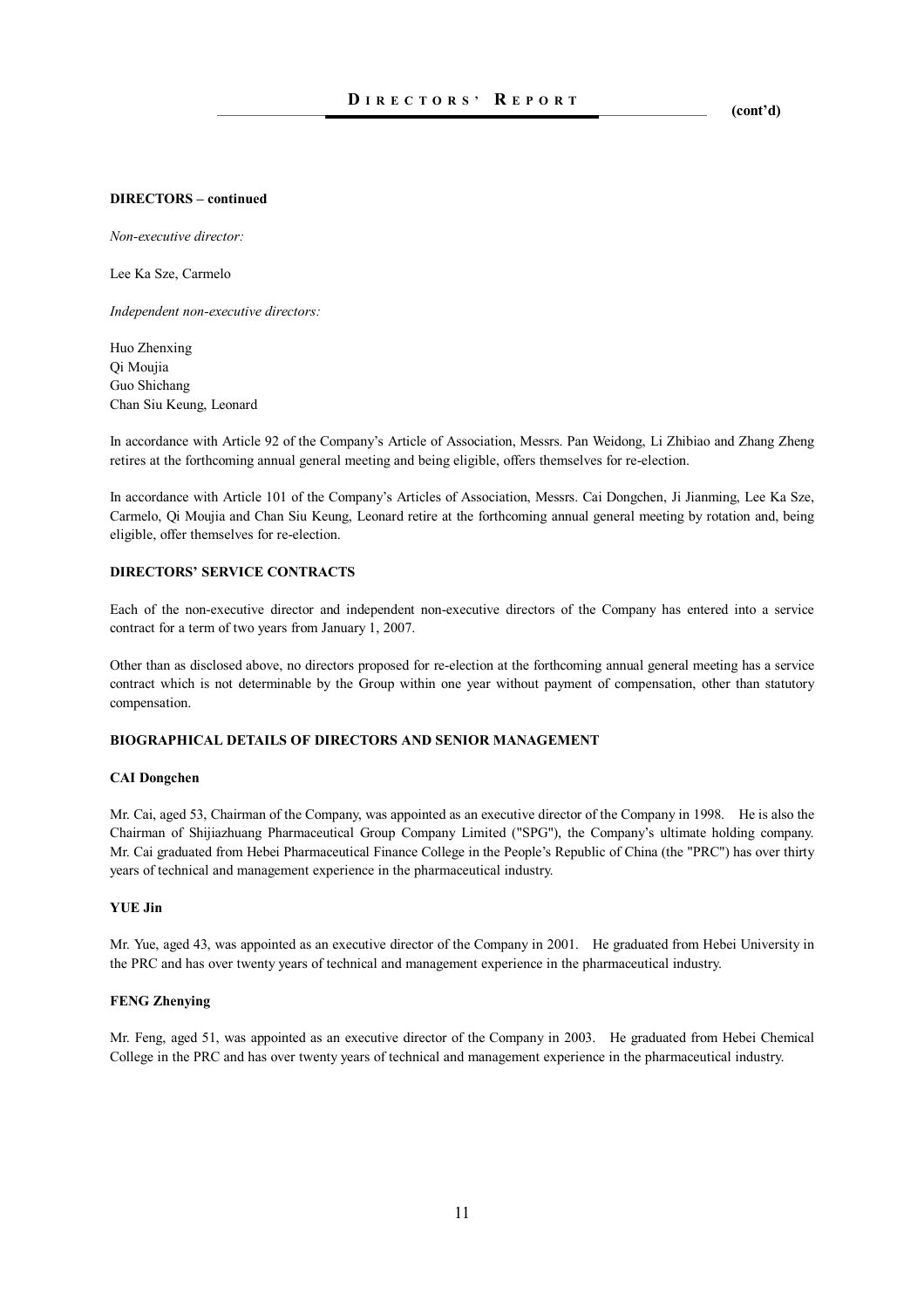#### **BIOGRAPHICAL DETAILS OF DIRECTORS AND SENIOR MANAGEMENT – continued**

#### **JI Jianming**

Mr. Ji, aged 44, was appointed as an executive director of the Company in 2005. He graduated from Hebei University in the PRC and has over twenty years of technical and management experience in the pharmaceutical industry.

## **CHAK Kin Man**

Mr. Chak, aged 41 was appointed as an executive director of the Company in 2005. He is a certified public accountant of the Hong Kong Institute of Certified Public Accountants and a fellow member of the Association of Chartered Certified Accountants. He holds a Bachelor of Social Sciences degree from the University of Hong Kong and has over sixteen years of experience in auditing and financial management.

#### **PAN Weidong**

Mr. Pan, aged 37, was appointed as an executive director of the Company in 2006. He graduated from Shijiazhuang Post College in the PRC and has over fifteen years of experience in financial management and accounting.

#### **LI Zhibiao**

Mr. Li, aged 43, was appointed as an executive director of the Company in 2006. He holds a Master of Biology degree from Hebei Normal University in the PRC and has over fifteen years of business development and marketing experience in the pharmaceutical industry.

#### **ZHANG Zheng**

Mr. Zhang, aged 26, was appointed as an executive director of the Company in 2006. He holds a Bachelor of Business Studies degree from Charles Sturt University in Australia.

### **LEE Ka Sze, Carmelo**

Mr. Lee, aged 46, was appointed as an independent non-executive director of the Company in 1996 and re-designated as a non-executive director in 2004. He is also a member of the Audit Committee and Remuneration Committee of the Company. He holds a Bachelor of Laws degree from the University of Hong Kong. He is a solicitor by profession and is a partner of a law firm in Hong Kong.

#### **HUO Zhenxing**

Mr. Huo, aged 71, was appointed as an independent non-executive director of the Company in 1994. He is also a member of the Audit Committee and Remuneration Committee of the Company. He was the former head of Industrial and Commercial Bank of China, Hebei Province branch and Shijiazhuang sub-branch.

#### **QI Moujia**

Mr. Qi, aged 74, was appointed as an independent non-executive director of the Company in 1996. He was the former director of the State Drug Administration of China (the "SDA", now known as the State Food and Drug Administration of China). He was the deputy chairman and chairman of the SDA in 1978 and 1982-1994, respectively.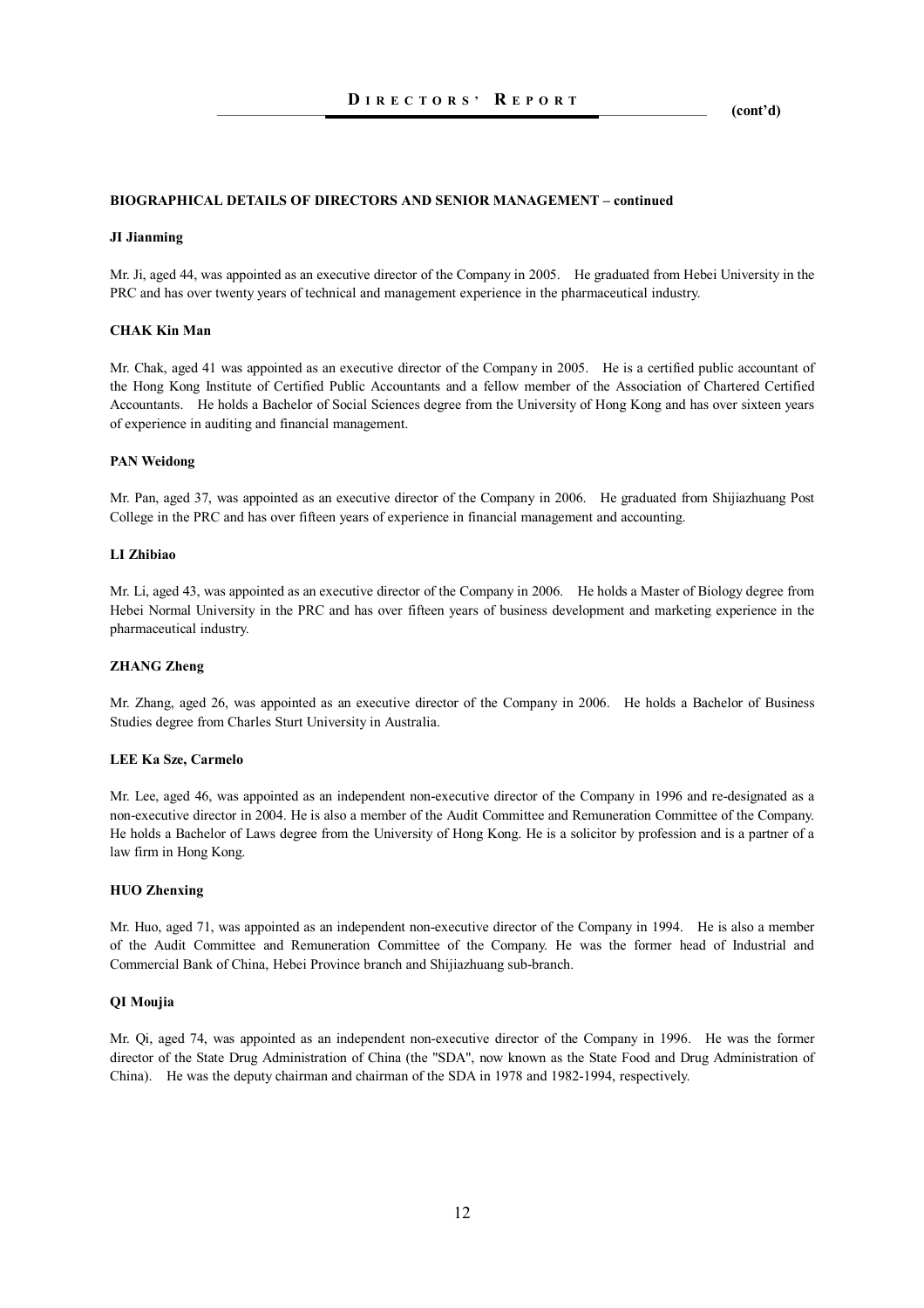#### **BIOGRAPHICAL DETAILS OF DIRECTORS AND SENIOR MANAGEMENT – continued**

#### **GUO Shichang**

Mr. Guo, aged 65, was appointed as an independent non-executive director of the Company in 2004. He was the Vice Governor of Hebei Provincial People's Government, the PRC from 1993 to 2002.

#### **CHAN Siu Keung, Leonard**

Mr. Chan, aged 49, was appointed as an independent non-executive director of the Company in 2004. He is also a member of the Audit Committee and the Remuneration Committee of the Company. He is a qualified accountant and a member of the Institute of Chartered Accountants of Ontario. He holds a Master of Business Administration degree from York University, Ontario, Canada and has extensive experience in finance and investment.

#### **DIRECTORS' INTERESTS IN CONTRACTS OF SIGNIFICANCE**

Woo, Kwan, Lee & Lo, a firm of solicitors of which Mr. Lee Ka Sze, Carmelo is a partner, rendered professional services to the Group for which it received normal remuneration.

Other than as disclosed above, no contracts of significance to which the Company, its holding company, fellow subsidiaries or subsidiaries was a party and in which a director of the Company had a material interest, whether directly or indirectly, subsisted at the end of the year or at any time during the year.

#### **DIRECTORS' INTERESTS IN SHARES, UNDERLYING SHARES AND DEBENTURES**

As at December 31, 2006, the interests of the directors and their associates in the shares, underlying shares and debentures of the Company and its associated corporations (within the meaning of Part XV of the Securities and Futures Ordinance (the "SFO")), as recorded in the register maintained by the Company pursuant to Section 352 of the SFO, or as otherwise notified to the Company and the Stock Exchange of Hong Kong Limited (the "Stock Exchange") pursuant to the Model Code for Securities Transactions by Directors of Listed Companies (the "Model Code") contained in the Rules Governing the Listing of Securities on the Stock Exchange (the "Listing Rules"), were as follows:

*Long positions:* 

| Name of director | Capacity         | Number of issued<br>ordinary shares held | Percentage of the issued<br>share capital of the Company |
|------------------|------------------|------------------------------------------|----------------------------------------------------------|
| Mr. Cai Dongchen | Beneficial owner | 2,000,000                                | $0.13\%$                                                 |
| Mr. Chak Kin Man | Beneficial owner | 4.000                                    | $0.00026\%$                                              |

Other than as disclosed above, none of the directors nor their associates had any interests or short positions in the shares, underlying shares and debentures of the Company or any of its associated corporations (within the meaning of Part XV of the SFO), as recorded in the register required to be kept under Section 352 of the SFO, or as otherwise notified to the Company and the Stock Exchange pursuant to the Model Code.

## **ARRANGEMENTS TO PURCHASE SHARES OR DEBENTURES**

Other than as disclosed in note 30 to the consolidated financial statements, at no time during the year was the Company, its holding company, fellow subsidiaries and subsidiaries, a party to any arrangements to enable the directors of the Company to acquire benefits by means of the acquisition of shares in, or debentures of, the Company or any other body corporate.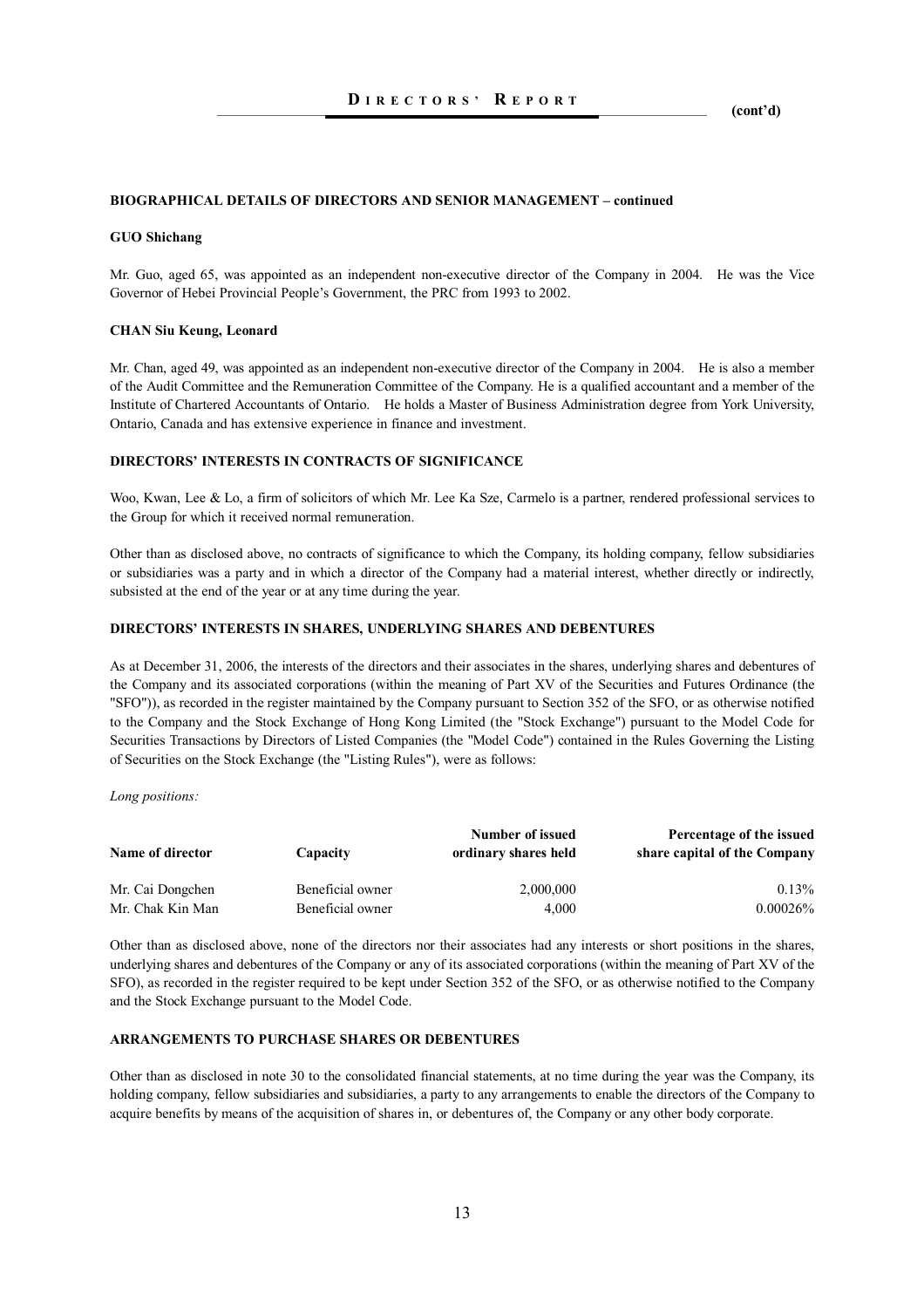## **SUBST**A**NTIAL SHAREHOLDER**

As at December 31, 2006, the register of substantial shareholders maintained by the Company pursuant to Section 336 of the SFO shows that the following shareholder had notified the Company of relevant interests in the issued share capital of the Company.

| Name of                 | Capacity                                       | Number of ordinary         | Percentage of        |
|-------------------------|------------------------------------------------|----------------------------|----------------------|
| substantial shareholder |                                                | shares of the Company held | issued share capital |
| <b>SPG</b>              | Beneficial owner and<br>controlled corporation | 783,316,161<br>(Note)      | 50.93%               |

*Note:* In respect of the 783,316,161 shares, 773,436,399 shares are held by SPG and 9,879,762 shares are held by China Charmaine Pharmaceutical Company Limited, a wholly-owned subsidiary of SPG.

Other than as disclosed above, the Company has not been notified of any other relevant interests or short positions in the issued share capital of the Company or any other interests representing 5% or more of the issued share capital of the Company as at December 31, 2006.

## **CONNECTED TRANSACTIONS**

Details of the discloseable connected transactions during the year are set out in note 24 to the consolidated financial statements. Pursuant to Rule 14A.38 of the Listing Rules, the board of directors engaged the auditors of the Company to perform certain agreed upon procedures in respect of the continuing connected transactions of the Group. The auditors have reported their factual findings on these procedures to the board of directors. The independent non-executive directors have reviewed the continuing connected transactions and the report of the auditors and have confirmed that the transactions have been entered into by the Group:

- (i) in the ordinary and usual course of the Group's business;
- (ii) either on normal commercial terms or on terms no less favourable than terms available to or from independent third parties; and
- (iii) in accordance with the relevant agreements governing such transactions on terms that are fair and reasonable and in the interests of the shareholders of the Company as a whole.

## **PURCHASE, SALE OR REDEMPTION OF THE COMPANY'S LISTED SECURITIES**

During the year, neither the Company nor any of its subsidiaries purchased, sold or redeemed any of the Company's listed securities.

## **DISCLOSURE UNDER RULE 13.18 OF THE LISTING RULES**

Pursuant to two bank loan agreements, it will be an event of default under each of the loan agreements if SPG owns less than 40% of the issued share capital of the Company. The outstanding principal of these bank loans at December 31, 2006 amounted to HK\$654,000,000 and the last instalment repayment is due in April 2009.

Save as disclosed above, there are no other events which are required to be disclosed by the Company under Rule 13.18 of the Listing Rules.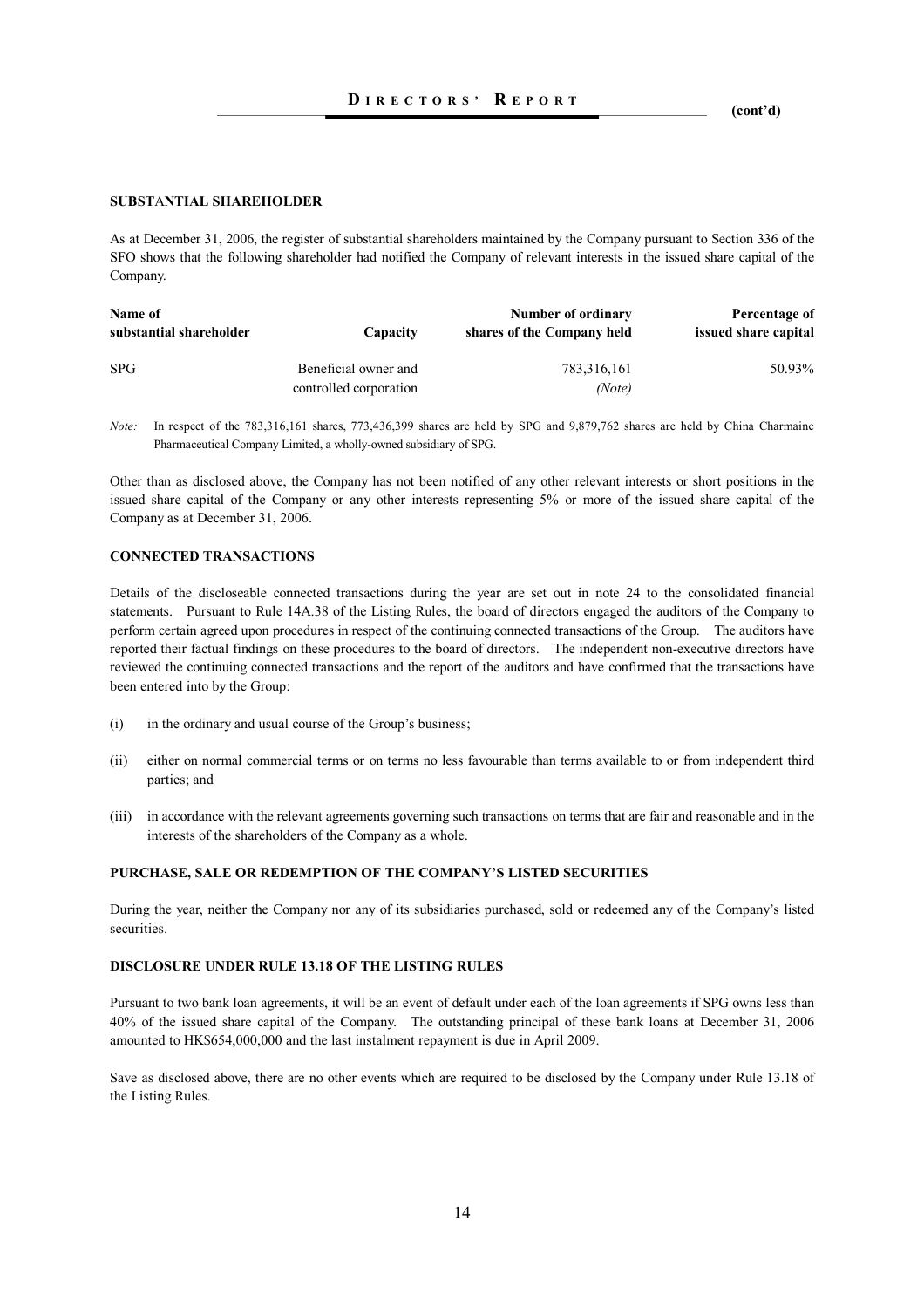## **APPOINTMENT OF INDEPENDENT NON-EXECUTIVE DIRECTORS**

The Company has received, from each of the independent non-executive directors, an annual confirmation of his independence pursuant to Rule 3.13 of the Listing Rules. The Company considers all of the independent non-executive directors are independent.

## **EMOLUMENT POLICY**

The emoluments of the directors of the Company are determined by the Remuneration Committee, having regard to the Company's operating results, individual performance and comparable market statistics.

The Company has adopted a share option scheme as an incentive to directors and eligible employees, details of the scheme are set out in note 30 to the consolidated financial statements.

## **SUFFICIENCY OF PUBLIC FLOAT**

The Company has maintained a sufficient public float of not less than 25% of the Company's issued shares as required under the Listing Rules throughout the year ended December 31, 2006.

## **AUDITORS**

A resolution will be submitted to the annual general meeting of the Company to re-appoint Messrs. Deloitte Touche Tohmatsu as auditors of the Company.

> On behalf of the Board **Cai Dongchen**  *CHAIRMAN*

Hong Kong, April 11, 2007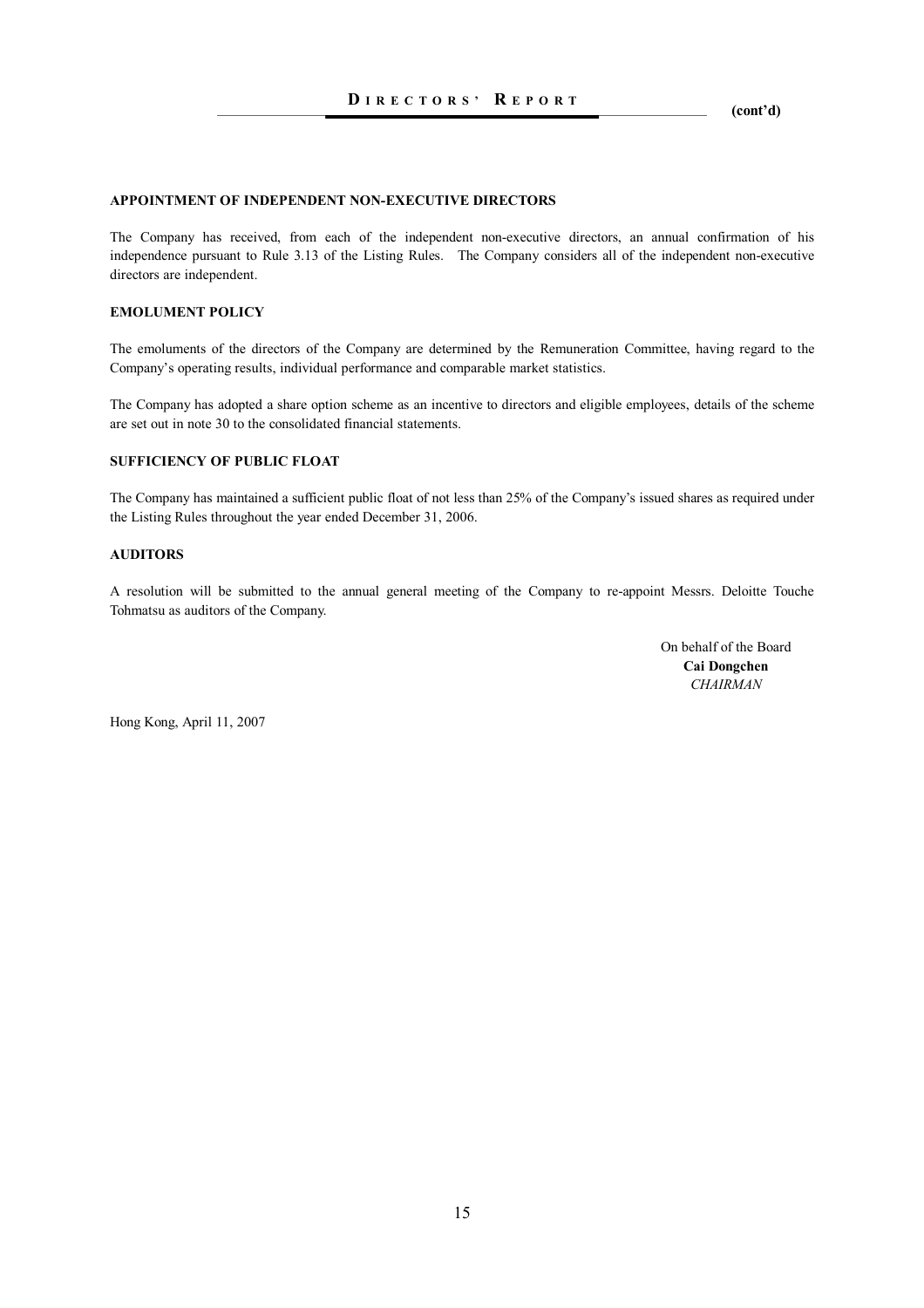

# **TO THE SHAREHOLDERS OF CHINA PHARMACEUTICAL GROUP LIMITED**

*(incorporated in Hong Kong with limited liability)* 

We have audited the consolidated financial statements of China Pharmaceutical Group Limited (the "Company") and its subsidiaries (collectively referred to as the "Group") set out on pages 18 to 62 which comprise the consolidated and Company balance sheets as at December 31, 2006, and the consolidated income statement, the consolidated statement of changes in equity and the consolidated cash flow statement for the year then ended, and a summary of significant accounting policies and other explanatory notes.

#### **Directors' responsibility for the consolidated financial statements**

The directors of the Company are responsible for the preparation and the true and fair presentation of these consolidated financial statements in accordance with Hong Kong Financial Reporting Standards issued by the Hong Kong Institute of Certified Public Accountants and the Hong Kong Companies Ordinance. This responsibility includes designing, implementing and maintaining internal control relevant to the preparation and the true and fair presentation of the consolidated financial statements that are free from material misstatement, whether due to fraud or error; selecting and applying appropriate accounting policies; and making accounting estimates that are reasonable in the circumstances.

#### **Auditor's responsibility**

Our responsibility is to express an opinion on these consolidated financial statements based on our audit and to report our opinion solely to you, as a body, in accordance with section 141 of the Hong Kong Companies Ordinance and for no other purpose. We do not assume responsibility towards or accept liability to any other person for the contents of this report. We conducted our audit in accordance with Hong Kong Standards on Auditing issued by the Hong Kong Institute of Certified Public Accountants. Those standards require that we comply with ethical requirements and plan and perform the audit to obtain reasonable assurance as to whether the consolidated financial statements are free from material misstatement.

An audit involves performing procedures to obtain audit evidence about the amounts and disclosures in the consolidated financial statements. The procedures selected depend on the auditor's judgment, including the assessment of the risks of material misstatement of the consolidated financial statements, whether due to fraud or error. In making those risk assessments, the auditor considers internal control relevant to the entity's preparation and true and fair presentation of the consolidated financial statements in order to design audit procedures that are appropriate in the circumstances, but not for the purpose of expressing an opinion on the effectiveness of the entity's internal control. An audit also includes evaluating the appropriateness of accounting policies used and the reasonableness of accounting estimates made by the directors, as well as evaluating the overall presentation of the consolidated financial statements.

We believe that the audit evidence we have obtained is sufficient and appropriate to provide a basis for our audit opinion.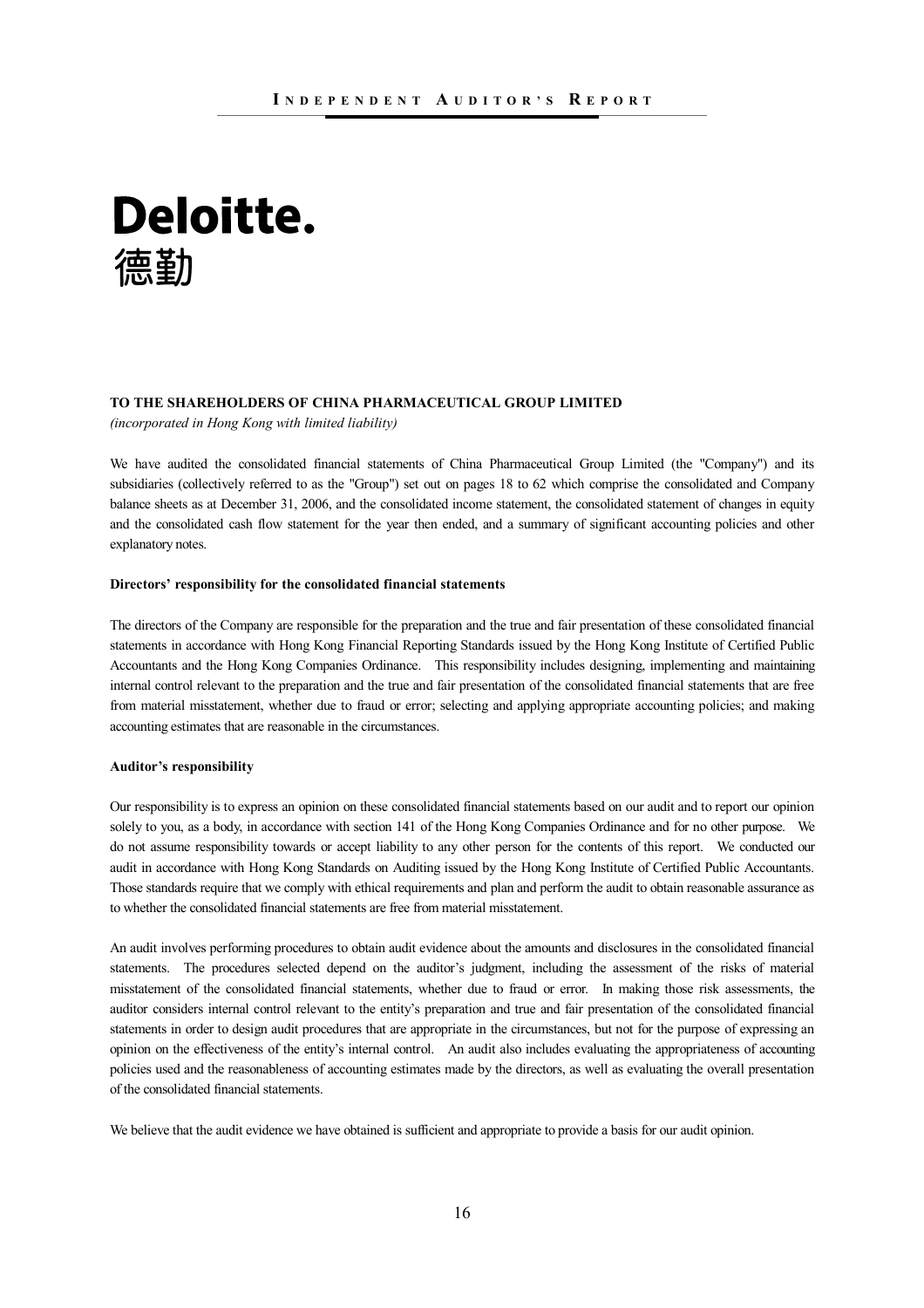## **Opinion**

In our opinion, the consolidated financial statements give a true and fair view of the state of affairs of the Company and of the Group as at December 31, 2006 and of the Group's profit and cash flows for the year then ended in accordance with Hong Kong Financial Reporting Standards and have been properly prepared in accordance with the Hong Kong Companies Ordinance.

# **Deloitte Touche Tohmatsu**

*Certified Public Accountants* 

Hong Kong, April 11, 2007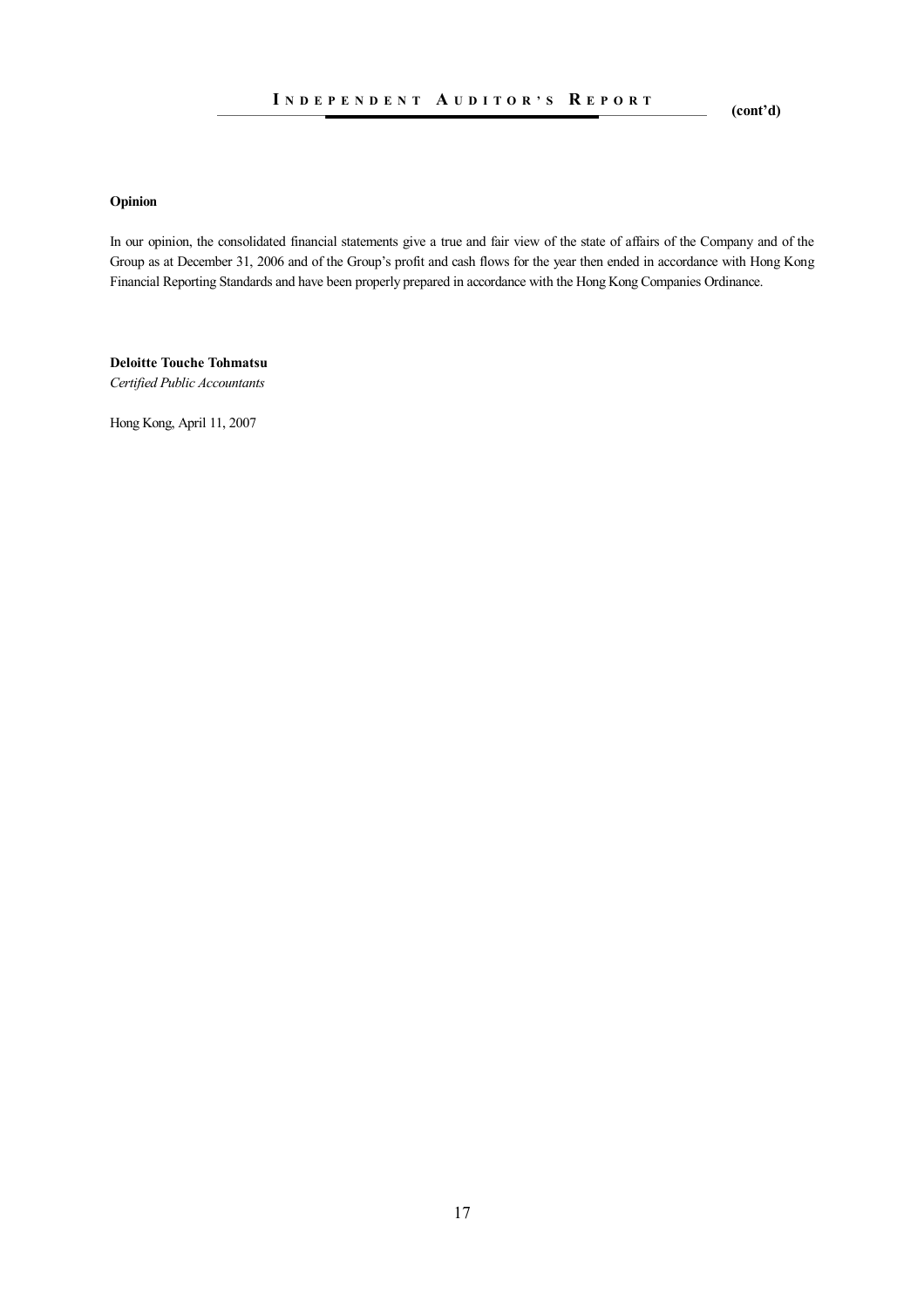# **C ONSOLIDATED I NCOME S T A T E M E N T**

# *For the year ended December 31, 2006*

|                                              | <b>NOTES</b>     | 2006<br><b>HK\$'000</b> | 2005<br>HK\$'000     |
|----------------------------------------------|------------------|-------------------------|----------------------|
| Revenue                                      | 6                | 3,538,754               | 3,192,065            |
| Cost of sales                                |                  | (2,925,429)             | (2,498,501)          |
| Gross profit                                 |                  | 613,325                 | 693,564              |
| Other income                                 |                  | 34,814                  | 21,157               |
| Distribution costs                           |                  | (232, 511)              | (182, 723)           |
| Administrative expenses                      |                  | (308, 094)              | (293, 231)           |
| Other expenses                               |                  | (6,808)                 | (20, 537)            |
| Share of loss of a jointly controlled entity |                  | (3,350)                 | (1,099)              |
| Finance costs                                | $\boldsymbol{7}$ | (95, 776)               | (68, 139)            |
| Profit before tax                            |                  | 1,600                   | 148,992              |
| Income tax                                   | 8                | 13,763                  | 7,301                |
| Profit for the year                          | 9                | 15,363                  | 156,293              |
| Attributable to:                             |                  |                         |                      |
| Equity holders of the Company                |                  | 15,664                  | 156,518              |
| Minority interests                           |                  | (301)                   | (225)                |
|                                              |                  | 15,363                  | 156,293              |
| Dividend                                     | 12               |                         |                      |
| Earnings per share - basic                   | 13               | HK1.02 cents            | <b>HK10.18</b> cents |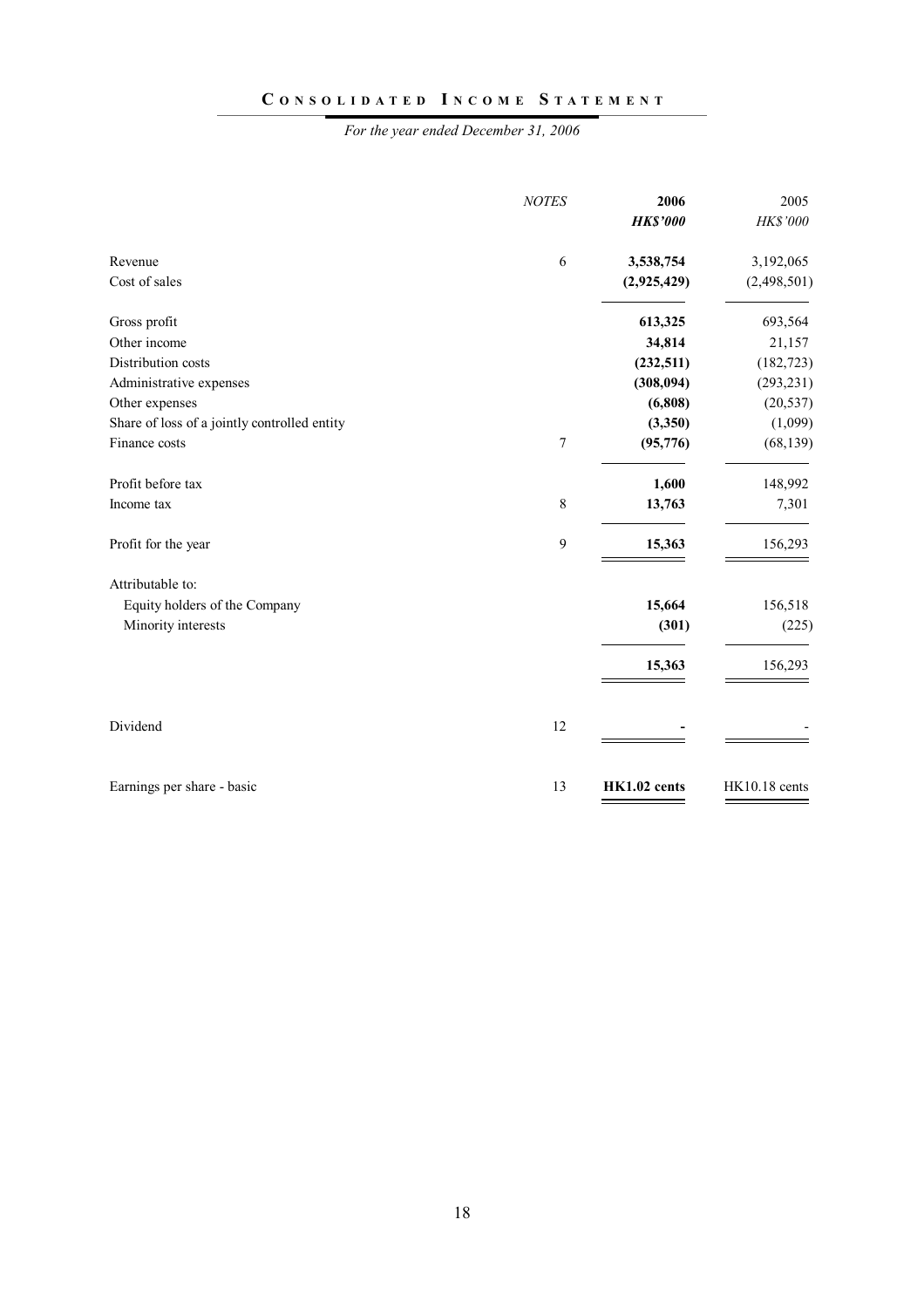# **C ONSOLIDATED B ALANCE S H E E T**

# *At December 31, 2006*

|                                                  | <b>NOTES</b> | 2006<br><b>HK\$'000</b> | 2005<br>HK\$'000 |
|--------------------------------------------------|--------------|-------------------------|------------------|
|                                                  |              |                         |                  |
| Non-current assets                               |              |                         |                  |
| Property, plant and equipment                    | 14           | 3,233,026               | 3,176,949        |
| Prepaid lease payments                           | 15           | 145,923                 | 154,612          |
| Intangible assets                                | 16           | 48,275                  | 61,233           |
| Goodwill                                         | 17           | 55,764                  | 55,764           |
| Interest in a jointly controlled entity          | 19           | 21,646                  | 24,086           |
| Pledged bank deposits                            | 20           | 1,312                   | 2,428            |
|                                                  |              | 3,505,946               | 3,475,072        |
| Current assets                                   |              |                         |                  |
| Inventories                                      | 21           | 682,935                 | 756,053          |
| Trade and other receivables                      | 22           | 574,488                 | 512,987          |
| Bills receivable                                 | 22           | 98,501                  | 118,281          |
| Prepaid lease payments                           | 15           | 4,361                   | 4,474            |
| Loan receivable                                  | 23           |                         | 670              |
| Tax recoverable                                  |              | 1,165                   | 8,096            |
| Trade receivables due from related companies     | 24           | 2,660                   | 14,393           |
| Amount due from a jointly controlled entity      | 24           | 13,155                  | 17,047           |
| Pledged bank deposits                            | 20           | 2,792                   |                  |
| Bank balances and cash                           | 20           | 387,405                 | 472,706          |
|                                                  |              | 1,767,462               | 1,904,707        |
| Current liabilities                              |              |                         |                  |
| Trade and other payables                         | 25           | 754,147                 | 974,756          |
| Bills payable                                    | 25           | 223,118                 | 403,876          |
| Trade payables due to related companies          | 24           | 11,360                  |                  |
| Amounts due to related companies                 | 24           | 10,454                  | 4,146            |
| Trade payable due to a jointly controlled entity | 24           |                         | 3,107            |
| Tax liabilities                                  |              | 15,002                  | 7,328            |
| Unsecured bank loans                             | 26           | 752,000                 | 344,804          |
|                                                  |              | 1,766,081               | 1,738,017        |
| Net current assets                               |              | 1,381                   | 166,690          |
| Total assets less current liabilities            |              | 3,507,327               | 3,641,762        |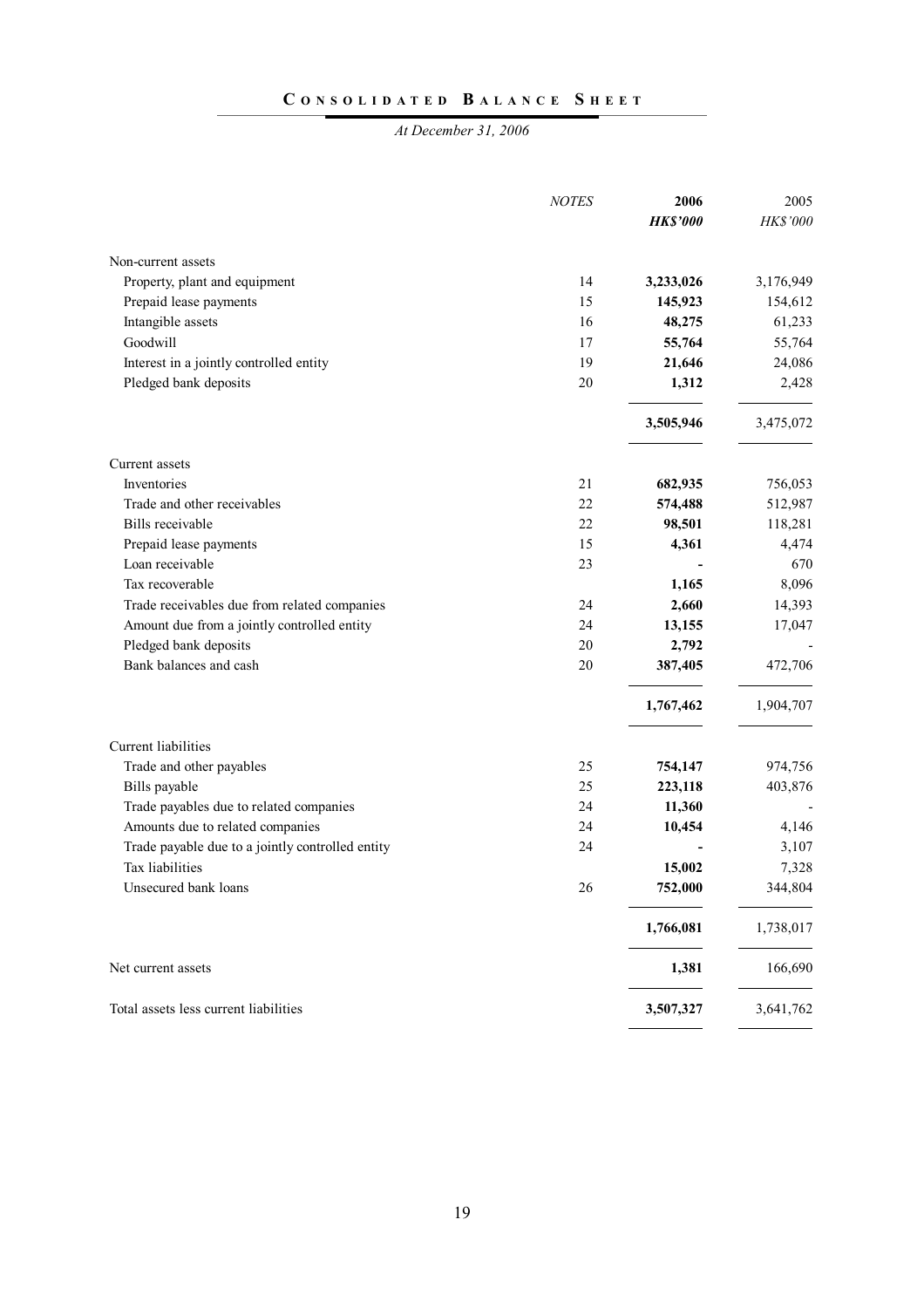# **C ONSOLIDATED B ALANCE S H E E T**

**(cont'd)** 

# *At December 31, 2006*

|                                                      | <b>NOTES</b> | 2006<br><b>HK\$'000</b> | 2005<br>HK\$'000 |
|------------------------------------------------------|--------------|-------------------------|------------------|
| Non-current liabilities                              |              |                         |                  |
| Loans from ultimate holding company                  | 27           | 59,493                  | 55,488           |
| Loan from a fellow subsidiary                        | 28           | 20,000                  |                  |
| Unsecured bank loans                                 | 26           | 777,000                 | 1,090,746        |
|                                                      |              | 856,493                 | 1,146,234        |
|                                                      |              | 2,650,834               | 2,495,528        |
| Capital and reserves                                 |              |                         |                  |
| Share capital                                        | 29           | 153,812                 | 153,812          |
| Reserves                                             |              | 2,487,829               | 2,331,020        |
| Equity attributable to equity holders of the Company |              | 2,641,641               | 2,484,832        |
| Minority interests                                   |              | 9,193                   | 10,696           |
|                                                      |              | 2,650,834               | 2,495,528        |

The consolidated financial statements from pages 18 to 62 were approved and authorised for issue by the Board of Directors on April 11, 2007 and are signed on its behalf by:

**CHAK Kin Man** 

**PAN Weidong**  *Director* 

*Director*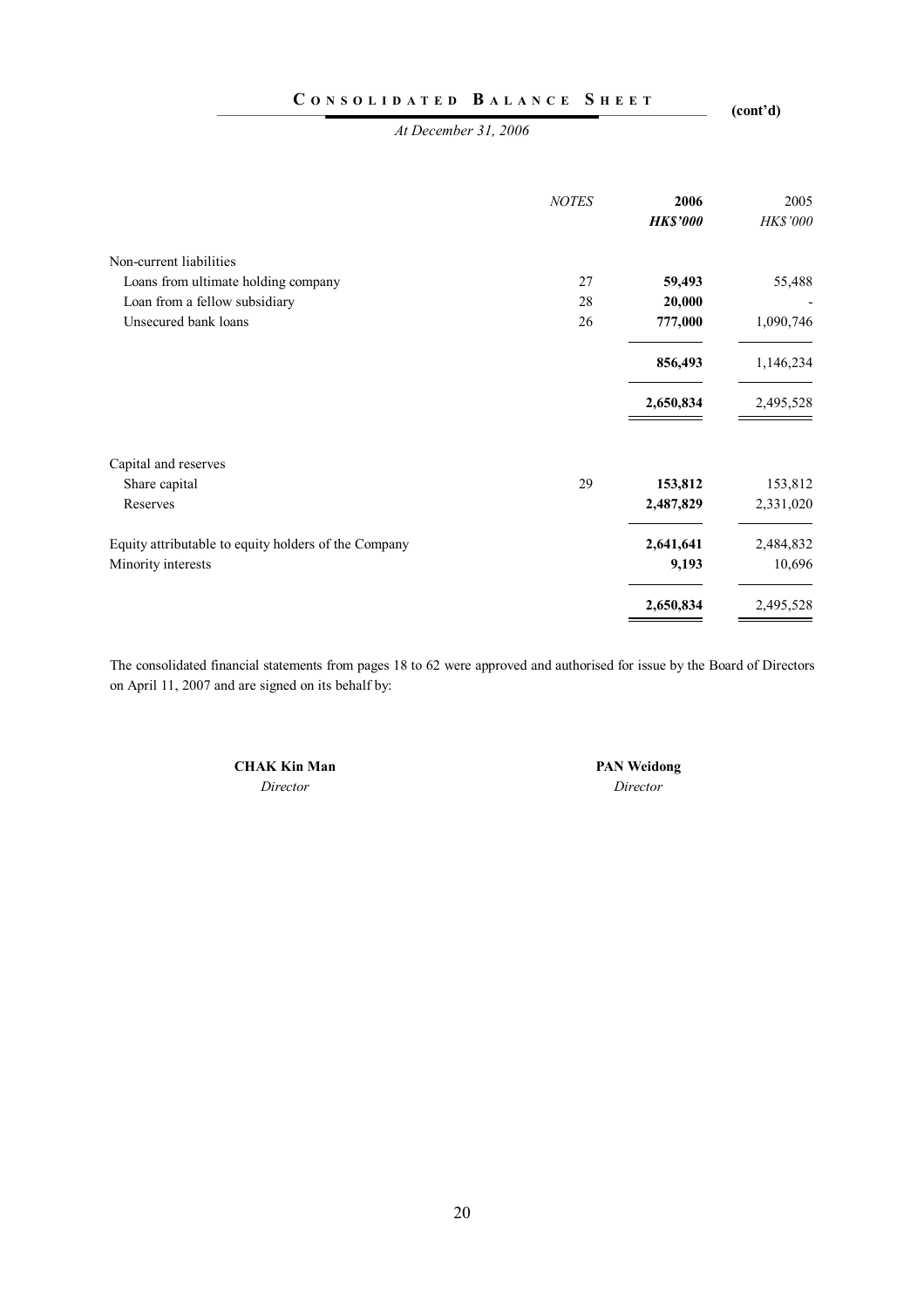**B ALANCE S H E E T** 

# *At December 31, 2006*

|                                       | <b>NOTES</b> | 2006<br><b>HK\$'000</b> | 2005<br>HK\$'000 |
|---------------------------------------|--------------|-------------------------|------------------|
| Non-current assets                    |              |                         |                  |
| Property, plant and equipment         | 14           | 674                     | 1,115            |
| Investments in subsidiaries           | 31           | 1,202,044               | 1,202,052        |
|                                       |              | 1,202,718               | 1,203,167        |
| Current assets                        |              |                         |                  |
| Other receivables                     |              | 4,808                   | 6,592            |
| Amounts due from subsidiaries         | 32           | 866,733                 | 908,243          |
| Bank balances and cash                | 20           | 3,429                   | 24,393           |
|                                       |              | 874,970                 | 939,228          |
| Current liabilities                   |              |                         |                  |
| Other payables                        |              | 13,174                  | 13,654           |
| Amount due to a subsidiary            | 32           |                         | 304              |
| Unsecured bank loans                  | 26           | 242,000                 | 96,000           |
|                                       |              | 255,174                 | 109,958          |
| Net current assets                    |              | 619,796                 | 829,270          |
| Total assets less current liabilities |              | 1,822,514               | 2,032,437        |
| Non-current liability                 |              |                         |                  |
| Unsecured bank loans                  | 26           | 412,000                 | 574,000          |
|                                       |              | 1,410,514               | 1,458,437        |
|                                       |              |                         |                  |
| Capital and reserves                  |              |                         |                  |
| Share capital                         | 29           | 153,812                 | 153,812          |
| Reserves                              | 33           | 1,256,702               | 1,304,625        |
|                                       |              | 1,410,514               | 1,458,437        |

**CHAK Kin Man**  *Director* 

**PAN Weidong**  *Director*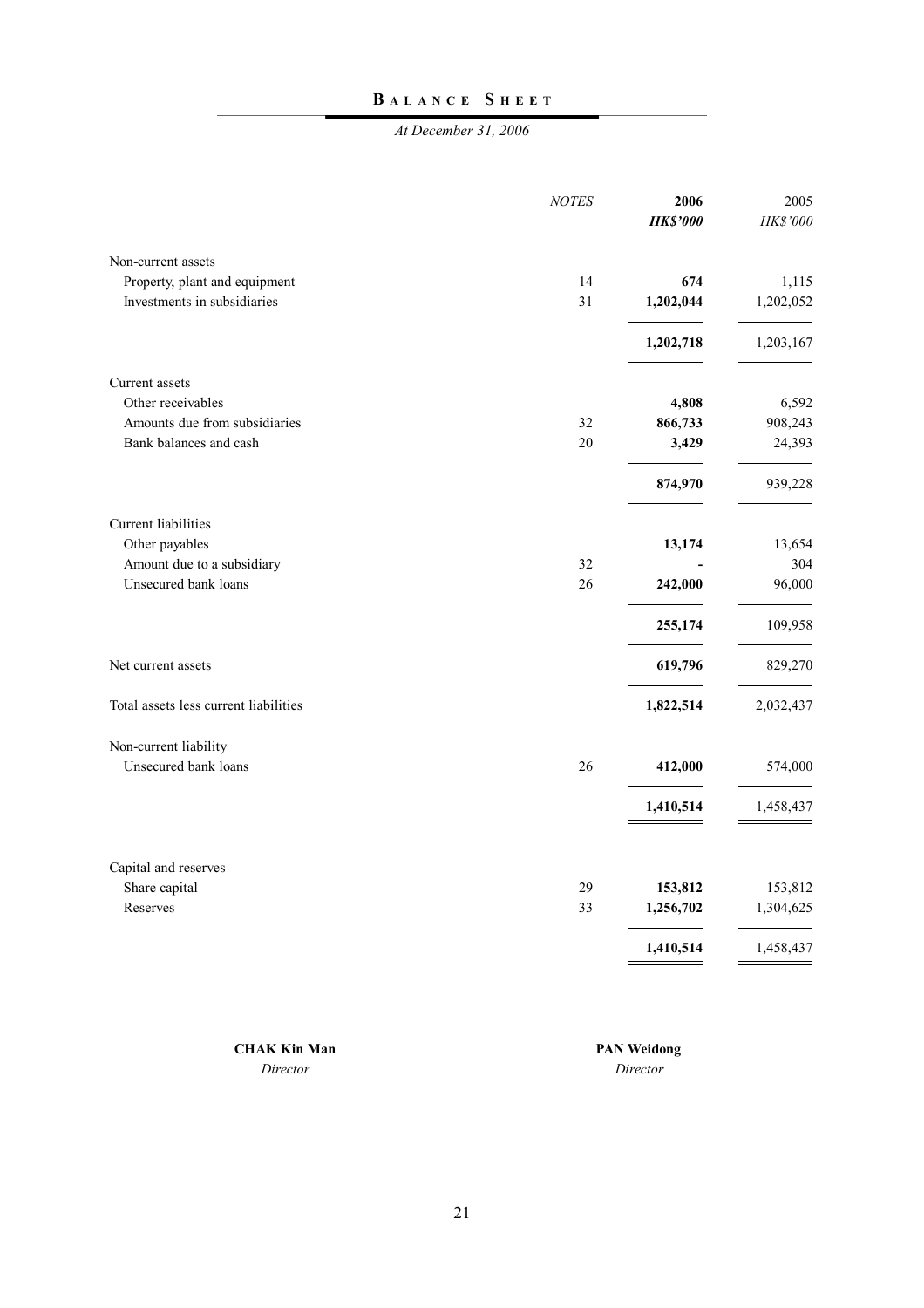# **C ONSOLIDATED S TATEMENT OF C HANGES IN E Q U I T Y**

# *For the year ended December 31, 2006*

|                                                                                                       | <b>Share</b><br>capital<br>HK\$'000 | Share<br>premium<br>HK\$'000 | Capital<br>contribution<br>HK\$'000 | Goodwill<br>reserve<br>HK\$'000 | <b>Translation</b><br>reserve<br>HK\$'000 | Non-<br>distributable<br>reserves<br>HK\$'000<br>(Note 1) | <b>Retained</b><br>profits<br>HK\$'000 | Total<br>HK\$'000 | Minority<br>interests<br>HK\$'000 | Total<br>HK\$'000 |
|-------------------------------------------------------------------------------------------------------|-------------------------------------|------------------------------|-------------------------------------|---------------------------------|-------------------------------------------|-----------------------------------------------------------|----------------------------------------|-------------------|-----------------------------------|-------------------|
| At January 1, 2005                                                                                    | 153,812                             | 1,116,727                    | 1,362                               | (167, 254)                      | 2,692                                     | 276,334                                                   | 876,213                                | 2,259,886         | 10,058                            | 2,269,944         |
| Exchange differences arising on<br>translation to presentation<br>currency<br>Profit for the year     |                                     |                              |                                     |                                 | 68,428                                    |                                                           | 156,518                                | 68,428<br>156,518 | 218<br>(225)                      | 68,646<br>156,293 |
| Total recognised income and<br>expense for the year<br>Transfers<br>Capital contributions by minority |                                     |                              |                                     |                                 | 68,428                                    | $\blacksquare$<br>79,190                                  | 156,518<br>(79, 190)                   | 224,946           | (7)                               | 224,939           |
| shareholders of a subsidiary<br>Dividends paid to minority<br>shareholders of a subsidiary            |                                     |                              |                                     |                                 |                                           |                                                           |                                        | í,                | 1,331<br>(686)                    | 1,331<br>(686)    |
| At December 31, 2005<br>Exchange differences arising on<br>translation to presentation                | 153,812                             | 1,116,727                    | 1,362                               | (167, 254)                      | 71,120                                    | 355,524                                                   | 953,541                                | 2,484,832         | 10,696                            | 2,495,528         |
| currency<br>Profit for the year                                                                       |                                     |                              |                                     |                                 | 140,908                                   |                                                           | 15,664                                 | 140,908<br>15,664 | 393<br>(301)                      | 141,301<br>15,363 |
| Total recognised income and<br>expense for the year<br>Transfers                                      |                                     |                              |                                     |                                 | 140,908                                   | 27,242                                                    | 15,664<br>(27, 242)                    | 156,572           | 92                                | 156,664<br>÷,     |
| Capital contribution from ultimate<br>holding company<br>Release upon disposal of a                   |                                     |                              | 237                                 |                                 |                                           |                                                           |                                        | 237               |                                   | 237               |
| subsidiary (Note 2)                                                                                   |                                     |                              |                                     |                                 |                                           |                                                           |                                        |                   | (1,595)                           | (1, 595)          |
| At December 31, 2006                                                                                  | 153,812                             | 1,116,727                    | 1,599                               | (167, 254)                      | 212,028                                   | 382,766                                                   | 941,963                                | 2,641,641         | 9,193                             | 2,650,834         |

**Attributable to equity holders of the Company** 

*Note 1*: The non-distributable reserves represent statutory reserves appropriated from the profit after tax of the Company's subsidiaries and jointly controlled entity in the People's Republic of China (the "PRC") under the laws and regulations of the PRC.

*Note 2:* During the year ended December 31, 2006, M2B.com.hk Limited, a non-wholly owned subsidiary of the Company, was disposed of.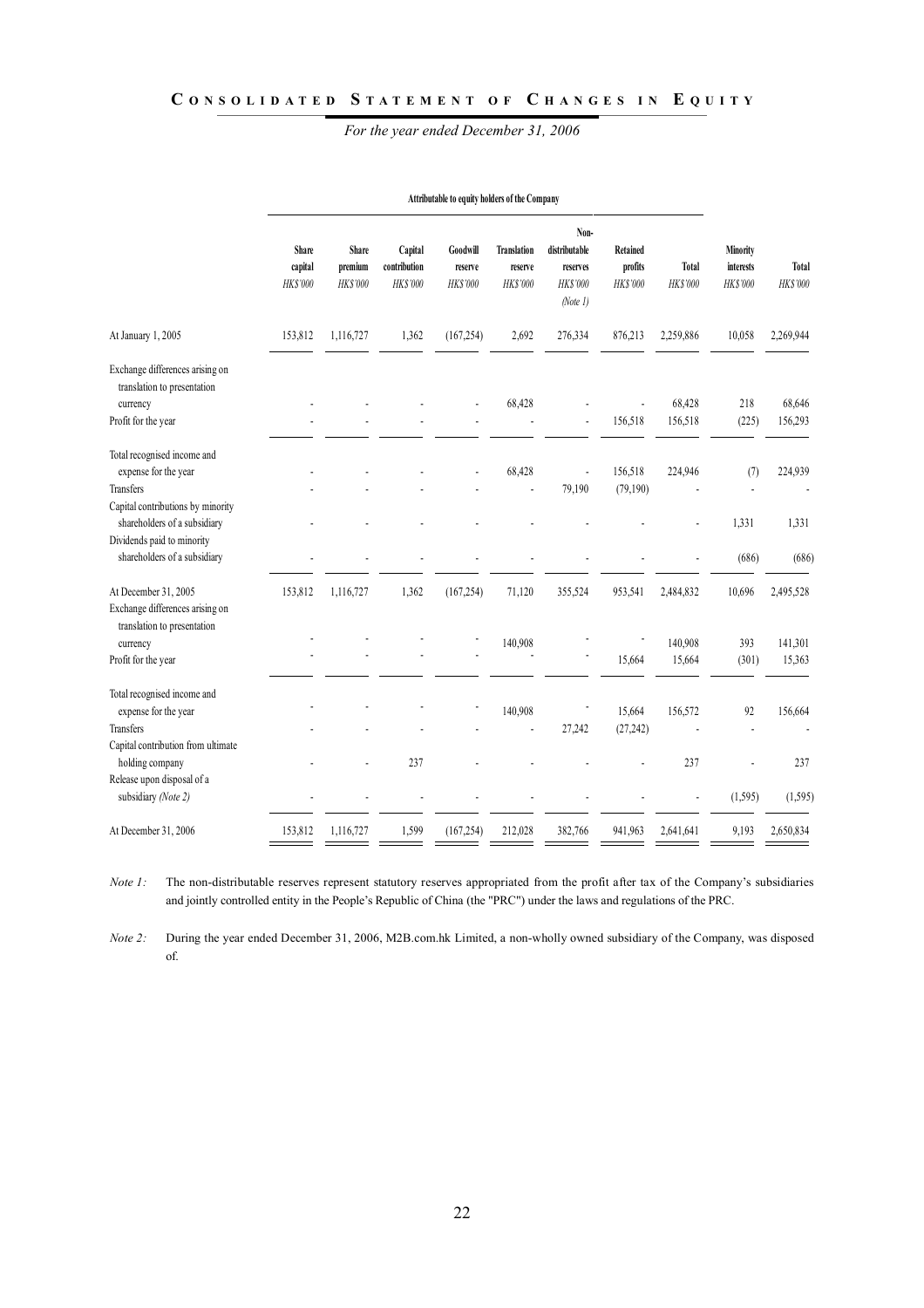# **C ONSOLIDATED C ASH F LOW S T A T E M E N T**

*For the year ended December 31, 2006* 

|                                                                     | 2006            | 2005       |
|---------------------------------------------------------------------|-----------------|------------|
|                                                                     | <b>HK\$'000</b> | HK\$'000   |
| <b>OPERATING ACTIVITIES</b>                                         |                 |            |
| Profit before tax                                                   | 1,600           | 148,992    |
| Adjustments for:                                                    |                 |            |
| Interest income                                                     | (4, 284)        | (2,687)    |
| Share of loss of a jointly controlled entity                        | 3,350           | 1,099      |
| Finance costs                                                       | 95,776          | 68,139     |
| Depreciation of property, plant and equipment                       | 311,391         | 245,456    |
| Amortisation of prepaid lease payments                              | 4,361           | 4,474      |
| Amortisation of intangible assets                                   | 20,902          | 16,585     |
| (Gain) loss on disposal of property, plant and equipment            | (3)             | 15,780     |
| Release of a liability from a minority shareholder                  | (1, 595)        |            |
|                                                                     |                 |            |
| Operating cash flows before movements in working capital            | 431,498         | 497,838    |
| Decrease (increase) in inventories                                  | 73,118          | (303, 198) |
| Increase in trade and other receivables                             | (61, 501)       | (99, 358)  |
| Decrease (increase) in bills receivable                             | 19,780          | (27,950)   |
| Decrease (increase) in trade receivables due from related companies | 11,733          | (10, 539)  |
| Decrease (increase) in amount due from a jointly controlled entity  | 3,892           | (241)      |
| (Decrease) increase in trade and other payables                     | (112, 521)      | 113,416    |
| (Decrease) increase in bills payable                                | (180, 758)      | 15,836     |
| Increase in trade payables due to related companies                 | 11,360          |            |
| Increase (decrease) in amounts due to related companies             | 6,308           | (136)      |
| Decrease in trade payable due to a jointly controlled entity        | (3,107)         | (1, 307)   |
| Cash generated from operations                                      | 199,802         | 184,361    |
| PRC Enterprise Income Tax refunds                                   | 34,250          | 10,859     |
| PRC Enterprise Income Tax paid                                      | (3,234)         | (8,312)    |
|                                                                     |                 |            |
| NET CASH FROM OPERATING ACTIVITIES                                  | 230,818         | 186,908    |
| <b>INVESTING ACTIVITIES</b>                                         |                 |            |
| Purchase of property, plant and equipment                           | (335,997)       | (421, 168) |
| Purchase of technical know-how                                      | (5,778)         | (6,521)    |
| Prepayment of land leases                                           | (3,090)         | (57,005)   |
| (Increase) decrease in pledged bank deposits                        | (1,676)         | 14,270     |
| Proceeds from early termination of land leases                      | 14,740          |            |
| Interest received                                                   | 4,284           | 2,687      |
| Repayment of loan receivable                                        | 670             | 780        |
| Proceeds from disposal of property, plant and equipment             | 173             | 7,987      |
| NET CASH USED IN INVESTING ACTIVITIES                               | (326, 674)      | (458,970)  |
|                                                                     |                 |            |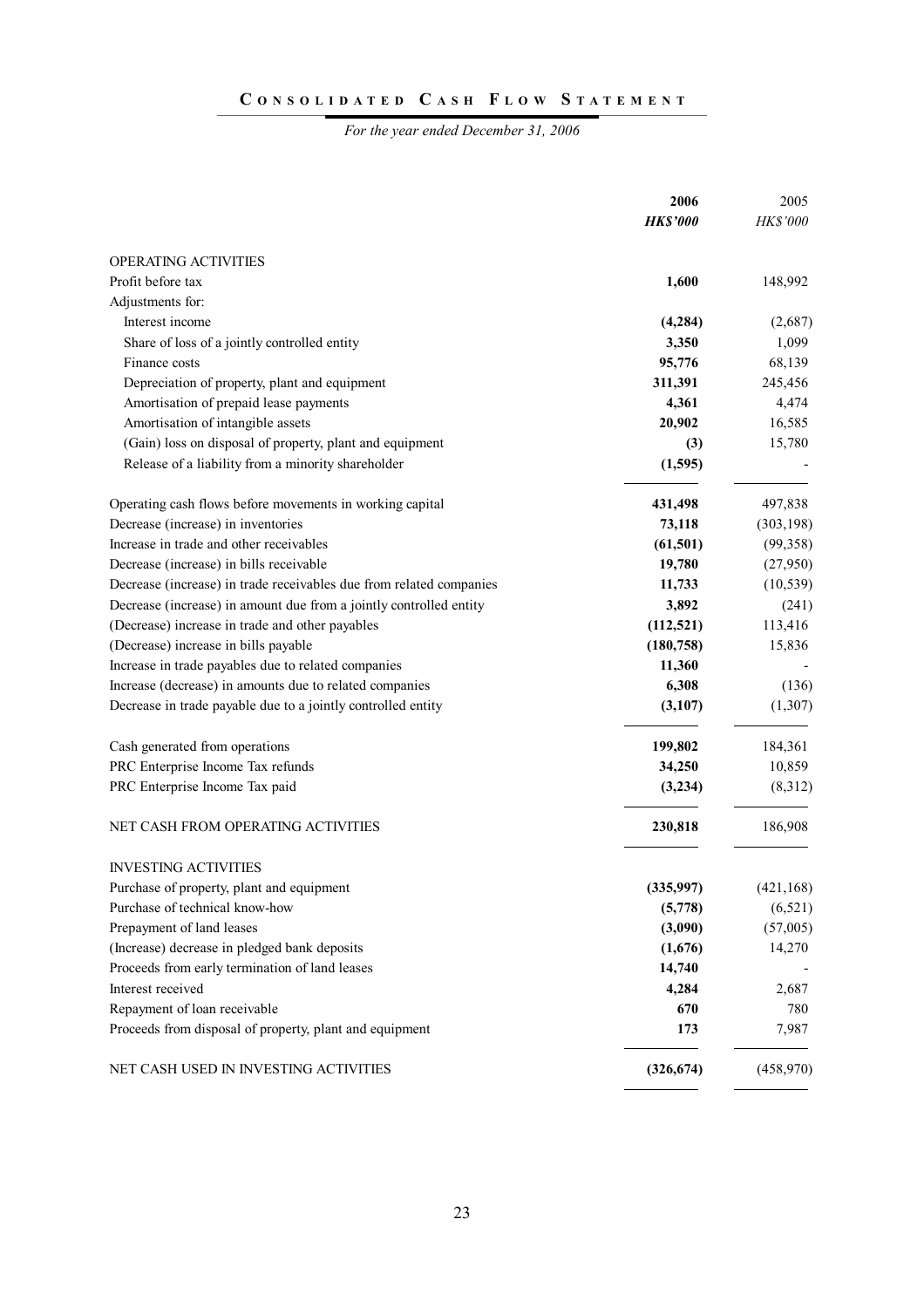# **C ONSOLIDATED C ASH F LOW S T A T E M E N T**

**(cont'd)** 

*For the year ended December 31, 2006* 

|                                                              | 2006            | 2005            |
|--------------------------------------------------------------|-----------------|-----------------|
|                                                              | <b>HK\$'000</b> | <b>HK\$'000</b> |
| <b>FINANCING ACTIVITIES</b>                                  |                 |                 |
| Bank loans raised                                            | 785,000         | 1,252,440       |
| Loan raised from ultimate holding company                    | 1,400           |                 |
| Loan raised from a fellow subsidiary                         | 20,000          |                 |
| Capital contributed by minority shareholders of a subsidiary |                 | 1,331           |
| Repayment of bank loans                                      | (726,000)       | (893, 119)      |
| Interest paid                                                | (95, 443)       | (74, 862)       |
| Dividends paid                                               |                 | (54, 141)       |
| Dividends paid to minority shareholders                      |                 | (686)           |
| NET CASH (USED IN) FROM FINANCING ACTIVITIES                 | (15, 043)       | 230,963         |
| NET DECREASE IN CASH AND CASH EQUIVALENTS                    | (110, 899)      | (41,099)        |
| CASH AND CASH EQUIVALENTS AT THE                             |                 |                 |
| <b>BEGINNING OF THE YEAR</b>                                 | 472,706         | 501,346         |
| EFFECT OF FOREIGN EXCHANGE RATE CHANGES                      | 25,598          | 12,459          |
| CASH AND CASH EQUIVALENTS AT THE                             |                 |                 |
| END OF THE YEAR, represented by bank balances and cash       | 387,405         | 472,706         |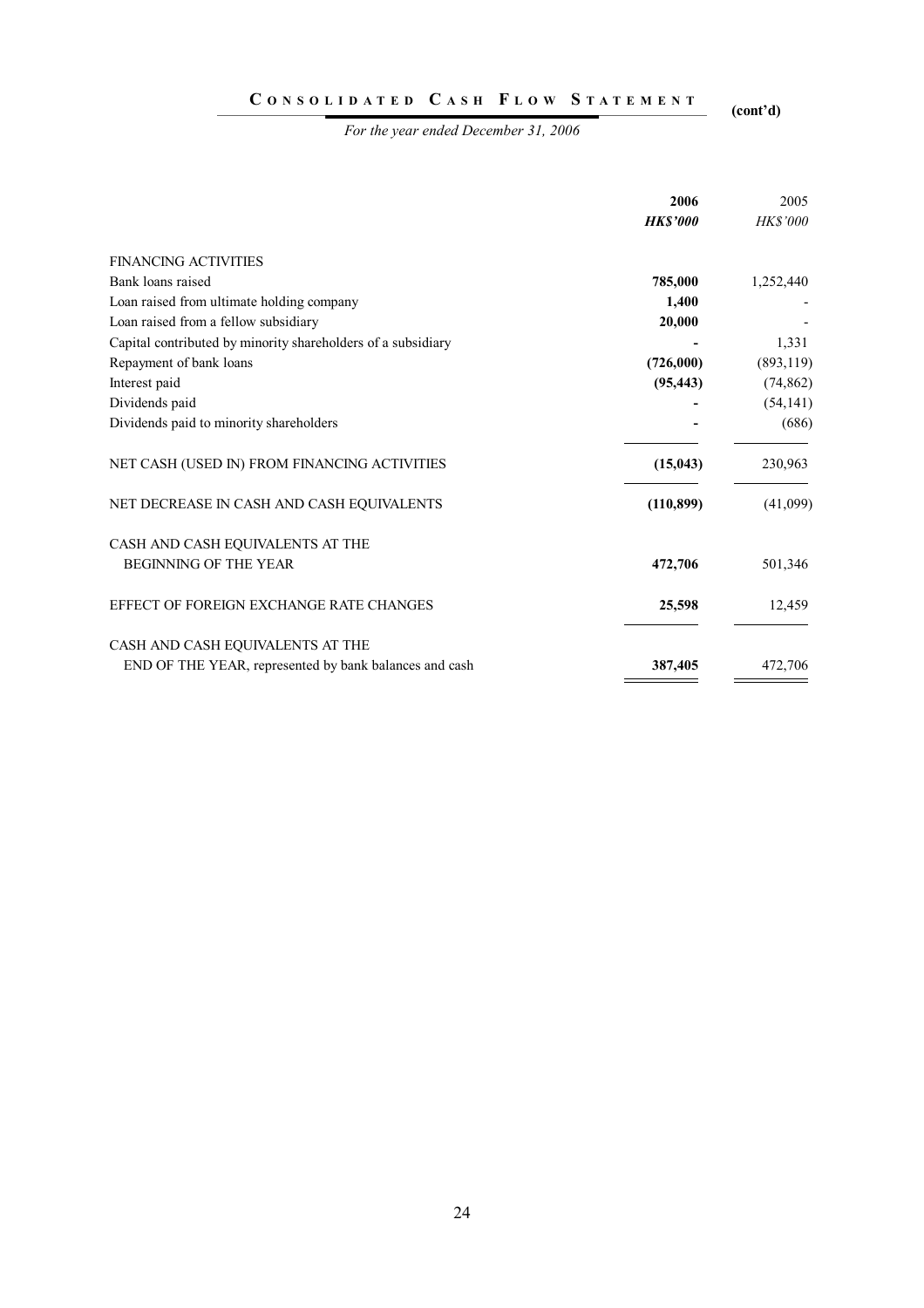*For the year ended December 31, 2006* 

## **1. GENERAL**

The Company is a public limited company incorporated in Hong Kong and its shares are listed on the Stock Exchange of Hong Kong Limited (the "Stock Exchange").

The Company's parent and ultimate holding company is Shijiazhuang Pharmaceutical Group Company Limited ("SPG"), a state-owned enterprise incorporated in the People's Republic of China (the "PRC"). SPG, together with the companies under its control, other than the Company and its subsidiaries (collectively referred to as the "Group"), will hereinafter be referred to as the "SPG Group". The addresses of the registered office and principal place of business of the Company are disclosed in the "Corporate Information" section to the annual report.

The Company acts as an investment holding company and its subsidiaries are principally engaged in the manufacture and sale of pharmaceutical products.

The functional currency of the Company is Renminbi ("RMB"). The consolidated financial statements are presented in Hong Kong dollars ("HKD") for the convenience of the shareholders, as the Company is listed in Hong Kong.

# **2. APPLICATION OF NEW AND REVISED HONG KONG FINANCIAL REPORTING STANDARDS ("HKFRSs")**

In the current year, the Group has applied, for the first time, a number of new standard, amendments and interpretations (the "new HKFRSs") issued by the Hong Kong Institute of Certified Public Accountants (the "HKICPA"), which are either effective for accounting periods beginning on or after December 1, 2005 or January 1, 2006. The adoption of the new HKFRSs has no material effect on how the results and financial position for the current or prior accounting periods have been prepared and presented. Accordingly, no prior period adjustment has been required.

The Group has not early applied the following new standards, amendment and interpretations that have been issued but are not yet effective. The directors of the Company anticipate that the application of these standard, amendment or interpretations will have no material impact on the results and the financial position of the Group.

| HKAS 1 (Amendment) | Capital Disclosures <sup>1</sup>                                  |
|--------------------|-------------------------------------------------------------------|
| <b>HKFRS 7</b>     | Financial Instruments: Disclosures <sup>1</sup>                   |
| HKFRS 8            | Operating Segments <sup>2</sup>                                   |
| HK(IFRIC) - INT 7  | Applying the Restatement Approach under HKAS 29                   |
|                    | "Financial Reporting in Hyperinflationary Economies" <sup>3</sup> |
| HK(IFRIC) - INT 8  | Scope of HKFRS 2 <sup>4</sup>                                     |
| HK(IFRIC) - INT 9  | Reassessment of Embedded Derivatives <sup>5</sup>                 |
| HK(IFRIC) - INT 10 | Interim Financial Reporting and Impairment <sup>6</sup>           |
| HK(IFRIC) - INT 11 | HKFRS 2 - Group and Treasury Share Transactions <sup>7</sup>      |
| HK(IFRIC) - INT 12 | Service Concession Arrangements <sup>8</sup>                      |
|                    |                                                                   |

- 
- 
- 
- 
- 
- <sup>1</sup><br>Effective for annual periods beginning on or after January 1, 2007.<br>
<sup>2</sup><br>Effective for annual periods beginning on or after January 1, 2009.<br>
<sup>3</sup><br>Effective for annual periods beginning on or after March 1, 2006.<br>
Effe
- 
-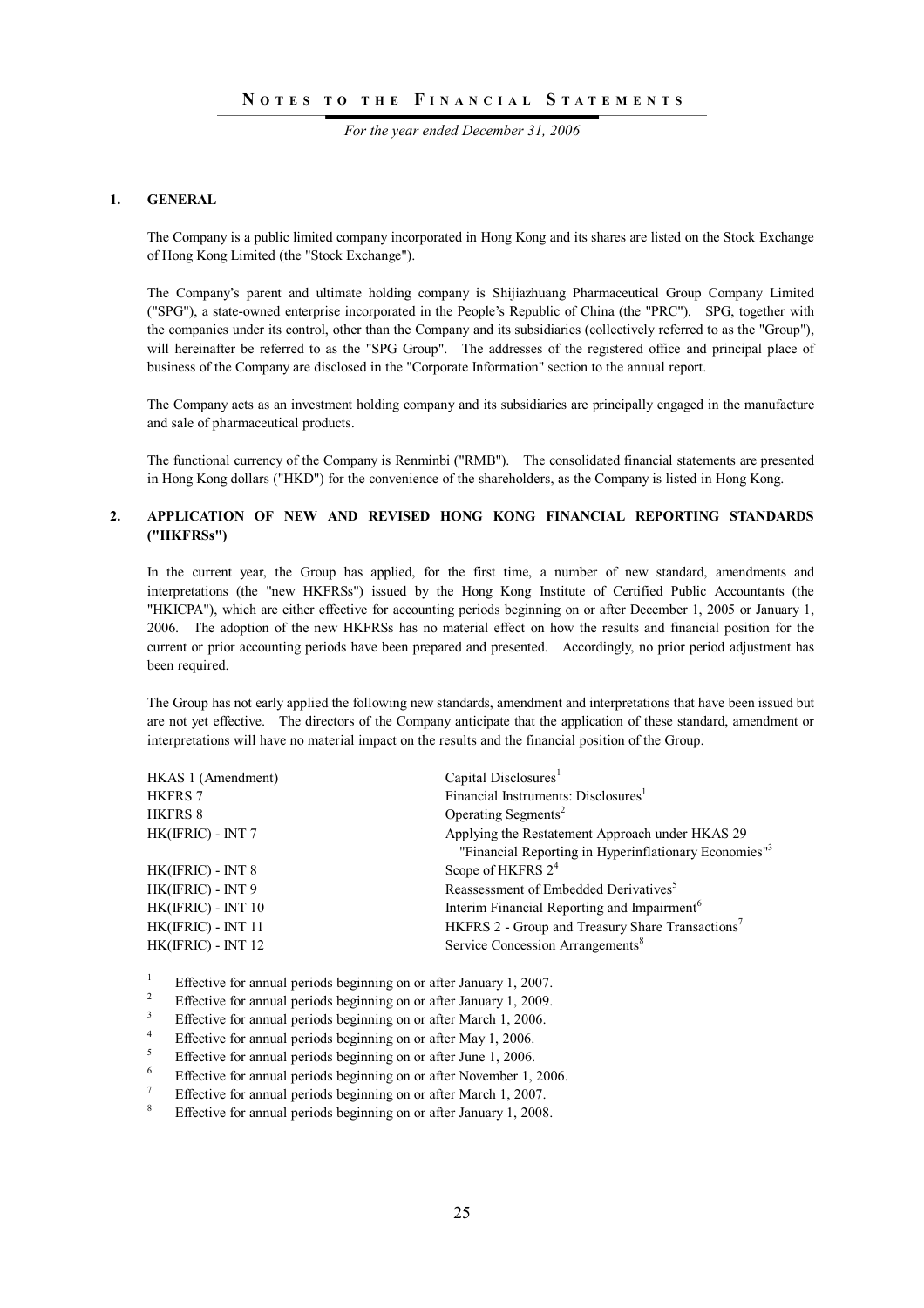*For the year ended December 31, 2006* 

## **3. SIGNIFICANT ACCOUNTING POLICIES**

The consolidated financial statements have been prepared on the historical cost basis as explained in the accounting policies set out below.

The consolidated financial statements have been prepared in accordance with HKFRSs issued by the HKICPA. In addition, the consolidated financial statements include applicable disclosures required by the Rules Governing the Listing of Securities on the Stock Exchange (the "Listing Rules") and by the Hong Kong Companies Ordinance.

#### **Basis of consolidation**

The consolidated financial statements incorporate the financial statements of the Company and entities controlled by the Company (its subsidiaries) made up to December 31, each year. Control is achieved where the Company has the power to govern the financial and operating policies of an entity so as to obtain benefits from its subsidiaries.

The results of subsidiaries acquired or disposed of during the year are included in the consolidated income statement from the effective date of acquisition or up to the effective date of disposal, as appropriate.

Where necessary, adjustments are made to the financial statements of subsidiaries to bring their accounting policies into line with those used by other members of the Group.

All intra-group transactions, balances, income and expenses are eliminated on consolidation.

Minority interests in the net assets of consolidated subsidiaries are presented separately from the Group's equity therein. Minority interests in the net assets consist of the amount of those interests at the date of the original business combination and the minority's share of changes in equity since the date of the combination. Losses applicable to the minority in excess of the minority's interest in the subsidiary's equity are allocated against the interests of the Group except to the extent that the minority has a binding obligation and is able to make an additional investment to cover the losses.

## **Property, plant and equipment**

Property, plant and equipment, other than construction in progress, are stated at cost less subsequent accumulated depreciation and accumulated impairment losses.

Construction in progress represents property, plant and equipment in the course of construction for production or for its own use purposes. Construction in progress is carried at cost less any recognised impairment loss. Construction in progress is classified to the appropriate category of property, plant and equipment when completed and ready for intended use. Depreciation of these assets, on the same basis as other property assets, commences when the assets are ready for their intended use.

Depreciation is provided to write off the cost of items of property, plant and equipment, other than construction in progress, over their estimated useful lives and after taking into account of their estimated residual value, using the straight-line method.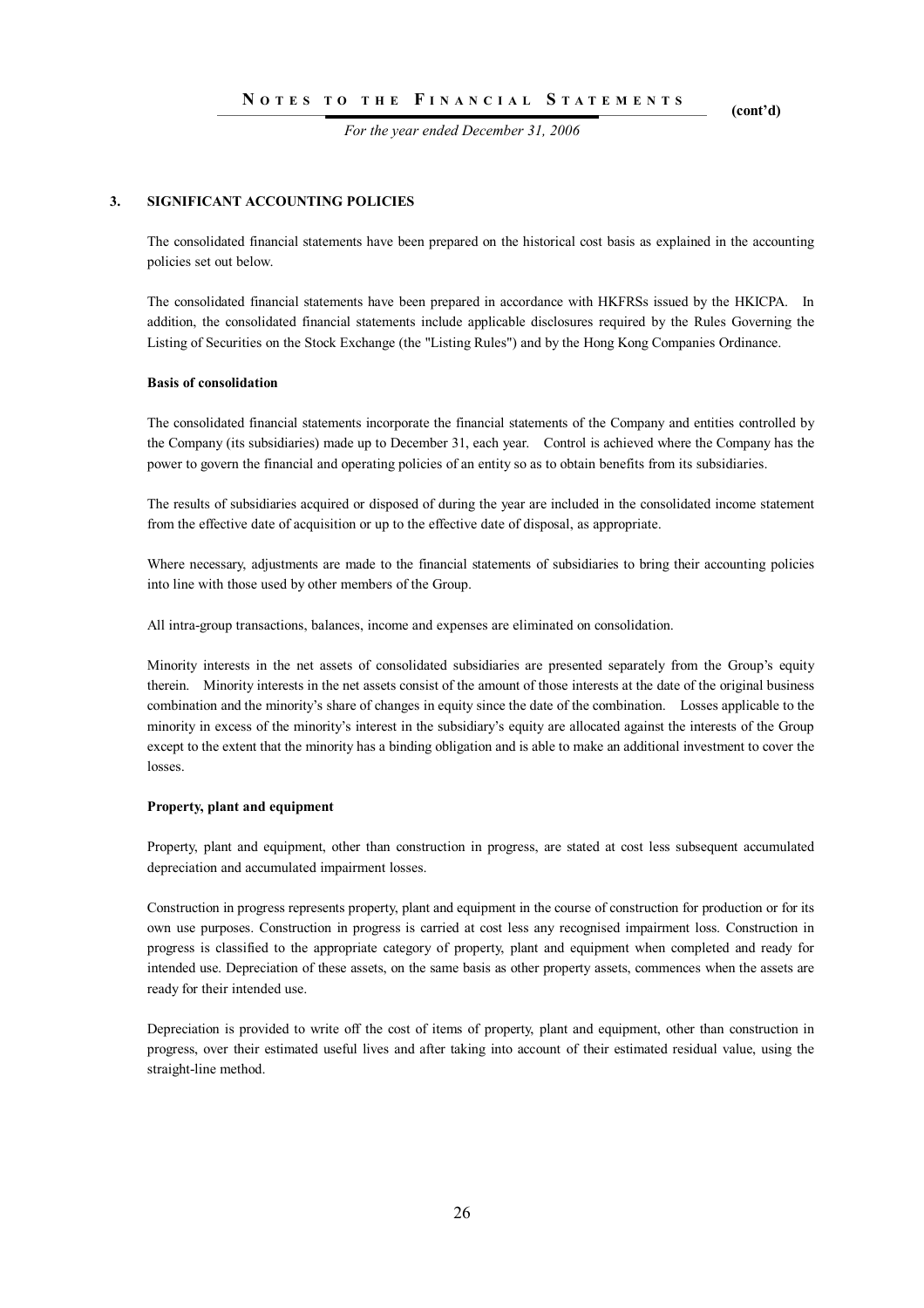*For the year ended December 31, 2006* 

## **3. SIGNIFICANT ACCOUNTING POLICIES – continued**

## **Property, plant and equipment – continued**

An item of property, plant and equipment is derecognised upon disposal or when no future economic benefits are expected to arise from the continued use of the asset. Any gain or loss arising on derecognition of the asset (calculated as the difference between the net disposal proceeds and the carrying amount of the item) is included in the consolidated income statement in the year in which the item is derecognised.

#### **Prepaid lease payments**

Prepaid lease payments which represents up-front payments to acquire leasehold land interests are stated at cost and amortised over the period of the lease on a straight-line basis.

#### **Intangible assets**

#### *Intangible assets acquired separately*

Intangible assets acquired separately and with finite useful lives are carried at costs less accumulated amortisation and any accumulated impairment losses. Amortisation for intangible assets with finite useful lives is provided on a straight-line basis over their estimated useful lives.

Gains or losses arising from derecognition of an intangible asset are measured at the difference between the net disposal proceeds and the carrying amount of the asset and are recognised in the consolidated income statement when the asset is derecognised.

#### *Research and development expenditure*

Expenditure on research activities is recognised as an expense in the period in which it is incurred.

An internally-generated intangible asset arising from development expenditure is recognised only if it is anticipated that the development costs incurred on a clearly-defined project will be recovered through future commercial activity. The resultant asset is amortised on a straight-line basis over its useful life, and carried at cost less subsequent accumulated amortisation and any accumulated impairment losses.

The amount initially recognised for internally-generated intangible asset is the sum of the expenditure incurred from the date when the intangible asset first meets the recognition critieria. Where no internally-generated intangible asset can be recognised, development expenditure is charged to profit or loss in the period in which it is incurred.

Subsequent to initial recognition, internally-generated intangible asset is reported at cost less accumulated amortisation and accumulated impairment losses, on the same basis as intangible assets acquired separately.

#### **Goodwill**

Goodwill arising on acquisitions of subsidiaries and a jointly controlled entity for which the agreement date is before January 1, 2005 represents the excess of the cost of acquisition over the Group's interest in the fair value of the identifiable assets and liabilities of the relevant subsidiaries and jointly controlled entity at the date of acquisition.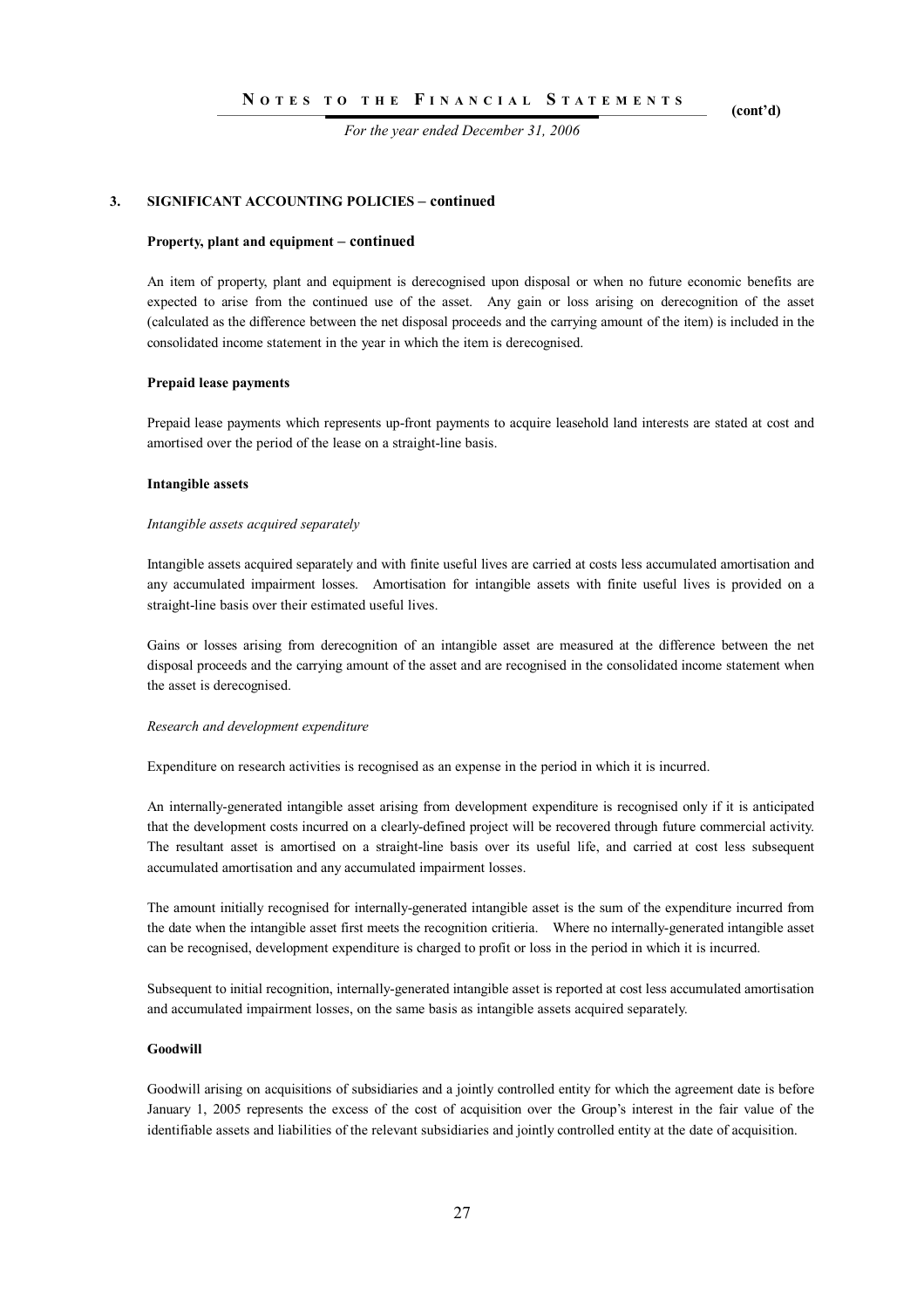*For the year ended December 31, 2006* 

## **3. SIGNIFICANT ACCOUNTING POLICIES – continued**

#### **Goodwill – continued**

Goodwill arising on acquisitions of subsidiaries and a jointly controlled entity prior to January 1, 2001 continues to be held in reserves, and will be charged to the retained profits at the time when the business to which the goodwill relates is disposed of or when a cash-generating unit ("CGU") to which the goodwill relates becomes impaired.

For previously capitalised goodwill arising on an acquisition of a subsidiary after January 1, 2001, the Group has discontinued amortisation from January 1, 2005 onwards, and such goodwill is tested for impairment annually, and whenever there is an indication that the CGU to which the goodwill relates may be impaired (see the accounting policy below).

For the purpose of impairment testing, goodwill arising from an acquisition of subsidiary is allocated to each of the relevant CGUs, or groups of CGUs, that are expected to benefit from the synergies of the acquisition. A CGU to which goodwill has been allocated is tested for impairment annually, and whenever there is an indication that the unit may be impaired. For goodwill arising on an acquisition in a financial year, the CGU to which goodwill has been allocated is tested for impairment before the end of that financial year. When the recoverable amount of the CGU is less than the carrying amount of the unit, the impairment loss is allocated to reduce the carrying amount of any goodwill allocated to the unit first, and then to the other assets of the unit pro rata on the basis of the carrying amount of each asset in the unit. Any impairment loss for the goodwill is recognised directly in the consolidated income statement. An impairment loss for goodwill is not reversed in subsequent periods.

On subsequent disposal of a subsidiary or a jointly controlled entity, the attributable amount of goodwill capitalised is included in the determination of the amount of profit or loss on disposal.

#### **Investments in subsidiaries**

Investments in subsidiaries are included in the Company's balance sheet at cost less any identified impairment losses.

Dividend income from investments is recognised when the Company's rights to receive payment have been established.

#### **Jointly controlled entity**

Joint venture arrangement that involves the establishment of a separate entity in which venturers have joint control over the economic activity of the entity is referred to as a jointly controlled entity.

The results and assets and liabilities of the jointly controlled entity are incorporated in the consolidated financial statements using the equity method of accounting. Under the equity method, investment in a jointly controlled entity is carried in the consolidated balance sheet at cost as adjusted for post-acquisition changes in the Group's share of net assets of the jointly controlled entity, less any identified impairment loss. When the Group's share of losses of a jointly controlled entity equals or exceeds its interest in that jointly controlled entity, the Group discontinues recognising its share of further losses. An additional share of losses is provided for and a liability is recognised only to the extent that the Group has incurred legal or constructive obligations or made payments on behalf of that jointly controlled entity.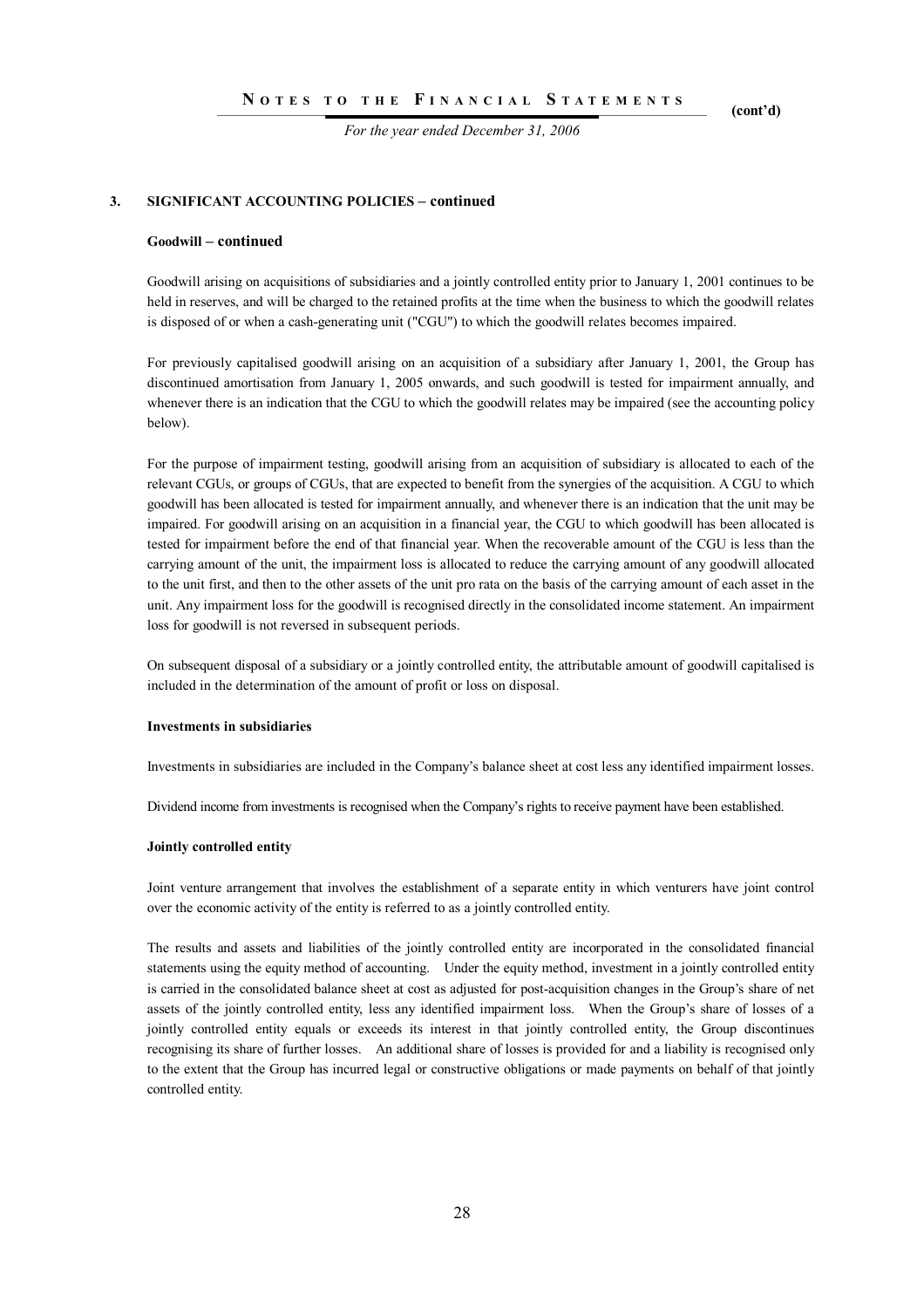*For the year ended December 31, 2006* 

## **3. SIGNIFICANT ACCOUNTING POLICIES – continued**

#### **Jointly controlled entity – continued**

When a group entity transacts with a jointly controlled entity of the Group, unrealised profits or losses are eliminated to the extent of the Group's interest in the jointly controlled entity, except to the extent that unrealised losses provide evidence of an impairment of the asset transferred, in which case, the full amount of losses is recognised.

#### **Inventories**

Inventories are stated at the lower of cost and net realisable value. Cost is calculated using the weighted average method.

#### **Financial instruments**

Financial assets and financial liabilities are recognised on the consolidated balance sheet when a group entity becomes a party to the contractual provisions of the instrument. Financial assets and financial liabilities are initially measured at fair value. Transaction costs that are directly attributable to the acquisition or issue of financial assets and financial liabilities (other than financial assets and financial liabilities at fair value through profit or loss) are added to or deducted from the fair value of the financial assets or financial liabilities, as appropriate, on initial recognition. Transaction costs directly attributable to the acquisition of financial assets or financial liabilities at fair value through profit or loss are recognised immediately in profit or loss.

#### (i) Financial assets

The Group's financial assets are classified into loans and receivables. All regular way purchases or sales of financial assets are recognised and derecognised on a trade date basis. Regular way purchases or sales are purchases or sales of financial assets that require delivery of assets within the time frame established by regulation or convention in the marketplace. The accounting policies adopted are set out below.

## *Loans and receivables*

Loans and receivables are non-derivative financial assets with fixed or determinable payments that are not quoted in an active market. At each balance sheet date subsequent to initial recognition, loans and receivables (including trade and other receivables, bills receivable, trade receivables due from related companies, amount due from a jointly controlled entity, loan receivable, pledged bank deposits and bank balances) are carried at amortised cost using the effective interest method, less any identified impairment losses. An impairment loss is recognised in profit or loss when there is objective evidence that the asset is impaired, and is measured as the difference between the asset's carrying amount and the present value of the estimated future cash flows discounted at the original effective interest rate. Impairment losses are reversed in subsequent periods when an increase in the asset's recoverable amount can be related objectively to an event occurring after the impairment was recognised, subject to a restriction that the carrying amount of the asset at the date the impairment is reversed does not exceed what the amortised cost would have been had the impairment not been recognised.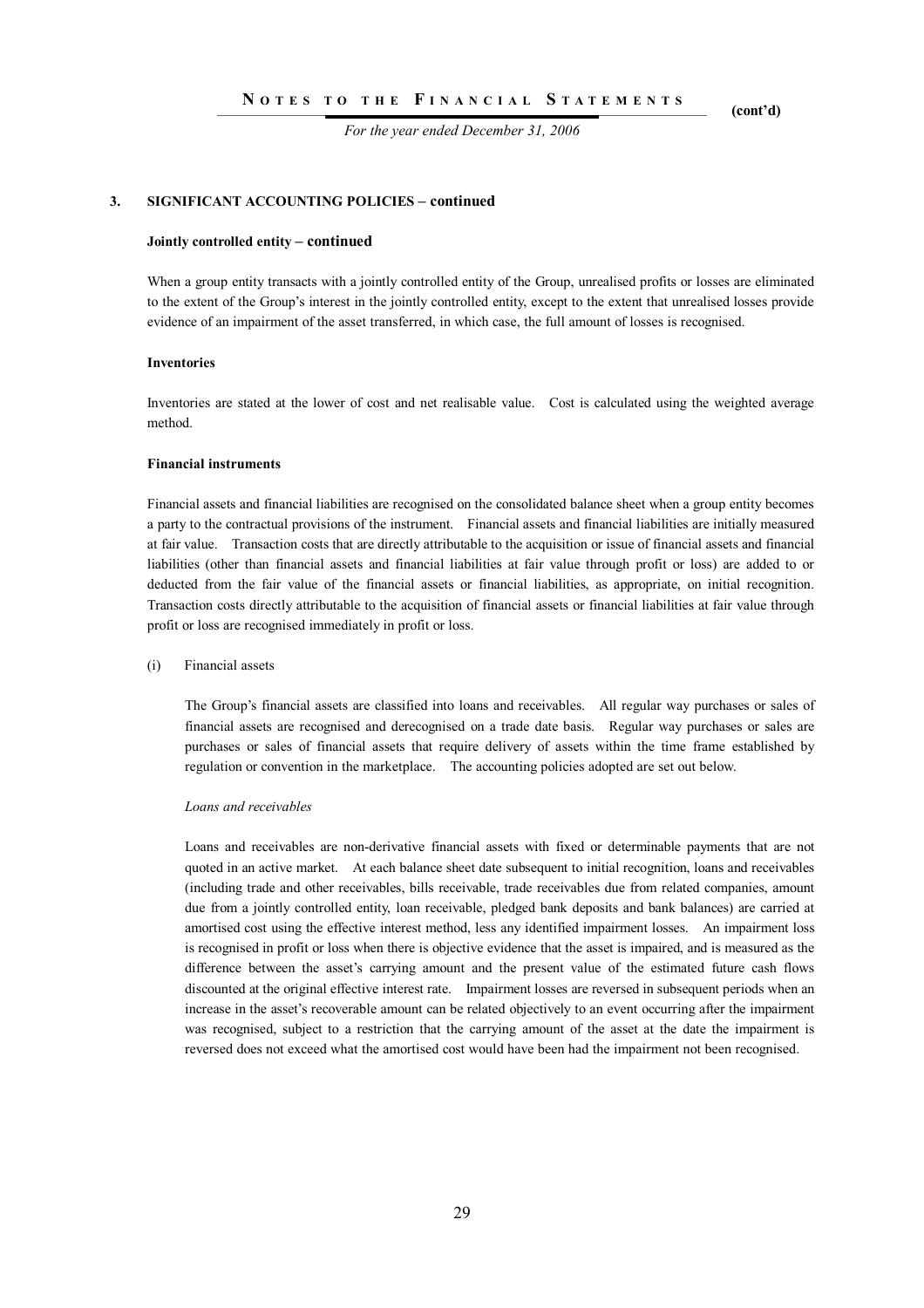*For the year ended December 31, 2006* 

## **3. SIGNIFICANT ACCOUNTING POLICIES – continued**

#### **Financial instruments – continued**

#### (ii) Financial liabilities and equity

Financial liabilities and equity instruments issued by a group entity are classified according to the substance of the contractual arrangements entered into and the definitions of a financial liability and an equity instrument.

An equity instrument is any contract that evidences a residual interest in the assets of the group after deducting all of its liabilities. The accounting policies adopted in respect of financial liabilities and equity instruments are set out below.

#### *Financial liabilities*

Financial liabilities including trade and other payables, bills payable, trade payables due to related companies, amounts due to related companies, trade payable due to a jointly controlled entity, unsecured bank loans, loans from ultimate holding company and loan from a fellow subsidiary are subsequently measured at amortised cost, using the effective interest rate method.

#### *Equity instruments*

Equity instruments issued by the Company are recorded at the proceeds received, net of direct issue costs.

(iii) Derecognition

Financial assets are derecognised when the rights to receive cash flows from the assets expire or, the financial assets are transferred and the Group has transferred substantially all the risks and rewards of ownership of the financial assets. On derecognition of a financial asset, the difference between the asset's carrying amount and the sum of the consideration received and receivable is recognised in profit or loss.

Financial liabilities are derecognised when the obligation specified in the relevant contract is discharged, cancelled or expires. The difference between the carrying amount of the financial liability derecognised and the consideration paid and payable is recognised in profit or loss.

#### **Impairment losses, other than goodwill (see the accounting policies in respect of goodwill above)**

At each balance sheet date, the Group reviews the carrying amounts of its tangible and intangible assets to determine whether there is any indication that those assets have suffered an impairment loss. If the recoverable amount of an asset is estimated to be less than its carrying amount, the carrying amount of the asset is reduced to its recoverable amount. An impairment loss is recognised as an expense immediately.

Where an impairment loss subsequently reverses, the carrying amount of the asset is increased to the revised estimate of its recoverable amount, but so that the increased carrying amount does not exceed the carrying amount that would have been determined had no impairment loss been recognised for the asset in prior years. A reversal of an impairment loss is recognised as income immediately.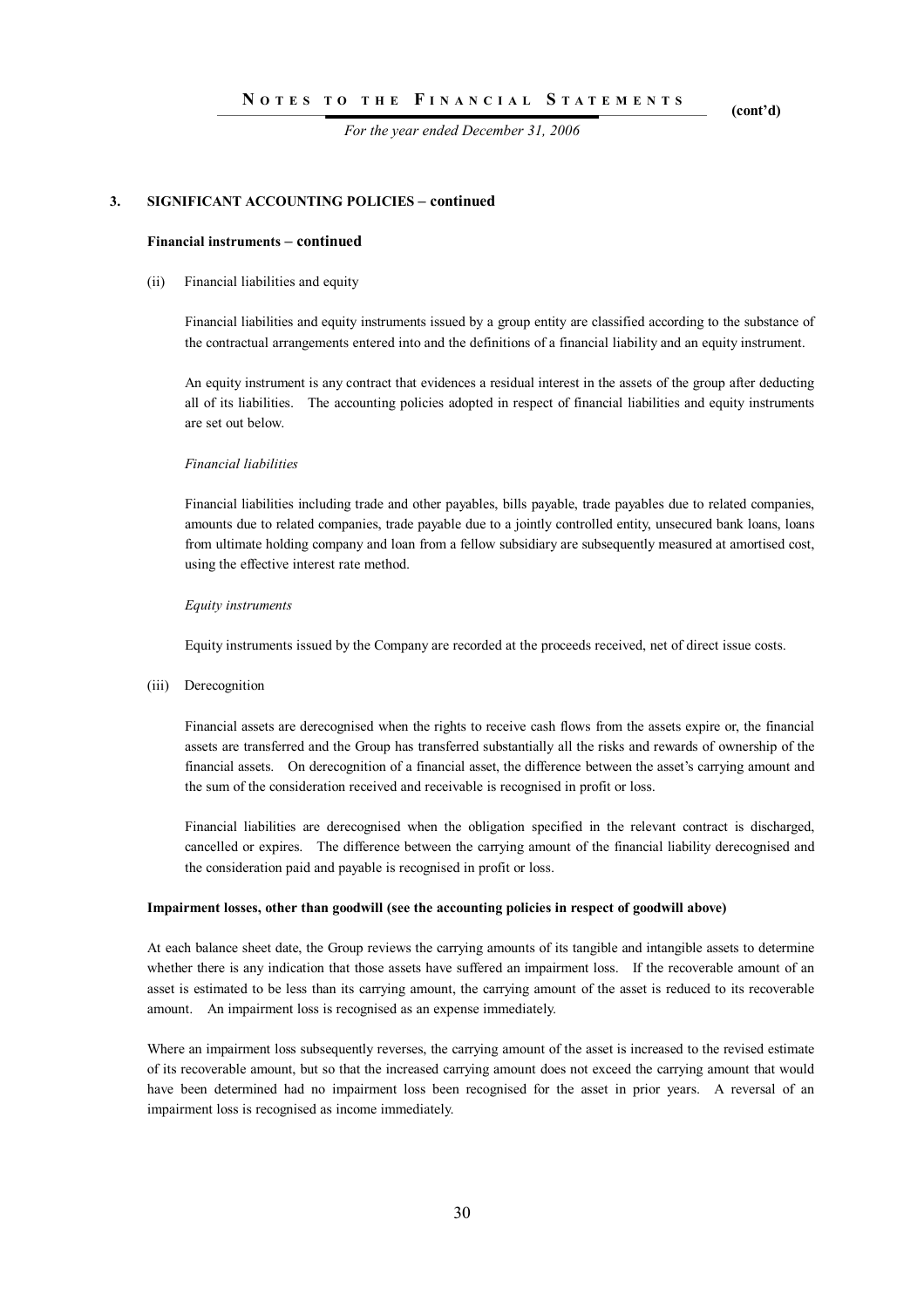*For the year ended December 31, 2006* 

## **3. SIGNIFICANT ACCOUNTING POLICIES – continued**

#### **Revenue recognition**

Revenue is measured at the fair value of the consideration received or receivable and represents amounts receivable for goods sold and services rendered by the Group in the normal course of business, and is stated net of value-added tax and sales returns.

Sales of goods are recognised when goods are delivered and title has passed.

Service income is recognised when services are rendered.

Interest income from a financial asset is accrued on a time basis, by reference to the principal outstanding and at the effective interest rate applicable, which is the rate that exactly discounts the estimated future cash receipts through the expected life of the financial asset to that asset's net carrying amount.

#### **Retirement benefit costs**

Payments to the Mandatory Provident Fund Scheme and state-managed retirement benefits scheme, which are defined contribution schemes, are charged as an expense when employees have rendered service entitling them to the contributions.

#### **Operating lease**

Leases are classified as finance leases whenever the terms of the lease transfer substantially all the risks and rewards of ownership to the lessees. All other leases are classified as operating leases.

Rentals payable under operating leases are charged to profit or loss on a straight-line basis over the term of the relevant lease. Benefits received and receivable as an incentive to enter into an operating lease are recognised as a reduction of rental expense over the lease term on a straight-line basis.

#### **Borrowing costs**

Borrowing costs directly attributable to the acquisition, construction or production of qualifying assets, are capitalised as part of the cost of those assets. Capitalisation of such borrowing costs ceases when the assets are substantially ready for their intended use or sale. Investment income earned on the temporary investment of specific borrowings pending their expenditure on qualifying assets is deducted from the borrowing costs eligible for capitalisation.

All other borrowing costs are recognised as and included in finance costs in the consolidated income statement in the period in which they are incurred.

## **Taxation**

Income tax expense represents the sum of the tax currently payable and deferred tax.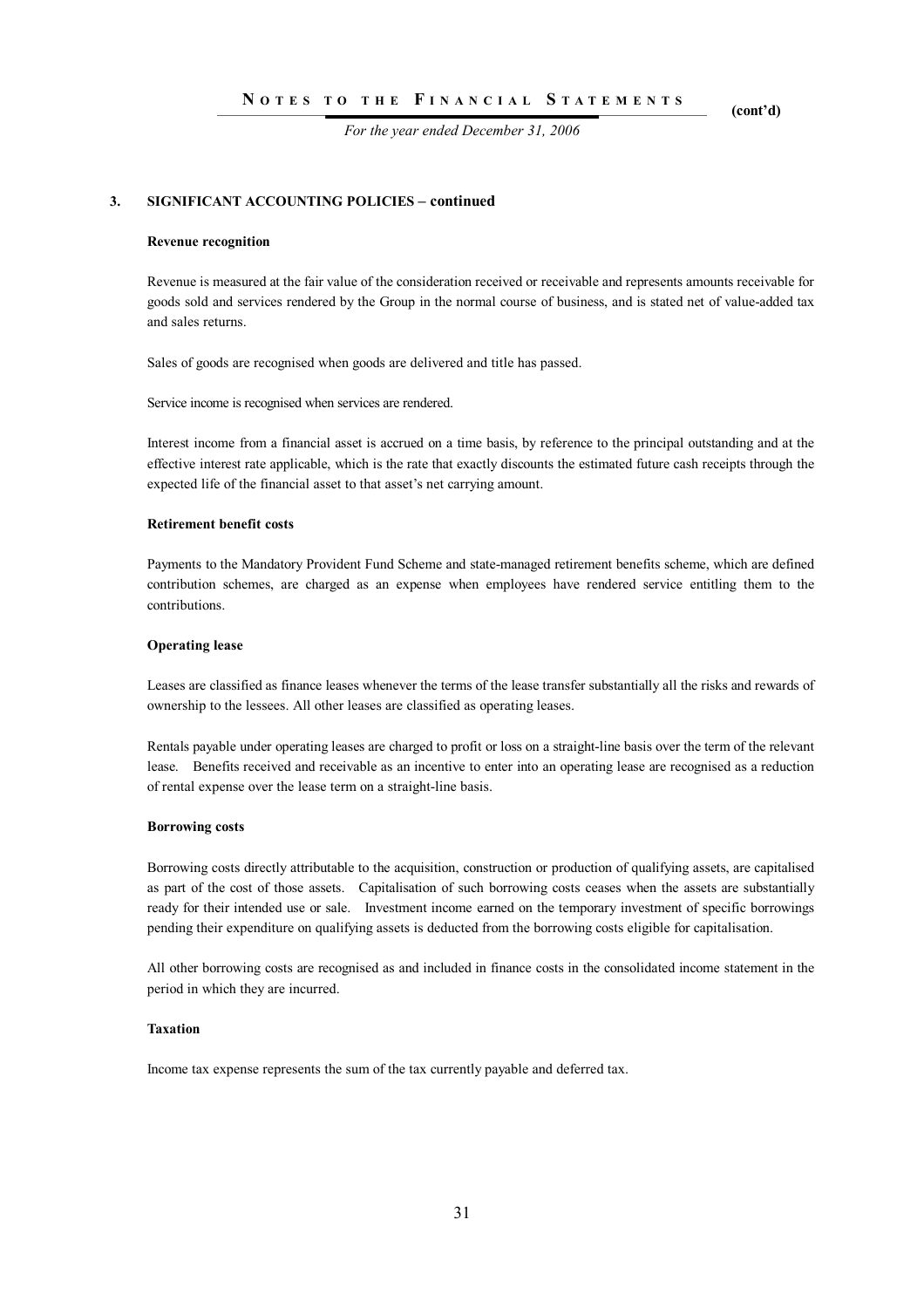*For the year ended December 31, 2006* 

## **3. SIGNIFICANT ACCOUNTING POLICIES – continued**

#### **Taxation – continued**

The tax currently payable is based on taxable profit for the year. Taxable profit differs from profit as reported in the consolidated income statement because it excludes items of income or expense that are taxable or deductible in other years and it further excludes items that are never taxable or deductible. The Group's liability for current tax is calculated using tax rates that have been enacted or substantively enacted by the balance sheet date.

Deferred tax is recognised on differences between the carrying amounts of assets and liabilities in the consolidated financial statements and the corresponding tax bases used in the computation of taxable profit, and is accounted for using the balance sheet liability method. Deferred tax liabilities are generally recognised for all taxable temporary differences and deferred tax assets are recognised to the extent that it is probable that taxable profits will be available against which deductible temporary differences can be utilised. Such assets and liabilities are not recognised if the temporary difference arises from goodwill or from the initial recognition (other than in a business combination) of other assets and liabilities in a transaction that affects neither the taxable profit nor the accounting profit.

The carrying amount of deferred tax assets is reviewed at each balance sheet date and reduced to the extent that it is no longer probable that sufficient taxable profits will be available to allow all or part of the asset to be recovered.

Deferred tax is calculated at the tax rates that are expected to apply in the period when the liability is settled or the asset is realised. Deferred tax is charged or credited to profit or loss, except when it relates to items charged or credited directly to equity, in which case the deferred tax is also dealt with in equity.

#### **Foreign currencies**

In preparing the financial statements of each individual group entity, transactions in currencies other than the functional currency of that entity (foreign currencies) are recorded in the respective functional currency (i.e. the currency of the primary economic environment in which the entity operates) at the rates of exchanges prevailing on the dates of the transactions. At each balance sheet date, monetary items denominated in foreign currencies are retranslated at the rates prevailing on the balance sheet date. Non-monetary items that are measured in terms of historical cost in a foreign currency are not retranslated.

Exchange differences arising on the settlement of monetary items, and on the translation of monetary items, are recognised in profit or loss in the period in which they arise.

For the purposes of presenting the consolidated financial statements, the assets and liabilities of the Group are translated into the presentation currency of the Company (i.e. HKD) at the rate of exchange prevailing at the balance sheet date, and their income and expenses are translated at the average exchange rates for the year, unless exchange rates fluctuate significantly during the period, in which case, the exchange rates prevailing at the dates of transactions are used. Exchange differences arising, if any, are recognised as a separate component of equity (translation reserve). Such exchange differences are recognised in profit or loss in the period in which the foreign operation is disposed of.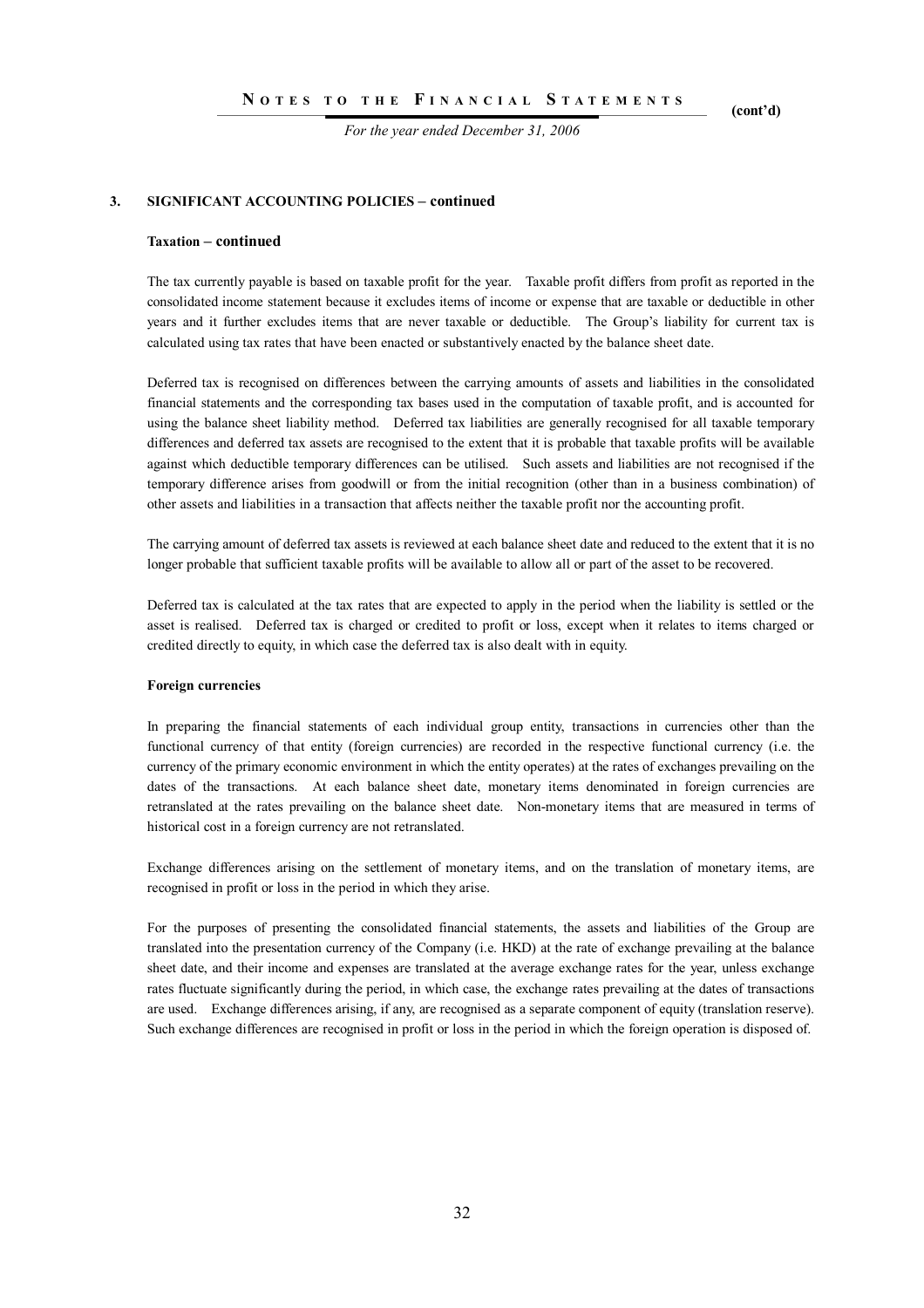*For the year ended December 31, 2006* 

## **4. KEY SOURCES OF ESTIMATION UNCERTAINTY**

In the application of the Group's accounting policies, management is required to make estimates and assumptions concerning the future and other key sources of estimation uncertainty at the balance sheet date, that have a significant risk of causing a material adjustment to the carrying amounts of assets and liabilities within the next financial year, are discussed below.

#### **Impairment of goodwill**

Determining whether goodwill on subsidiaries is impaired requires an estimation of the value in use of the CGUs to which goodwill has been allocated. The value in use calculation requires the Group to estimate the future cash flows expected to arise from the CGU and a suitable discount rate in order to calculate the present value. The carrying amount of goodwill at the balance sheet date was HK\$215,894,000. At the balance sheet date, the directors assessed the need to provide impairment loss on the goodwill and the carrying amount of the goodwill was sustained by the result. Details of the impairment test are provided in note 18.

#### **5. FINANCIAL INSTRUMENTS**

a. Financial risk management objectives and policies

The Group's major financial instruments include trade and other receivables, bills receivable, trade receivable due from related companies, amount due from a jointly controlled entity, bank balances, trade payables, bills payable, trade payables due to related companies, amounts due to related companies, trade payable due to a jointly controlled entity, unsecured bank loans, loans from ultimate holding company and loan from a fellow subsidiary.

Details of these financial instruments are disclosed in respective notes. The risks associated with these financial instruments and the policies on how to mitigate these risks are set out below. The management manages and monitors these exposures to ensure appropriate measures are implemented on a timely and effective manner.

## **Credit risk**

As at December 31, 2006, the Group's maximum exposure to credit risk which will cause a financial loss to the Group due to failure to discharge an obligation by the counterparties. In order to minimise the credit risk, the management has implemented internal control procedures for determination of credit limits, credit approvals and other monitoring procedures to ensure that follow-up action is taken to recover overdue debts. In addition, the Group reviews the recoverable amount of each individual debt at each balance sheet date to ensure that adequate impairment losses are made for irrecoverable amounts. In this regard, the directors of the Company consider that the Group's credit risk is significantly reduced.

At the balance sheet date, the management reviews the financial positions of the jointly controlled entity and the repayment records. In this regards, the management considers that the Group's credit risk on amount due from the jointly controlled entity is minimal.

The Group's concentration of credit risk by geographical locations of customers is mainly the PRC which accounted for 90% of the trade receivable at December 31, 2006.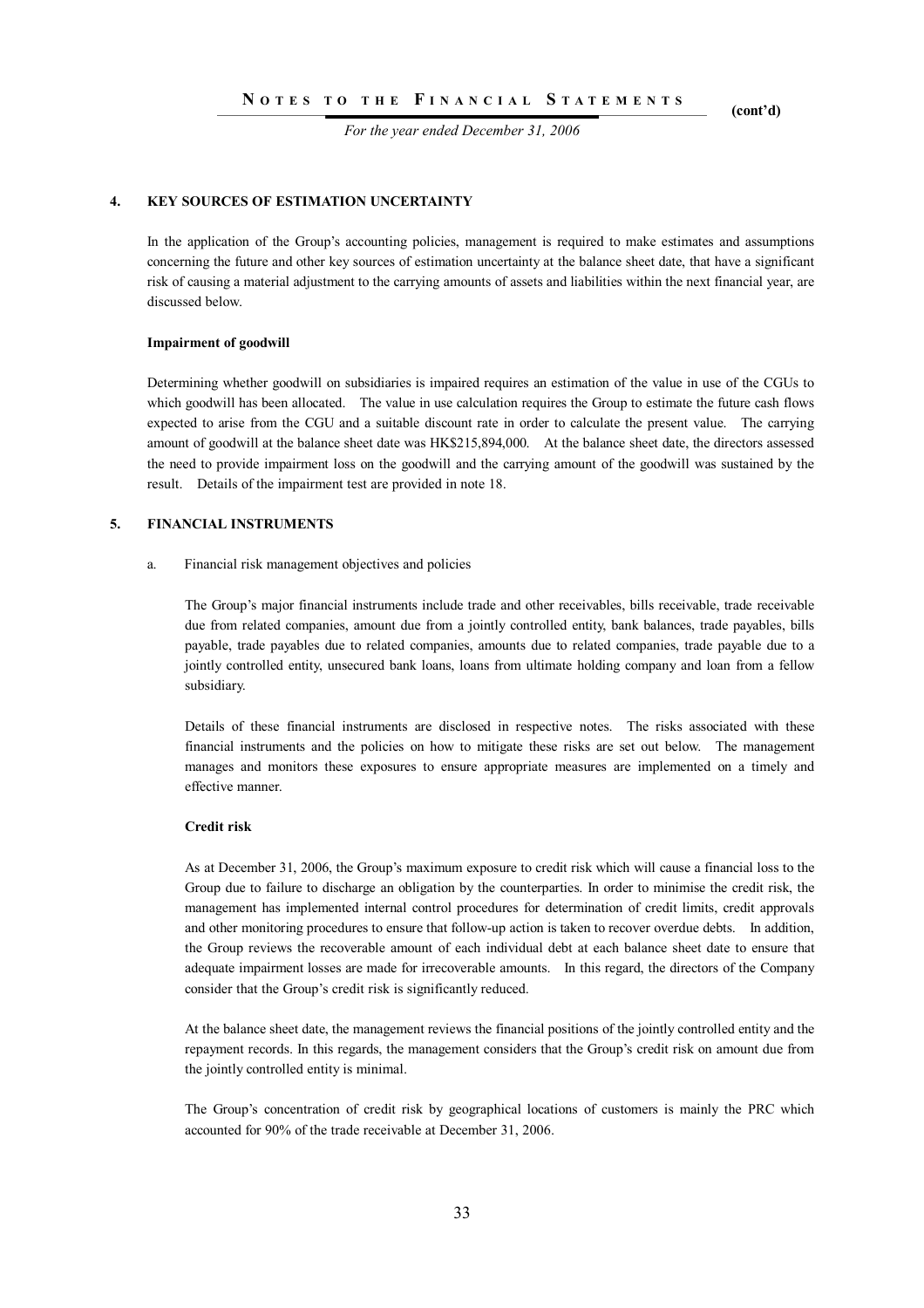*For the year ended December 31, 2006* 

## **5. FINANCIAL INSTRUMENTS – continued**

#### a. Financial risk management objectives and policies – continued

#### **Credit risk – continued**

The credit risk on liquid funds is limited because the counterparties are banks with high credit ratings assigned by international credit-rating agencies.

#### **Liquidity risk**

In the management of the liquidity risk, the Group monitors and maintains a level of cash and cash equivalents deemed adequate by the management to finance the Group's operations and mitigate the effects of fluctuations in cash flows. The management monitors the utilisation of bank borrowings and ensures compliance with loan covenants.

Prudent liquidity risk management implies maintaining sufficient cash and the availability of funding through an adequate amount of committed credit facilities. The Group aims at maintaining the flexibility in funding by arranging banking facilities and other external financing. Therefore, the risk is considered minimal.

#### **Currency risk**

The Group mainly operates in the PRC with most of the transactions denominated and settled in RMB. Though several subsidiaries of the Company have foreign currency sales, mainly in United States Dollars and Euro Dollars, which expose the Group to foreign currency risk, the directors consider that the risk is minimal to the Group at current stage.

The Group currently does not have a foreign currency hedging policy. However, the management will monitor foreign exchange exposure closely and consider the usage of hedging instruments when the need arises.

## **Fair value interest rate risk**

The Group's fair value interest rate risk relates primarily to fixed-rate bank loans (see note 26 for details of these loans), which are raised from the banks in the PRC. In relation to these fixed-rate loans, the Group aims to keep loans at rates that are comparable to those in the market. In order to achieve this result, the Group negotiated with the banks and entered into various revolving loans such that the interest rate associated with the loans is more or less variable. In this regard, the directors of the Company consider that the Group's fair value interest rate risk is minimised.

#### **Cash flow interest rate risk**

The cash flow interest rate exposure for the Group is restricted to the floating rate bank loans (see note 26 for details of these loans). The Group currently does not use interest rate swap to swap its borrowings from floating rates to fixed rates as the management believes that changes in the interest rate will not have a significant impact on the Group's financial position. However, the management monitors closely the interest rate exposure and will consider using interest rate swap should the need arise.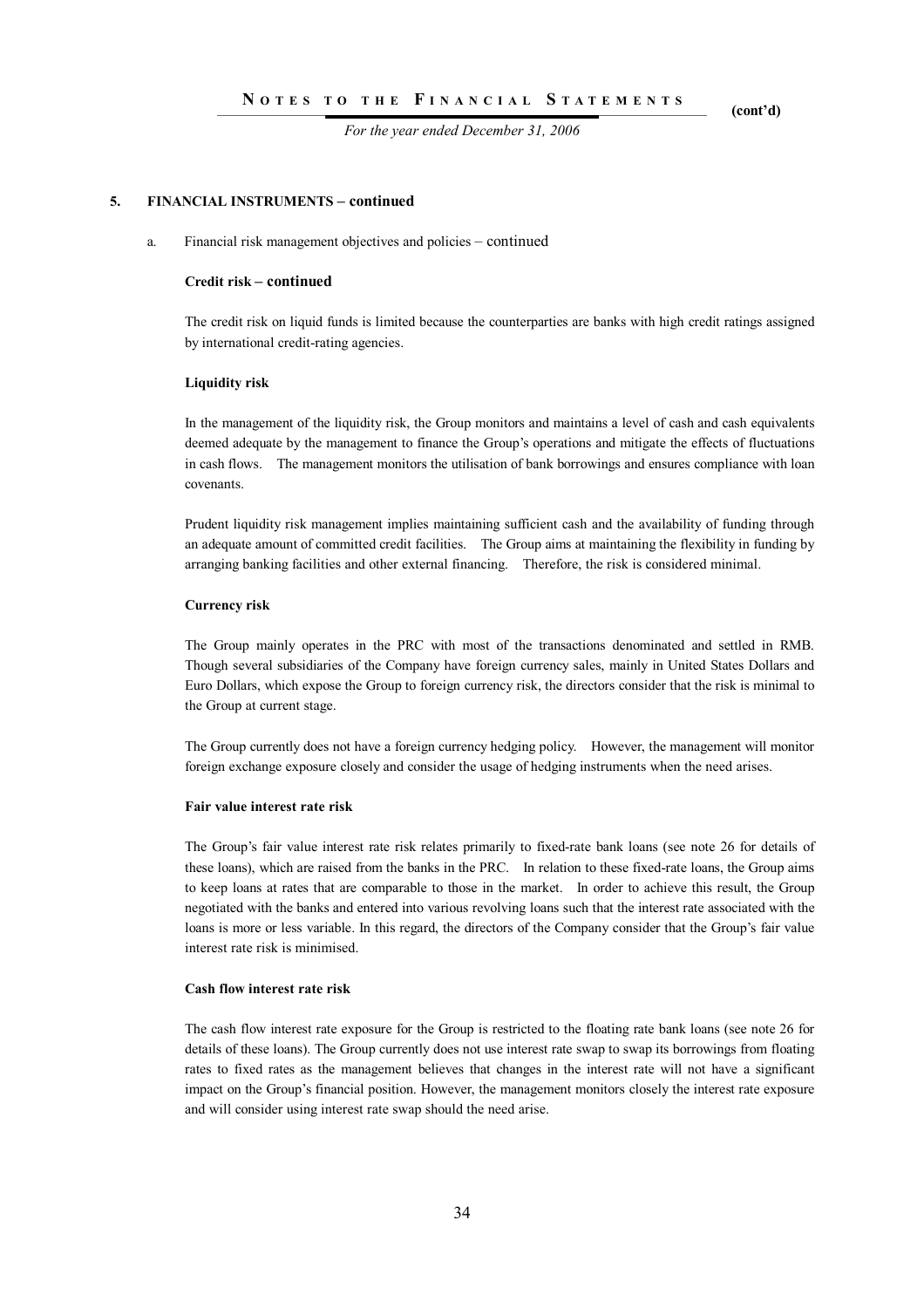*For the year ended December 31, 2006* 

## **5. FINANCIAL INSTRUMENTS – continued**

#### b. Fair value

The fair value of financial assets and financial liabilities are determined in accordance with generally accepted pricing models based on discounted cash flow analysis using prices from observable current market transactions.

The directors consider that the carrying amounts of financial assets and financial liabilities recorded at amortised cost in the consolidated financial statements approximate their fair values.

## **6. REVENUE AND SEGMENT INFORMATION**

Revenue represents the consideration received or receivable for goods sold and services rendered by the Group to outside customers, and are stated net of value-added tax and sales returns during the year.

An analysis of the Group's revenue for the year is as follows:

|                | 2006<br><b>HK\$'000</b> | 2005<br>HK\$'000 |
|----------------|-------------------------|------------------|
| Sales of goods | 3,536,575               | 3,186,904        |
| Service income | 2,179                   | 5,161            |
|                | 3,538,754               | 3,192,065        |

In accordance with the Group's internal financial reporting, the Group has determined that business segments are its primary reporting format and geographical segments are its secondary reporting format.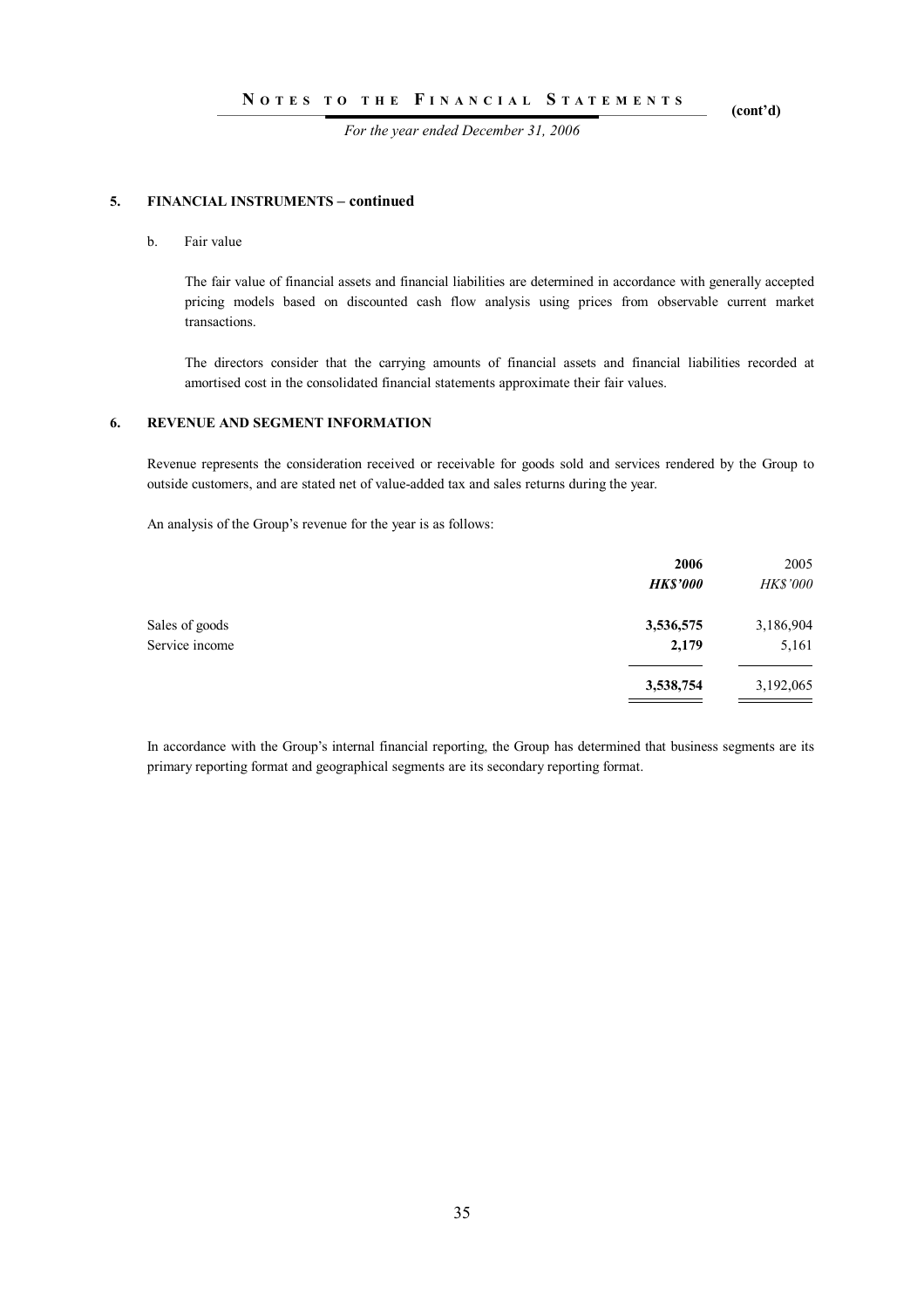*For the year ended December 31, 2006* 

# **6. REVENUE AND SEGMENT INFORMATION – continued**

## **Business segments**

The Group reports its primary segment information by products which are bulk drugs, including penicillin series, cephalosporin series and vitamin C series, finished drugs and others. Segment information about these products is presented below:

For the year ended December 31, 2006:

|                      |                          | <b>Bulk Drugs</b>                                    |                                       |                                                   |                                 |                                       |                                |
|----------------------|--------------------------|------------------------------------------------------|---------------------------------------|---------------------------------------------------|---------------------------------|---------------------------------------|--------------------------------|
|                      | series<br><b>HKS'000</b> | Penicillin Cephalosporin<br>series<br><b>HKS'000</b> | Vitamin C<br>series<br><b>HKS'000</b> | <b>Finished</b><br><b>Drugs</b><br><b>HKS'000</b> | <b>Others</b><br><b>HKS'000</b> | <b>Eliminations</b><br><b>HKS'000</b> | Consolidated<br><b>HKS'000</b> |
|                      |                          |                                                      |                                       |                                                   |                                 |                                       |                                |
| <b>REVENUE</b>       |                          |                                                      |                                       |                                                   |                                 |                                       |                                |
| External sales       | 1,016,186                | 671,996                                              | 575,303                               | 1,255,518                                         | 19,751                          | $\sim$                                | 3,538,754                      |
| Inter-segment sales  | 202,634                  | 78,740                                               | 606                                   |                                                   | $\overline{\phantom{a}}$        | (281,980)                             |                                |
| <b>TOTAL REVENUE</b> | 1,218,820                | 750,736                                              | 575,909                               | 1,255,518                                         | 19,751                          | (281,980)                             | 3,538,754                      |

Inter-segment sales are charged at prevailing market rates.

| <b>SEGMENT RESULTS</b>                                         | 83,966 | 30,371 | (10,626) | 31,214 | (19,934) | 114,991           |
|----------------------------------------------------------------|--------|--------|----------|--------|----------|-------------------|
| Unallocated corporate income<br>Unallocated corporate expenses |        |        |          |        |          | 2,481<br>(16,746) |
|                                                                |        |        |          |        |          | 100,726           |
| Share of loss of a jointly                                     |        |        |          |        |          |                   |
| controlled entity                                              |        |        |          |        | (3,350)  | (3,350)           |
| Finance costs                                                  |        |        |          |        |          | (95, 776)         |
| Profit before tax                                              |        |        |          |        |          | 1,600             |
| Income tax                                                     |        |        |          |        |          | 13,763            |
| Profit for the year                                            |        |        |          |        |          | 15,363            |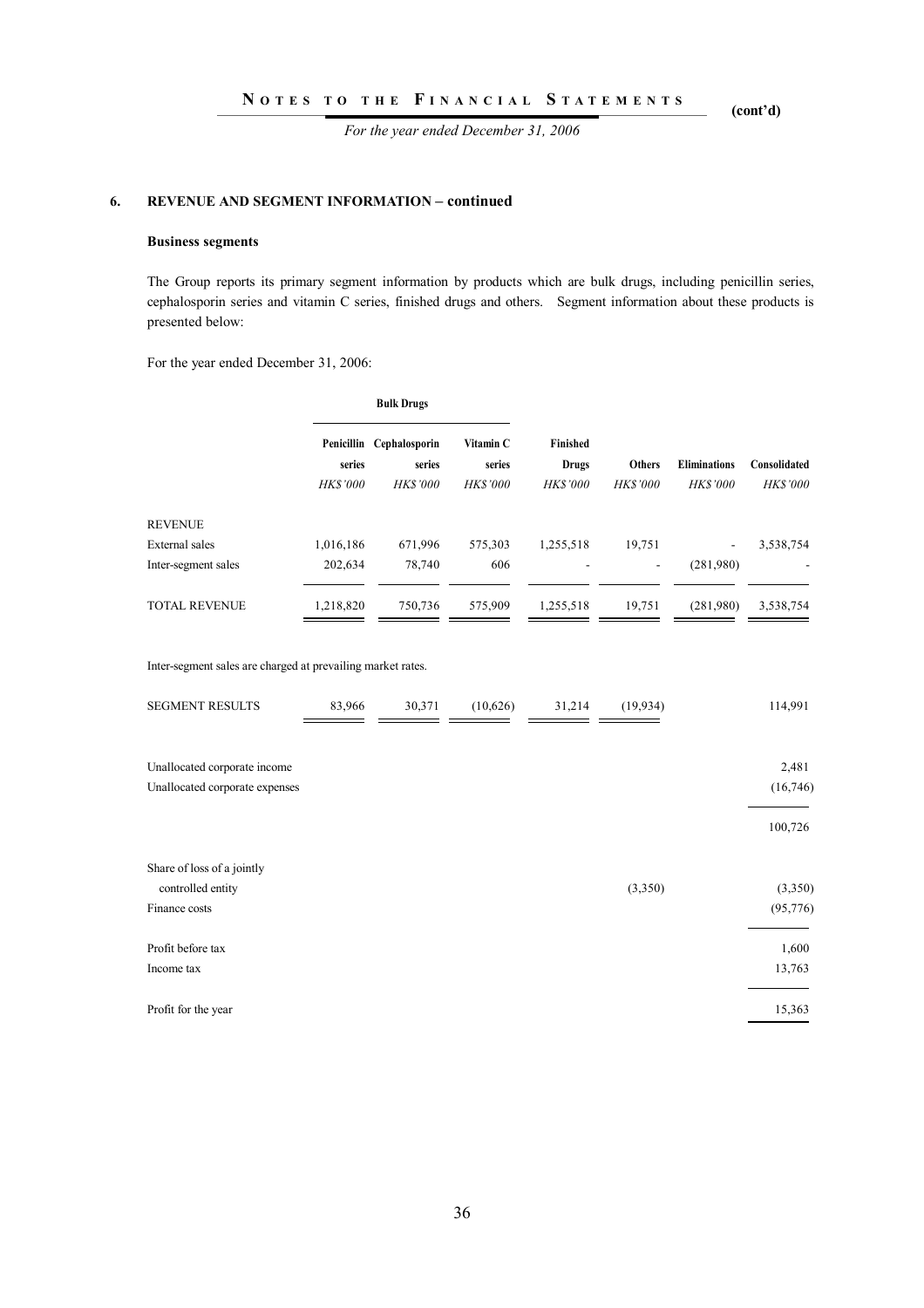*For the year ended December 31, 2006* 

# **6. REVENUE AND SEGMENT INFORMATION – continued**

## **Business segments – continued**

The following is an analysis of the carrying amount of segment assets and segment liabilities, analysed by products:

At December 31, 2006:

|                                         | <b>Bulk Drugs</b> |                          |                 |                 |                 |                 |
|-----------------------------------------|-------------------|--------------------------|-----------------|-----------------|-----------------|-----------------|
|                                         |                   | Penicillin Cephalosporin | Vitamin C       | Finished        |                 |                 |
|                                         | series            | series                   | series          | <b>Drugs</b>    | <b>Others</b>   | Consolidated    |
|                                         | HK\$'000          | HK\$'000                 | <b>HK\$'000</b> | <b>HK\$'000</b> | <b>HK\$'000</b> | <b>HK\$'000</b> |
| <b>ASSETS</b>                           |                   |                          |                 |                 |                 |                 |
| Segment assets                          | 1,518,976         | 1,307,360                | 1,338,859       | 820,300         | 253,340         | 5,238,835       |
| Interest in a jointly controlled entity |                   |                          |                 |                 | 21,646          | 21,646          |
| Unallocated corporate assets            |                   |                          |                 |                 |                 | 12,927          |
| Consolidated total assets               |                   |                          |                 |                 |                 | 5,273,408       |
| <b>LIABILITIES</b>                      |                   |                          |                 |                 |                 |                 |
| Segment liabilities                     | 193,690           | 257,457                  | 193,655         | 294,999         | 39,100          | 978,901         |
| Unallocated corporate liabilities       |                   |                          |                 |                 |                 | 1,643,673       |
| Consolidated total liabilities          |                   |                          |                 |                 |                 | 2,622,574       |

For the year ended December 31, 2006:

|                   |                | <b>Bulk Drugs</b>        |                |                 |                 |                    |                 |
|-------------------|----------------|--------------------------|----------------|-----------------|-----------------|--------------------|-----------------|
|                   |                | Penicillin Cephalosporin | Vitamin C      | Finished        |                 | <b>Unallocated</b> |                 |
|                   | series         | series                   | series         | <b>Drugs</b>    | <b>Others</b>   | corporate          | Consolidated    |
|                   | <b>HKS'000</b> | <b>HK\$'000</b>          | <b>HKS'000</b> | <b>HK\$'000</b> | <b>HK\$'000</b> | <b>HKS'000</b>     | <b>HK\$'000</b> |
| OTHER INFORMATION |                |                          |                |                 |                 |                    |                 |
| Capital additions | 120,878        | 52,019                   | 54,409         | 8,362           | 5,339           | 3                  | 241,010         |
| Depreciation and  |                |                          |                |                 |                 |                    |                 |
| amortisation      | 119,209        | 97,728                   | 79,539         | 22,380          | 17,353          | 445                | 336,654         |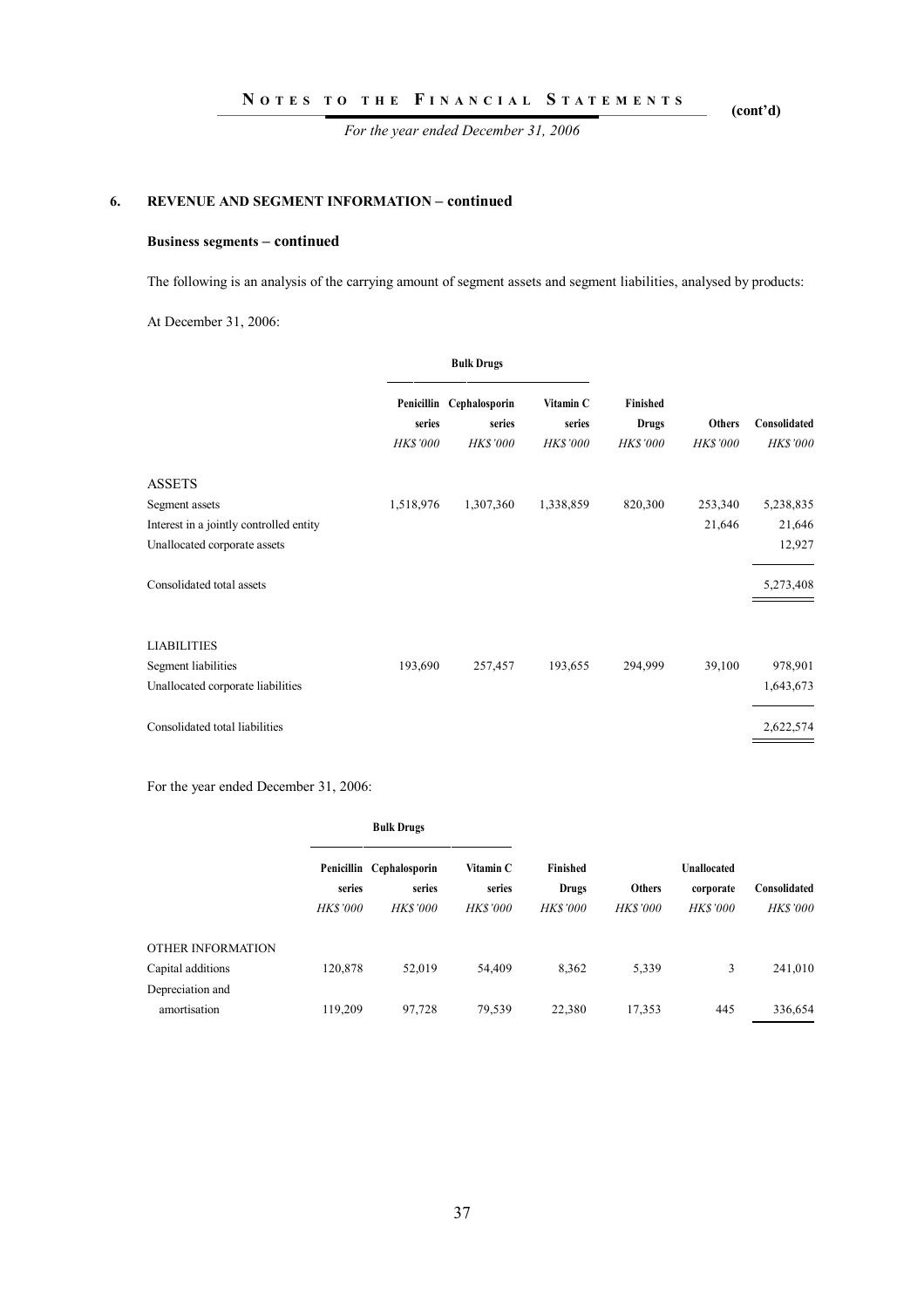*For the year ended December 31, 2006* 

# **6. REVENUE AND SEGMENT INFORMATION – continued**

## **Business segments – continued**

For the year ended December 31, 2005:

|                      | <b>Bulk Drugs</b>    |                         |                     |                                 |                |                     |                 |
|----------------------|----------------------|-------------------------|---------------------|---------------------------------|----------------|---------------------|-----------------|
|                      | Penicillin<br>series | Cephalosporin<br>series | Vitamin C<br>series | <b>Finished</b><br><b>Drugs</b> | <b>Others</b>  | <b>Eliminations</b> | Consolidated    |
|                      | <b>HKS'000</b>       | <b>HKS'000</b>          | <b>HKS'000</b>      | <b>HKS'000</b>                  | <b>HKS'000</b> | <b>HKS'000</b>      | <b>HK\$'000</b> |
| <b>REVENUE</b>       |                      |                         |                     |                                 |                |                     |                 |
| External sales       | 525,091              | 855,131                 | 692,507             | 1,109,971                       | 9,365          |                     | 3,192,065       |
| Inter-segment sales  | 219,615              | 137,039                 |                     |                                 | ۰.             | (356, 654)          |                 |
| <b>TOTAL REVENUE</b> | 744,706              | 992,170                 | 692,507             | 1,109,971                       | 9,365          | (356, 654)          | 3,192,065       |

Inter-segment sales are charged at prevailing market rates.

| <b>SEGMENT RESULTS</b>                                         | (9,220) | 117,849 | 87,840 | 63,131 | (21, 728) | 237,872           |
|----------------------------------------------------------------|---------|---------|--------|--------|-----------|-------------------|
| Unallocated corporate income<br>Unallocated corporate expenses |         |         |        |        |           | 4,325<br>(23,967) |
|                                                                |         |         |        |        |           | 218,230           |
| Share of loss of a jointly                                     |         |         |        |        |           |                   |
| controlled entity                                              |         |         |        |        | (1,099)   | (1,099)           |
| Finance costs                                                  |         |         |        |        |           | (68, 139)         |
| Profit before tax                                              |         |         |        |        |           | 148,992           |
| Income tax                                                     |         |         |        |        |           | 7,301             |
| Profit for the year                                            |         |         |        |        |           | 156,293           |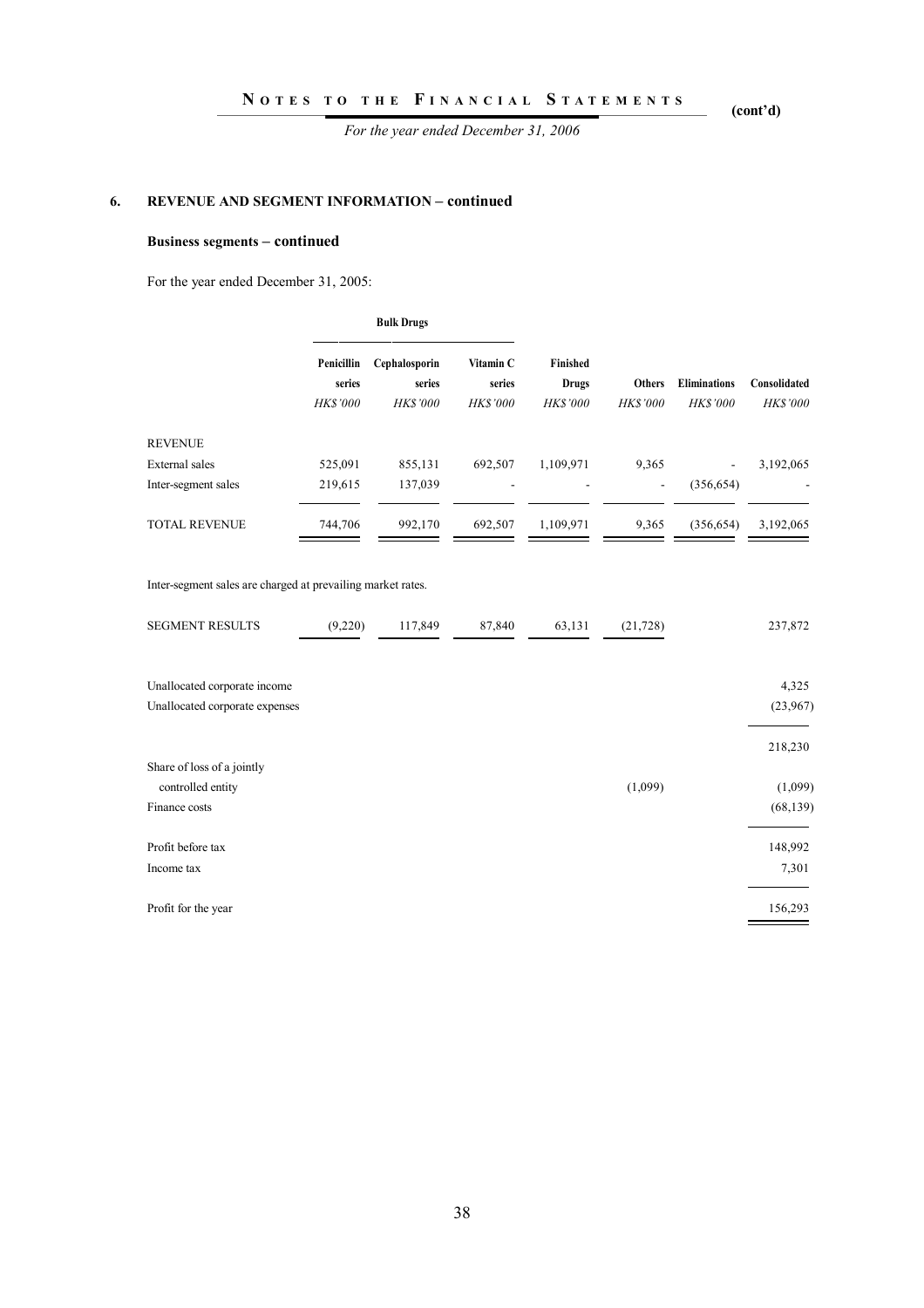*For the year ended December 31, 2006* 

# **6. REVENUE AND SEGMENT INFORMATION – continued**

## **Business segments – continued**

The following is an analysis of the carrying amount of segment assets and segment liabilities, analysed by products:

At December 31, 2005:

|                                         | <b>Bulk Drugs</b>  |                                                       |                                        |                                      |                                  |                                 |
|-----------------------------------------|--------------------|-------------------------------------------------------|----------------------------------------|--------------------------------------|----------------------------------|---------------------------------|
|                                         | series<br>HK\$'000 | Penicillin Cephalosporin<br>series<br><b>HK\$'000</b> | Vitamin C<br>series<br><b>HK\$'000</b> | Finished<br><b>Drugs</b><br>HK\$'000 | <b>Others</b><br><b>HK\$'000</b> | Consolidated<br><b>HK\$'000</b> |
| <b>ASSETS</b>                           |                    |                                                       |                                        |                                      |                                  |                                 |
| Segment assets                          | 1,676,073          | 1,161,005                                             | 1,314,016                              | 919,060                              | 242,235                          | 5,312,389                       |
| Interest in a jointly controlled entity |                    |                                                       |                                        |                                      | 24,086                           | 24,086                          |
| Unallocated corporate assets            |                    |                                                       |                                        |                                      |                                  | 43,304                          |
| Consolidated total assets               |                    |                                                       |                                        |                                      |                                  | 5,379,779                       |
| <b>LIABILITIES</b>                      |                    |                                                       |                                        |                                      |                                  |                                 |
| Segment liabilities                     | 339,974            | 194,934                                               | 251,026                                | 536,860                              | 46,331                           | 1,369,125                       |
| Unallocated corporate liabilities       |                    |                                                       |                                        |                                      |                                  | 1,515,126                       |
| Consolidated total liabilities          |                    |                                                       |                                        |                                      |                                  | 2,884,251                       |

For the year ended December 31, 2005:

|                   | <b>Bulk Drugs</b> |                          |                 |                 |                 |                 |                 |
|-------------------|-------------------|--------------------------|-----------------|-----------------|-----------------|-----------------|-----------------|
|                   |                   | Penicillin Cephalosporin | Vitamin C       | <b>Finished</b> |                 | Unallocated     |                 |
|                   | series            | series                   | series          | <b>Drugs</b>    | <b>Others</b>   | corporate       | Consolidated    |
|                   | <b>HK\$'000</b>   | <b>HKS'000</b>           | <b>HK\$'000</b> | <b>HKS'000</b>  | <b>HK\$'000</b> | <b>HK\$'000</b> | <b>HK\$'000</b> |
| OTHER INFORMATION |                   |                          |                 |                 |                 |                 |                 |
| Capital additions | 292,576           | 23,469                   | 78,621          | 37,424          | 106,907         | 3               | 539,000         |
| Depreciation and  |                   |                          |                 |                 |                 |                 |                 |
| amortisation      | 82,215            | 90,086                   | 64,235          | 20,037          | 9.346           | 596             | 266,515         |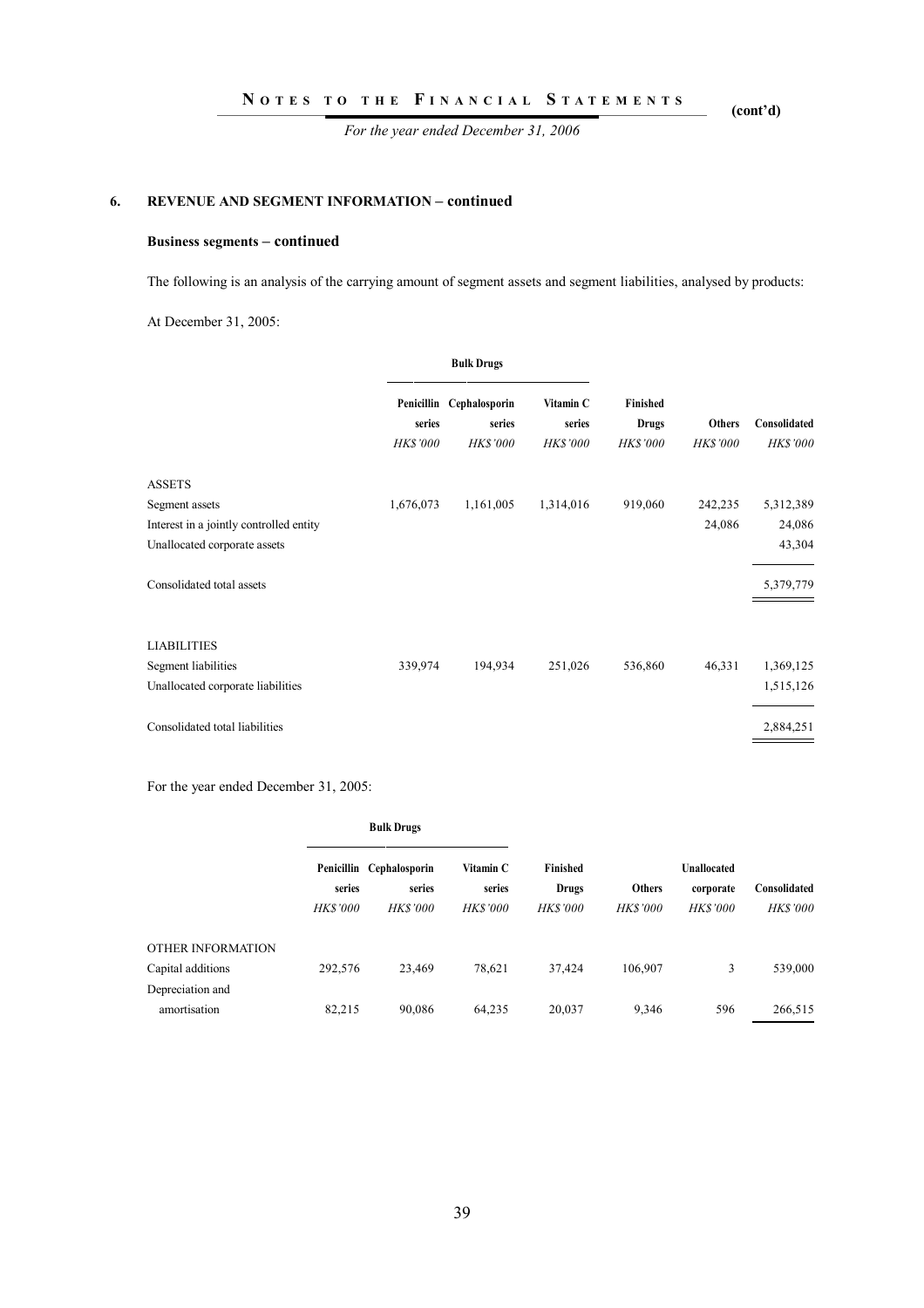*For the year ended December 31, 2006* 

## **6. REVENUE AND SEGMENT INFORMATION – continued**

#### **Geographical segments**

The Group's operations are located in the PRC, and the following table provides an analysis of the Group's sales by geographical market:

|                         |                 | Revenue         |
|-------------------------|-----------------|-----------------|
|                         | 2006            |                 |
|                         | <b>HK\$'000</b> | <i>HK\$'000</i> |
| The PRC                 | 2,486,009       | 2,325,016       |
| Asia other than the PRC | 614,837         | 408,984         |
| Europe                  | 216,860         | 252,810         |
| America                 | 191,301         | 175,927         |
| Others                  | 29,747          | 29,328          |
|                         | 3,538,754       | 3,192,065       |

Analysis of carrying amounts of segment assets, and additions to property, plant and equipment and intangible assets are not presented as over 90% of the amounts involved are located in the PRC.

## **7. FINANCE COSTS**

|                                                        | 2006            | 2005            |
|--------------------------------------------------------|-----------------|-----------------|
|                                                        | <b>HK\$'000</b> | <b>HK\$'000</b> |
| Interest on:                                           |                 |                 |
| - bank loans wholly repayable within five years        | 82,670          | 53,326          |
| - loans from ultimate holding company wholly           |                 |                 |
| repayable within five years (note 27)                  | 1,819           | 1,651           |
| - loan from a fellow subsidiary wholly                 |                 |                 |
| repayable within five years (note 28)                  | 481             |                 |
| - bills receivable discounted without recourse         | 8,576           | 14,705          |
| Bank loan arrangement fees                             | 1,897           | 5,180           |
| Imputed interest expense on non-current interest-free  |                 |                 |
| loan from ultimate holding company (note 27)           | 333             | 278             |
| Total borrowing costs                                  | 95,776          | 75,140          |
| Less: interest capitalised in construction in progress |                 | (7,001)         |
|                                                        | 95,776          | 68,139          |

For the year ended December 31, 2005, the borrowing costs capitalised arose on the general borrowing pool and were calculated by applying a capitalisation rate of 4.5% to expenditure on qualifying assets.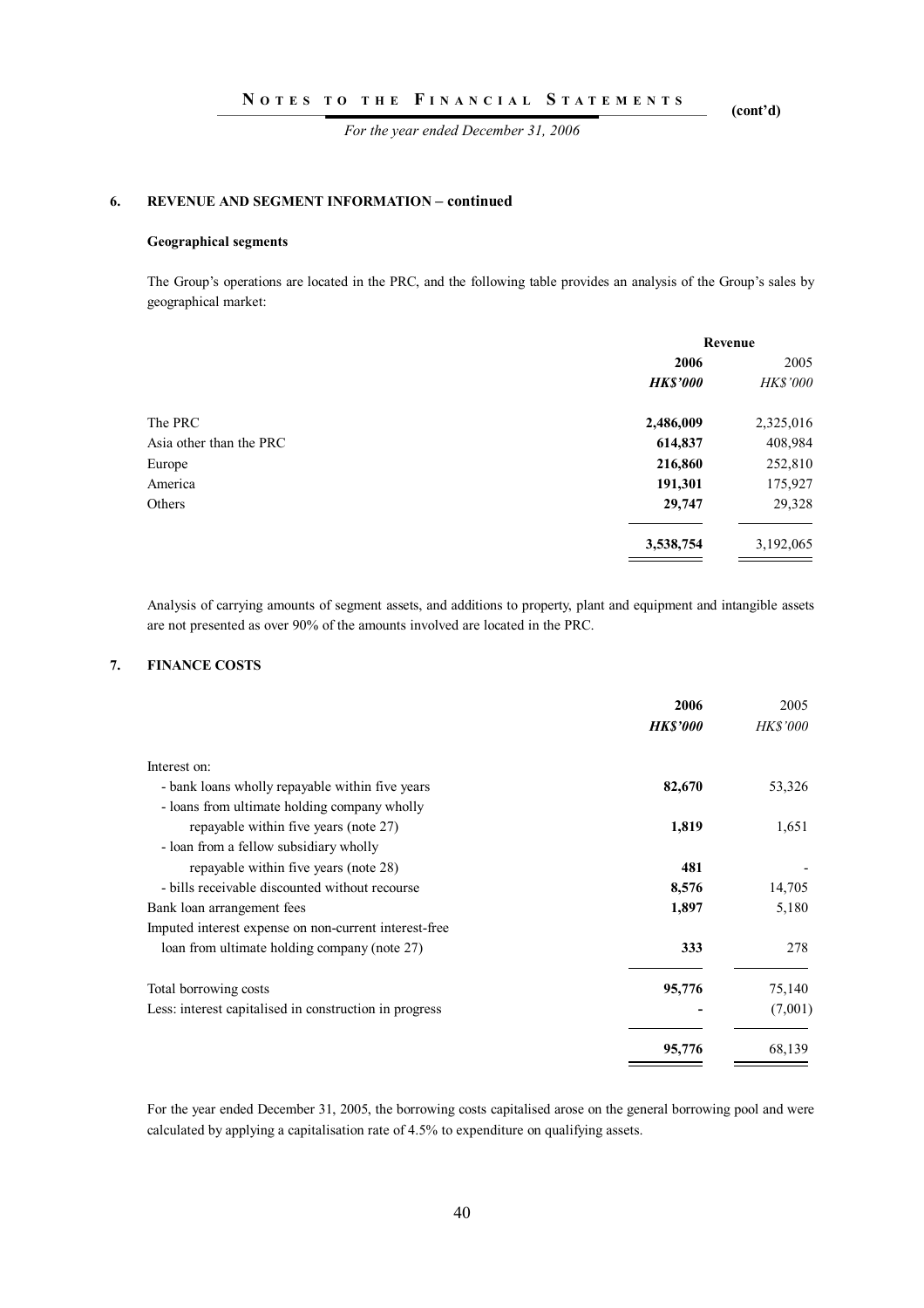*For the year ended December 31, 2006* 

## **8. INCOME TAX**

|                                | 2006<br><b>HK\$'000</b> | 2005<br><b>HK\$'000</b> |
|--------------------------------|-------------------------|-------------------------|
| The tax credit comprises:      |                         |                         |
| PRC Enterprise Income Tax      |                         |                         |
| - current year                 | 4,285                   | 19,335                  |
| - overprovision in prior years | (1, 337)                | (3, 813)                |
| - tax credits/refunds          | (16, 711)               | (22, 823)               |
|                                | (13,763)                | (7,301)                 |

No Hong Kong Profits Tax is payable by the Company nor its Hong Kong subsidiaries since they either had no assessable profits or incurred tax losses for both years.

Taxation arising in other jurisdictions is calculated at the rate prevailing in the relevant jurisdictions.

Pursuant to the relevant laws and regulations in the PRC, certain subsidiaries of the Company are entitled to exemption and relief from PRC income tax starting from their first profit-making years.

In addition, pursuant to approvals granted by the relevant tax authorities, certain subsidiaries of the Company were granted tax credits/refunds which were mainly derived from the following activities:

- a) Two subsidiaries of the Company were entitled to tax refunds on the basis that such subsidiaries have, instead of making distributions to its foreign shareholders, re-invested certain distributable reserves as capital contributions to three PRC subsidiaries set up in previous years.
- b) Tax credits resulted from the purchase of plant and equipment manufactured in the PRC by certain subsidiaries of the Company. The tax credits are calculated with reference to 40% of the cost of the qualifying plant and equipment approved by the relevant tax authority. Such credits can be used to offset against current and future tax charges of the subsidiaries, subject to certain conditions as specified in each approval document from the relevant tax authorities.

The income tax for both years represents income tax provision which has taken into account of the above-mentioned tax incentives.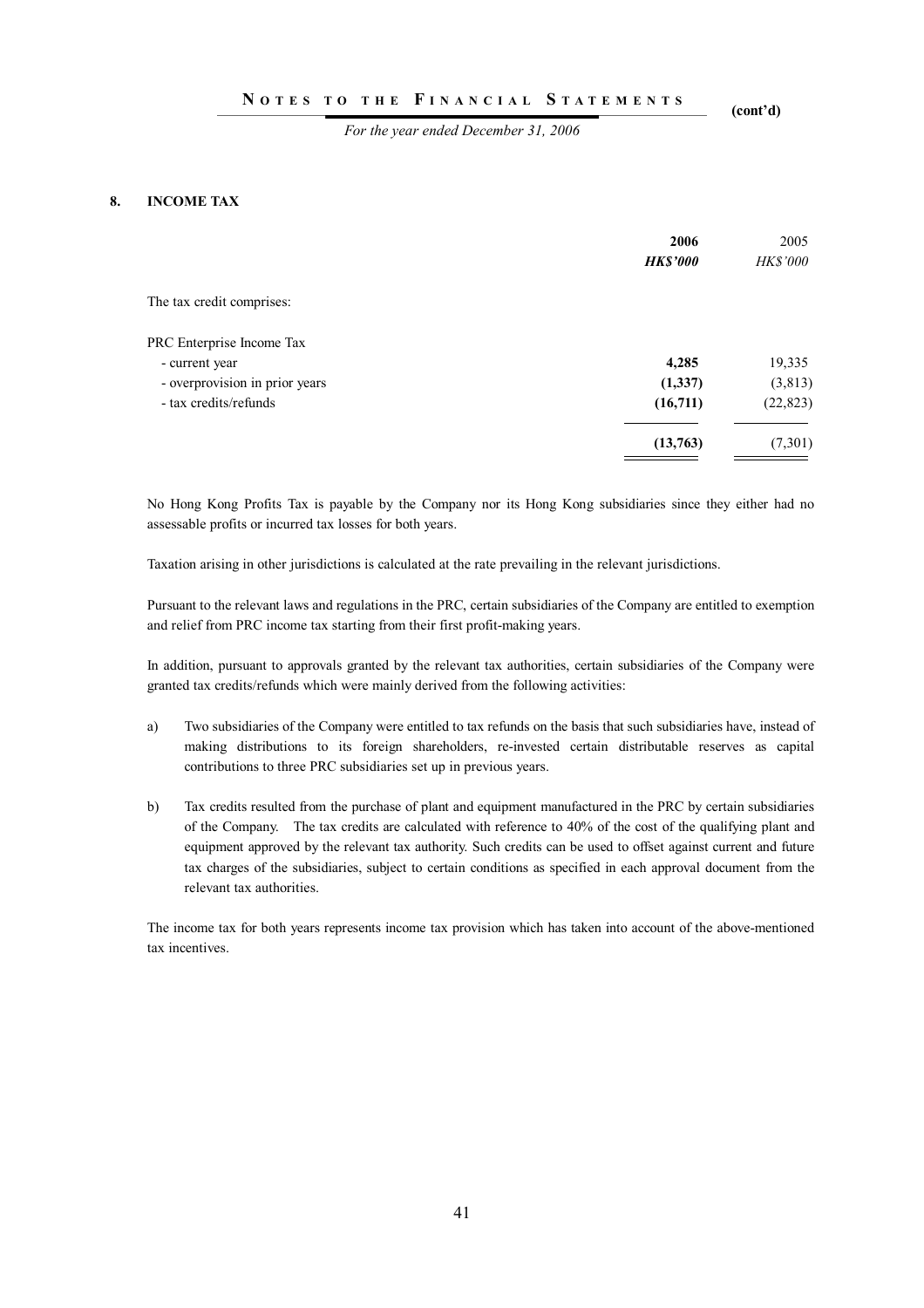*For the year ended December 31, 2006* 

# **8. INCOME TAX – continued**

The tax credit for the year can be reconciled to the profit before tax per the consolidated income statement as follows:

|                                                                               | 2006<br><b>HK\$'000</b> | 2005<br><b>HK\$'000</b> |
|-------------------------------------------------------------------------------|-------------------------|-------------------------|
| Profit before tax                                                             | 1,600                   | 148,992                 |
| Tax at the domestic income tax rate of $27\%$ (2005: $27\%$ )                 | 432                     | 40,228                  |
| Tax effect of income not taxable for tax purpose                              | (878)                   | (2,006)                 |
| Tax effect of expenses not deductible for tax purpose                         | 10,320                  | 25,839                  |
| Tax effect of share of loss of a jointly controlled entity                    | 904                     | 297                     |
| Tax effect of tax losses not recognised                                       | 29,182                  | 11,368                  |
| Utilisation of tax losses previously not recognised                           | (4,912)                 | (23)                    |
| Effect of tax exemption and relief granted to PRC subsidiaries                | (30,763)                | (56, 410)               |
| Effect of different tax rates of subsidiaries operating in other jurisdiction |                         | 42                      |
| Tax credits/refunds granted to PRC subsidiaries                               | (16,711)                | (22, 823)               |
| Overprovision in respect of prior years                                       | (1,337)                 | (3,813)                 |
| Tax credit for the year                                                       | (13,763)                | (7,301)                 |

At the balance sheet date, the Group had unused tax losses of HK\$141,262,000 (2005: HK\$51,376,000) available for offset against future profits. No deferred tax asset has been recognised in respect of such losses due to the unpredictability of future profit streams. The unrecognised tax losses will expire in 2011.

There was no other significant unprovided deferred tax for the year or at the balance sheet date.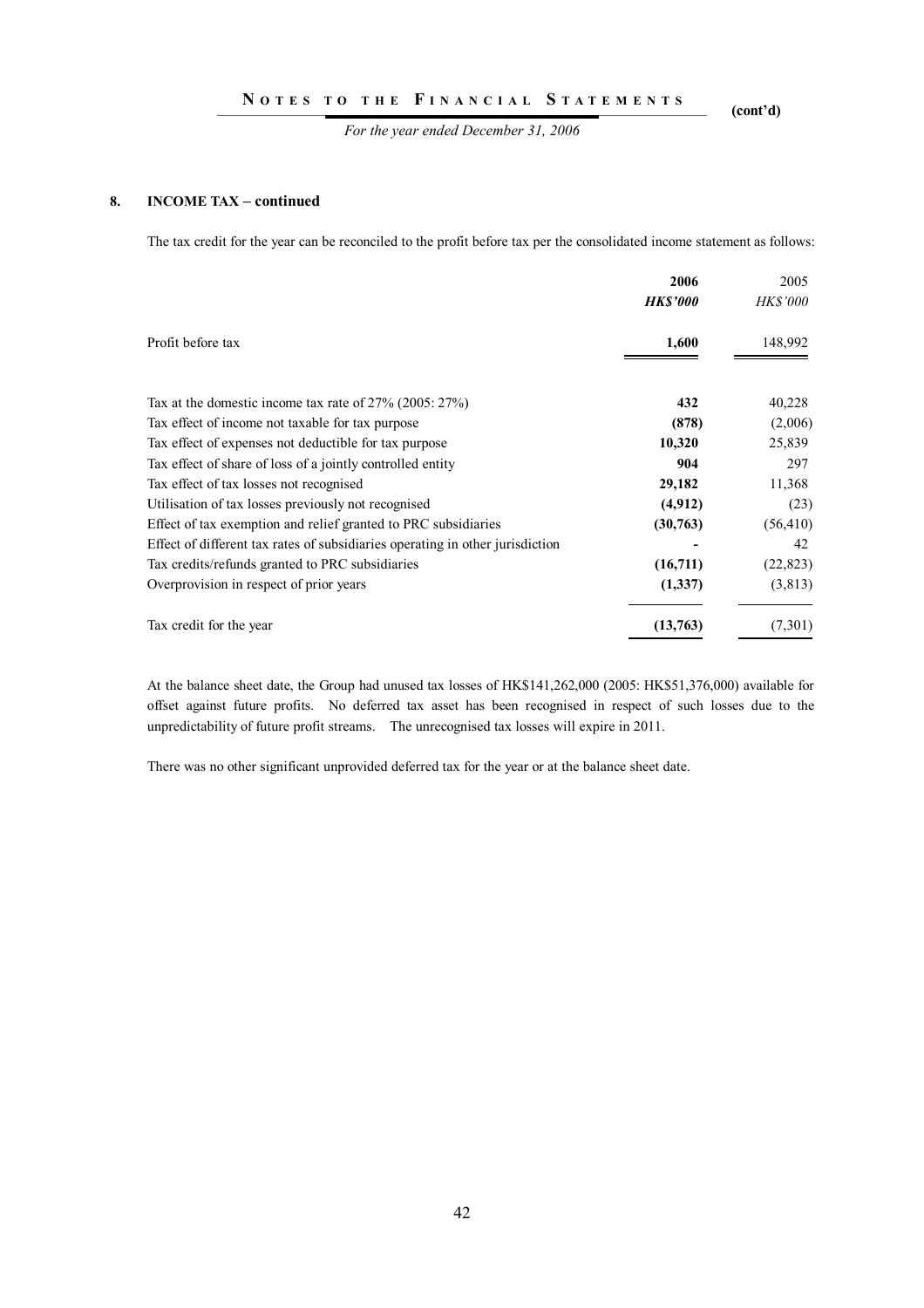**N OTES TO THE F INANCIAL S T A T E M E N T S** 

**(cont'd)** 

*For the year ended December 31, 2006* 

# **9. PROFIT FOR THE YEAR**

|                                                                          | 2006            | 2005            |
|--------------------------------------------------------------------------|-----------------|-----------------|
|                                                                          | <b>HK\$'000</b> | <b>HK\$'000</b> |
| Profit for the year has been arrived at after charging (crediting):      |                 |                 |
| Employee benefits expenses including those of directors                  | 252,032         | 229,034         |
| Contribution to retirement benefits schemes including those of directors | 43,104          | 41,222          |
| Total employee benefits expenses including those of directors            | 295,136         | 270,256         |
| Depreciation of property, plant and equipment                            | 311,391         | 245,456         |
| Amortisation of prepaid lease payments                                   | 4,361           | 4,474           |
| Amortisation of intangible assets                                        | 20,902          | 16,585          |
| Total depreciation and amortisation                                      | 336,654         | 266,515         |
| Auditors' remuneration                                                   | 1,600           | 1,600           |
| Net foreign exchange loss                                                | 2,726           | 1,664           |
| Research and development expenses                                        | 8,148           | 6,217           |
| (Gain) loss on disposal of property, plant and equipment                 | (3)             | 15,780          |
| Interest income                                                          | (4,284)         | (2,687)         |
| Release of liability from a minority shareholder                         | (1,595)         |                 |

*Note:* For the year ended December 31, 2005 and 2006, cost of inventories recognised as an expense approximates cost of sales as shown in the consolidated income statement.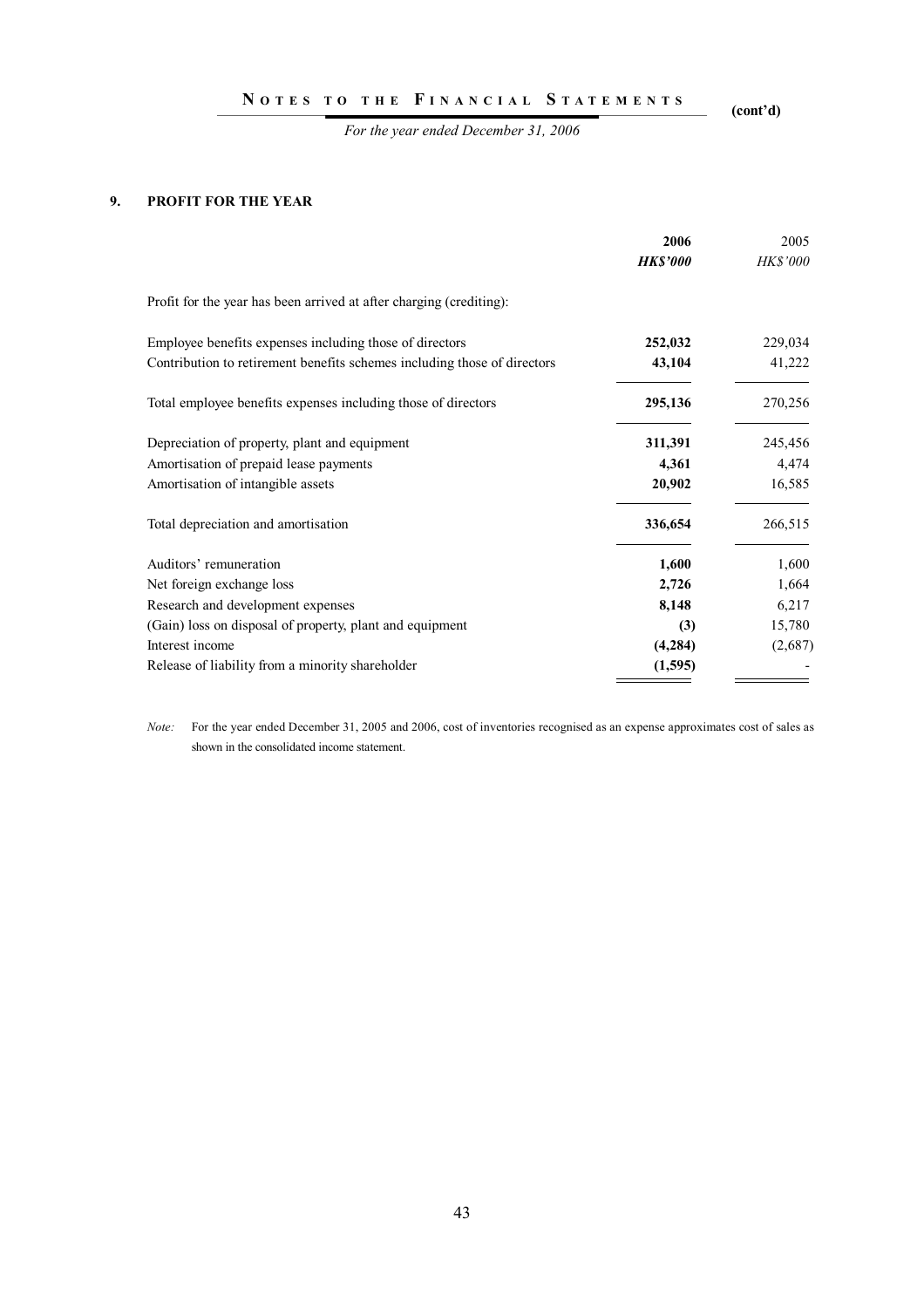**N OTES TO THE F INANCIAL S T A T E M E N T S** 

**(cont'd)** 

*For the year ended December 31, 2006* 

# **10. DIRECTORS' EMOLUMENTS**

The emoluments paid or payable to each of the 15 (2005: 13) directors were as follows:

# **2006**

|                     |                 |                 |          |                 |                 |                |          |                |                |              | Lee             |                 |                 |          | Chan Siu |                 |
|---------------------|-----------------|-----------------|----------|-----------------|-----------------|----------------|----------|----------------|----------------|--------------|-----------------|-----------------|-----------------|----------|----------|-----------------|
|                     | Cai             | Wei             |          | Feng            | Ji              | Yao            | Chak     | Pan            | Li             | <b>Zhang</b> | Ka Sze,         | Huo             | Qi              | Guo      | Keung,   |                 |
|                     | Dongchen        | Fumin           | Yue Jin  | <b>Zhenying</b> | <b>Jianming</b> | Shian          | Kin Man  | Weidong        | <b>Zhibiao</b> | <b>Zheng</b> | Carmelo         | <b>Zhenxing</b> | Moujia          | Shichang | Leonard  | Total           |
|                     | <b>HK\$'000</b> | <b>HK\$'000</b> | HK\$'000 | <b>HK\$'000</b> | HK\$'000        | HK\$'000       | HK\$'000 | HK\$'000       | HK\$'000       | HK\$'000     | <b>HK\$'000</b> | <b>HK\$'000</b> | <b>HK\$'000</b> | HK\$'000 | HK\$'000 | <b>HK\$'000</b> |
| Fees                | 60              | 60              | 60       | 60              | 60              | ٠              | 60       | 30             | 30             | 30           | 240             | 60              | 60              | 60       | 120      | 990             |
| Other emoluments:   |                 |                 |          |                 |                 |                |          |                |                |              |                 |                 |                 |          |          |                 |
| Salaries and other  |                 |                 |          |                 |                 |                |          |                |                |              |                 |                 |                 |          |          |                 |
| benefits            | 3,041           | 2,127           | 207      | 213             | 209             | 93             | 1,170    | 54             | 135            | 101          |                 |                 |                 |          |          | 7,350           |
| Contribution to     |                 |                 |          |                 |                 |                |          |                |                |              |                 |                 |                 |          |          |                 |
| retirement          |                 |                 |          |                 |                 |                |          |                |                |              |                 |                 |                 |          |          |                 |
| benefits schemes    | 246             | 166             | 8        | $\,$ 8 $\,$     | 8               | $\overline{4}$ | 108      | $\overline{c}$ | 11             | 8            |                 |                 |                 |          |          | 569             |
| Performance related |                 |                 |          |                 |                 |                |          |                |                |              |                 |                 |                 |          |          |                 |
| incentive           |                 |                 |          |                 |                 |                |          |                |                |              |                 |                 |                 |          |          |                 |
| payments            |                 |                 |          |                 |                 |                |          |                |                |              |                 |                 |                 |          |          |                 |
| (note)              | 300             | 243             | 127      | 245             | 114             | 68             | 150      | 25             | 11             | 8            |                 |                 |                 |          |          | 1,291           |
| Total emoluments    | 3,647           | 2,596           | 402      | 526             | 391             | 165            | 1,488    | 111            | 187            | 147          | 240             | 60              | 60              | 60       | 120      | 10,200          |

## **2005**

|                               |                |          |                |                |                 |                 |                |                 | Lee             |                 |                 |                 | Chan Siu |                |
|-------------------------------|----------------|----------|----------------|----------------|-----------------|-----------------|----------------|-----------------|-----------------|-----------------|-----------------|-----------------|----------|----------------|
|                               | Cai            | Ding     | Wei            |                | Feng            | Ji              | Yao            | Chak            | Ka Sze,         | Huo             | Qi              | <b>Guo</b>      | Keung,   |                |
|                               | Dongchen       | Ergang   | Fumin          | Yue Jin        | <b>Zhenying</b> | <b>Jianming</b> | Shian          | Kin Man         | Carmelo         | <b>Zhenxing</b> | Moujia          | Shichang        | Leonard  | Total          |
|                               | <b>HKS'000</b> | HK\$'000 | <b>HKS'000</b> | <b>HKS'000</b> | <b>HKS'000</b>  | HK\$'000        | <b>HKS'000</b> | <b>HK\$'000</b> | <b>HK\$'000</b> | <b>HK\$'000</b> | <b>HK\$'000</b> | <b>HK\$'000</b> | HK\$'000 | <b>HKS'000</b> |
| Fees                          | 60             | 55       | 60             | 60             | 60              | 50              | 50             | 5               | 240             | 60              | 60              | 60              | 120      | 940            |
| Other emoluments:             |                |          |                |                |                 |                 |                |                 |                 |                 |                 |                 |          |                |
| Salaries and other benefits   | 2,715          | 1,760    | 2,027          | 173            | 206             | 172             | 122            | 87              |                 |                 |                 |                 |          | 7,262          |
| Contribution to retirement    |                |          |                |                |                 |                 |                |                 |                 |                 |                 |                 |          |                |
| benefits schemes              | 217            | 145      | 172            | σ              | 7               | 6               | 5              | 8               |                 |                 |                 |                 |          | 567            |
| Performance related incentive |                |          |                |                |                 |                 |                |                 |                 |                 |                 |                 |          |                |
| payments (note)               | 600            | 1,000    | 450            | 207            | 253             | 133             | 158            | 25              |                 |                 |                 |                 |          | 2,826          |
| Total emoluments              | 3,592          | 2,960    | 2,709          | 447            | 526             | 361             | 335            | 125             | 240             | 60              | 60              | 60              | 120      | 11,595         |

No directors waived any emoluments in the years ended December 31, 2006 and 2005.

*Note:* The above remuneration is determined by the remuneration committee, having regard to the Company's operating results, individual performance and comparable market statistics.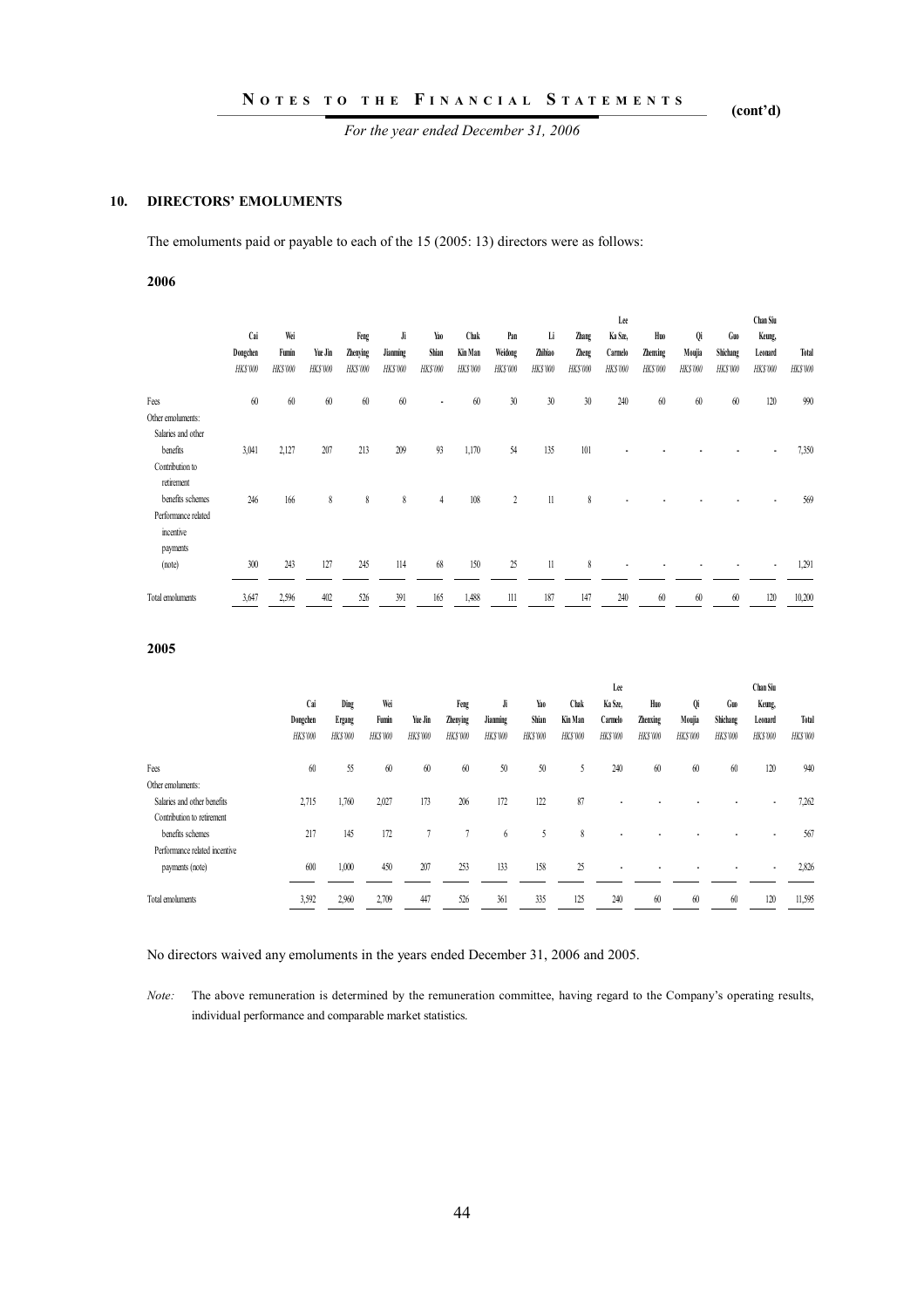*For the year ended December 31, 2006* 

## **11. EMPLOYEES' EMOLUMENTS**

Of the five individuals with the highest emoluments in the Group, four (2005: four) were directors of the Company during the whole financial year whose emoluments are included in note 10 above. The emoluments of the remaining individual who was appointed as an executive director of the Company during the year were as follows:

| 2006            | 2005            |
|-----------------|-----------------|
| <b>HK\$'000</b> | <b>HK\$'000</b> |
| 30              | 5               |
| 395             | 820             |
| 34              | 74              |
| 32              | 300             |
| 491             | 1,199           |
|                 |                 |

## **12. DIVIDEND**

No dividend was proposed by the directors for the years ended December 31, 2006 and 2005.

# **13. EARNINGS PER SHARE**

The calculation of the basic earnings per share attributable to the equity holders of the Company for the year ended December 31, 2006 is based on the profit for the year of HK\$15,664,000 (2005: HK\$156,518,000) and the 1,538,124,661 shares (2005: 1,538,124,661 shares) in issue during the year.

No diluted earnings per share is presented for the years ended December 31, 2006 and 2005 as there were no potential ordinary shares in issue during both years.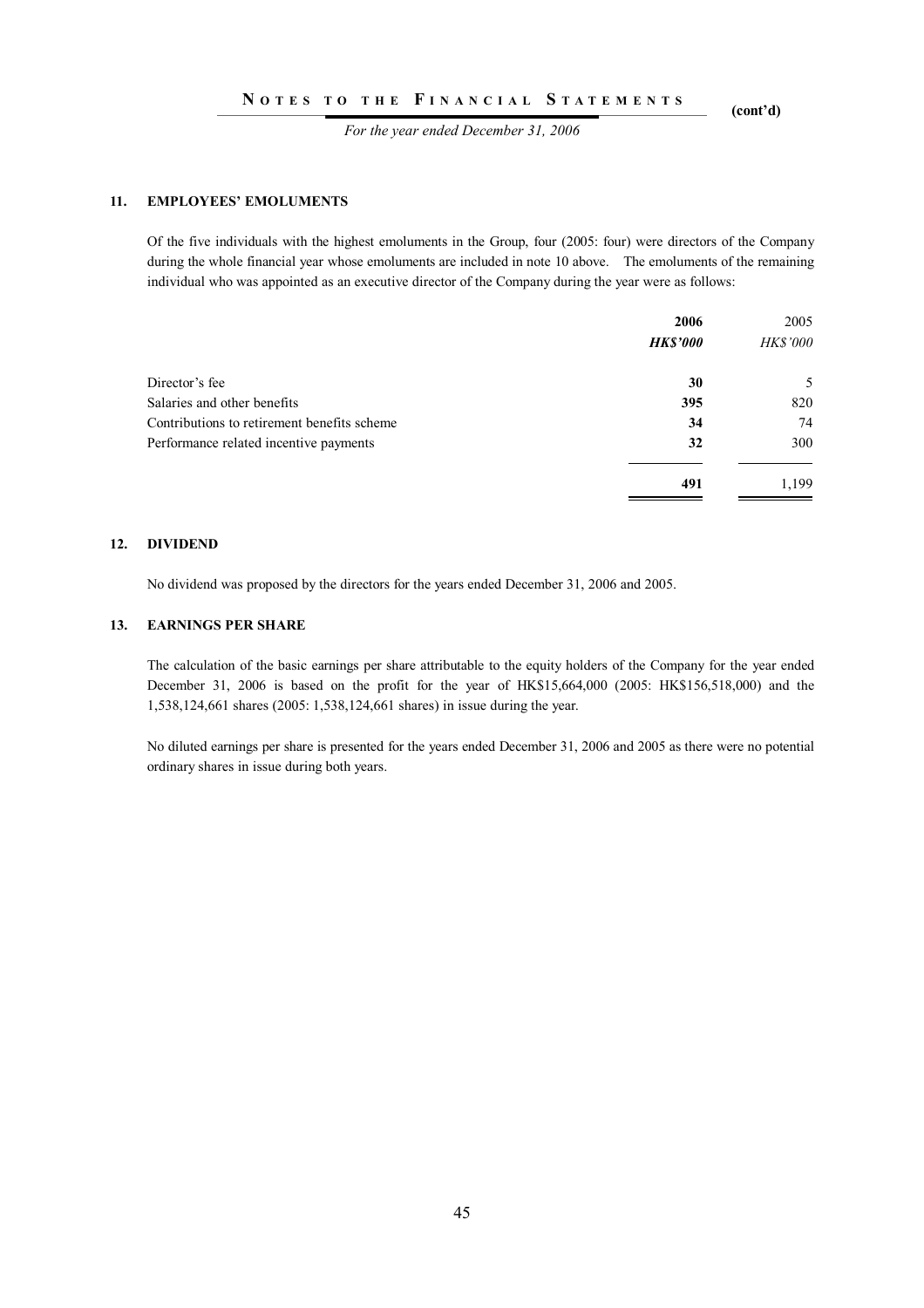*For the year ended December 31, 2006* 

# **14. PROPERTY, PLANT AND EQUIPMENT**

|                         |                        |                       | Furniture,<br>fixtures |                      |                         |                   |
|-------------------------|------------------------|-----------------------|------------------------|----------------------|-------------------------|-------------------|
|                         | <b>Buildings</b>       | Plant and             | and office             | Motor                | Construction            |                   |
|                         | in the PRC<br>HK\$'000 | machinery<br>HK\$'000 | equipment<br>HK\$'000  | vehicles<br>HK\$'000 | in progress<br>HK\$'000 | Total<br>HK\$'000 |
| <b>THE GROUP</b>        |                        |                       |                        |                      |                         |                   |
| <b>COST</b>             |                        |                       |                        |                      |                         |                   |
| At January 1, 2005      | 502,265                | 2,198,220             | 10,779                 | 11,791               | 842,023                 | 3,565,078         |
| Exchange adjustments    | 11,535                 | 50,485                | 163                    | 248                  | 19,335                  | 81,766            |
| Additions               | 5,292                  | 31,603                | 1,561                  | 7,075                | 429,943                 | 475,474           |
| Transfers               | 322,330                | 866,447               | 932                    |                      | (1, 189, 709)           |                   |
| Disposals               | (955)                  | (38, 107)             | (1,770)                | (3, 304)             |                         | (44, 136)         |
| At December 31, 2005    | 840,467                | 3,108,648             | 11,665                 | 15,810               | 101,592                 | 4,078,182         |
| Exchange adjustments    | 41,711                 | 145,234               | 524                    | 783                  | 4,064                   | 192,316           |
| Additions               | 28,647                 | 61,300                | 2,546                  | 2,984                | 135,664                 | 231,141           |
| <b>Transfers</b>        | 71,068                 | 75,754                |                        |                      | (146, 822)              |                   |
| Disposals               |                        | (2, 532)              |                        | (2,381)              |                         | (4, 913)          |
| At December 31, 2006    | 981,893                | 3,388,404             | 14,735                 | 17,196               | 94,498                  | 4,496,726         |
| <b>DEPRECIATION</b>     |                        |                       |                        |                      |                         |                   |
| At January 1, 2005      | 68,898                 | 577,468               | 2,492                  | 7,903                |                         | 656,761           |
| Exchange adjustments    | 2,135                  | 16,601                | 62                     | 204                  |                         | 19,002            |
| Provided for the year   | 32,208                 | 208,461               | 2,191                  | 2,596                |                         | 245,456           |
| Eliminated on disposals | (842)                  | (17,077)              | (419)                  | (1,648)              |                         | (19,986)          |
| At December 31, 2005    | 102,399                | 785,453               | 4,326                  | 9,055                |                         | 901,233           |
| Exchange adjustments    | 6,388                  | 45,511                | 224                    | 464                  |                         | 52,587            |
| Provided for the year   | 45,616                 | 260,649               | 2,487                  | 2,639                |                         | 311,391           |
| Eliminated on disposals |                        | (1, 368)              |                        | (143)                |                         | (1, 511)          |
| At December 31, 2006    | 154,403                | 1,090,245             | 7,037                  | 12,015               | $\overline{a}$          | 1,263,700         |
| <b>CARRYING VALUES</b>  |                        |                       |                        |                      |                         |                   |
| At December 31, 2006    | 827,490                | 2,298,159             | 7,698                  | 5,181                | 94,498                  | 3,233,026         |
|                         |                        |                       |                        |                      |                         |                   |
| At December 31, 2005    | 738,068                | 2,323,195             | 7,339                  | 6,755                | 101,592                 | 3,176,949         |

At December 31, 2006, no borrowing cost (2005: HK\$7,001,000) was capitalised and included in construction in progress.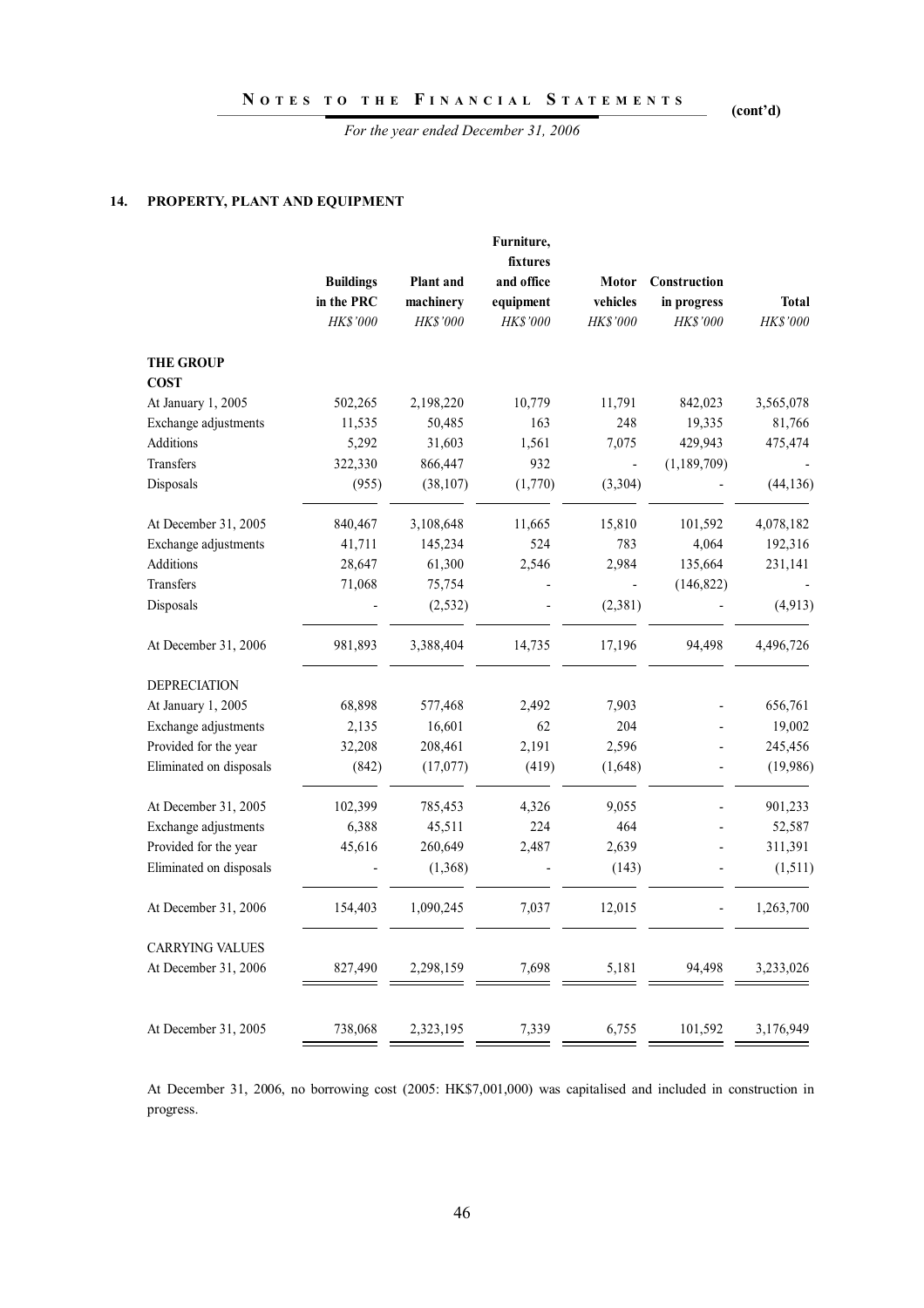*For the year ended December 31, 2006* 

## **14. PROPERTY, PLANT AND EQUIPMENT – continued**

Certain buildings erected on the lands of the Group in the PRC were not granted formal title of their ownership. At December 31, 2006, the net book value of buildings in the PRC for which the Group had not been granted formal title amounted to HK\$567,696,000 (2005: HK\$483,425,000). In the opinion of directors, the absence of formal title does not impair the value of the relevant buildings. The directors also believe that formal title to these buildings will be granted to the Group in due course.

|                                   | Furniture, |              |                |
|-----------------------------------|------------|--------------|----------------|
|                                   | fixtures   |              |                |
|                                   | and office | <b>Motor</b> |                |
|                                   | equipment  | vehicles     | <b>Total</b>   |
|                                   | HK\$'000   | HK\$'000     | HK\$'000       |
| <b>THE COMPANY</b><br><b>COST</b> |            |              |                |
| At January 1, 2005                | 2,222      | 1,005        | 3,227          |
| Additions                         | 3          |              | 3              |
| At December 31, 2005              | 2,225      | 1,005        | 3,230          |
| Additions                         | 4          |              | $\overline{4}$ |
| At December 31, 2006              | 2,229      | 1,005        | 3,234          |
| <b>DEPRECIATION</b>               |            |              |                |
| At January 1, 2005                | 665        | 854          | 1,519          |
| Provided for the year             | 445        | 151          | 596            |
| At December 31, 2005              | 1,110      | 1,005        | 2,115          |
| Provided for the year             | 445        |              | 445            |
| At December 31, 2006              | 1,555      | 1,005        | 2,560          |
| <b>CARRYING VALUES</b>            |            |              |                |
| At December 31, 2006              | 674        |              | 674            |
| At December 31, 2005              | 1,115      |              | 1,115          |
|                                   |            |              |                |

The above items of property, plant and equipment, other than construction in progress, are depreciated on a straight-line basis at the following rates per annum:

| Buildings in the PRC                     | $3.3\% - 5\%$ |
|------------------------------------------|---------------|
| Plant and machinery                      | $5\% - 10\%$  |
| Furniture, fixtures and office equipment | 20%           |
| Motor vehicles                           | 20%           |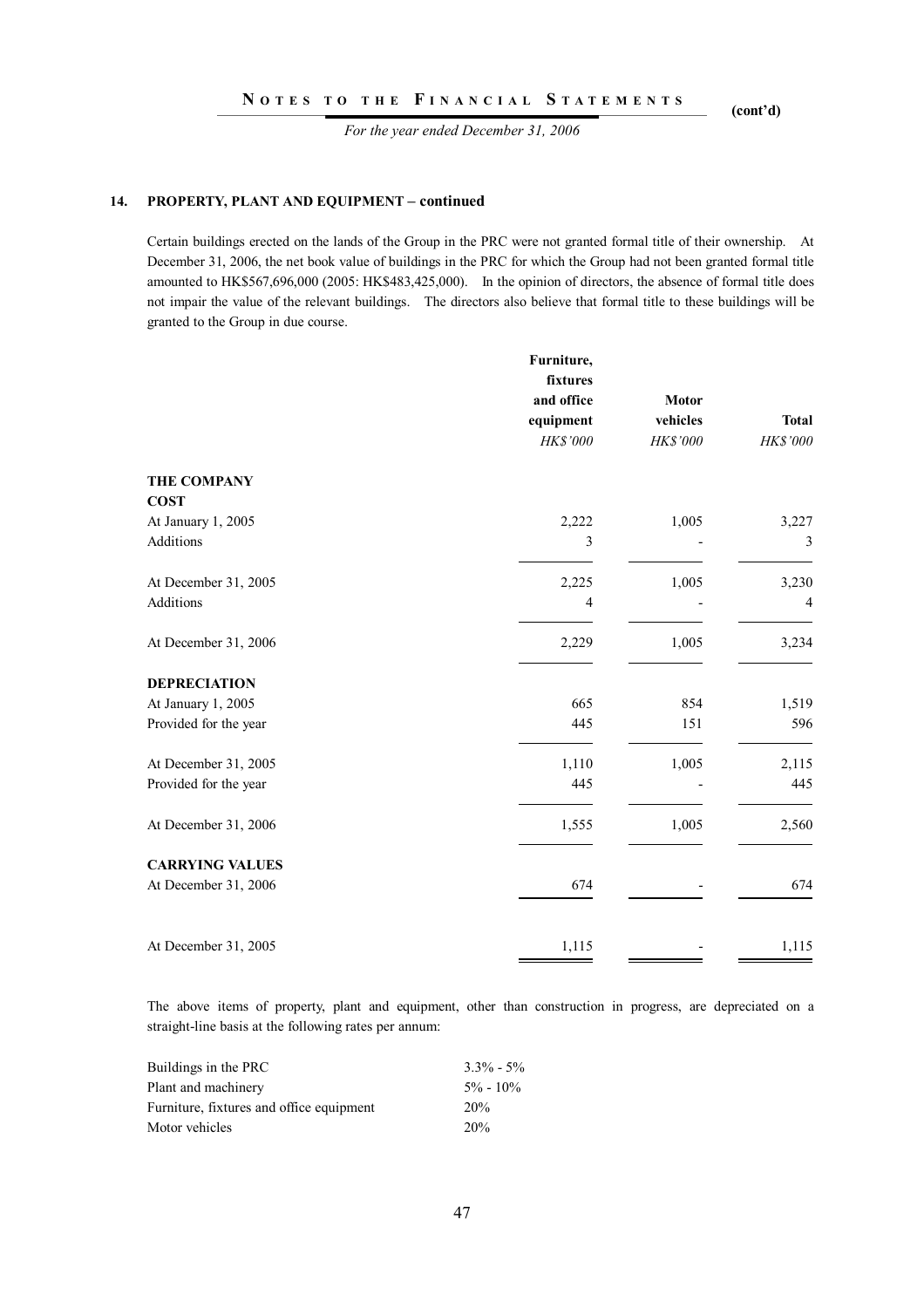*For the year ended December 31, 2006* 

## **15. PREPAID LEASE PAYMENTS**

The Group's prepaid lease payments of HK\$150,284,000 (2005: HK\$159,086,000) represent leasehold land in the PRC held under medium-term lease. An amount of HK\$4,361,000 (2005: HK\$4,474,000) is classified under current assets for reporting purpose.

## **16. INTANGIBLE ASSETS**

|                        | Technical | Development | <b>Utility</b> |              |
|------------------------|-----------|-------------|----------------|--------------|
|                        | know-how  | costs       | rights         | <b>Total</b> |
|                        | HK\$'000  | HK\$'000    | HK\$'000       | HK\$'000     |
| <b>THE GROUP</b>       |           |             |                |              |
| <b>COST</b>            |           |             |                |              |
| At January 1, 2005     | 65,059    | 20,906      | 68,823         | 154,788      |
| Exchange adjustments   | 1,494     | 480         | 1,581          | 3,555        |
| Additions              | 6,521     |             |                | 6,521        |
| At December 31, 2005   | 73,074    | 21,386      | 70,404         | 164,864      |
| Exchange adjustments   | 3,514     | 962         | 3,168          | 7,644        |
| Additions              | 5,778     |             |                | 5,778        |
| At December 31, 2006   | 82,366    | 22,348      | 73,572         | 178,286      |
| <b>AMORTISATION</b>    |           |             |                |              |
| At January 1, 2005     | 46,316    | 8,849       | 29,673         | 84,838       |
| Exchange adjustments   | 855       | 553         | 800            | 2,208        |
| Provided for the year  | 7,127     | 2,536       | 6,922          | 16,585       |
| At December 31, 2005   | 54,298    | 11,938      | 37,395         | 103,631      |
| Exchange adjustments   | 2,814     | 705         | 1,959          | 5,478        |
| Provided for the year  | 9,519     | 4,302       | 7,081          | 20,902       |
| At December 31, 2006   | 66,631    | 16,945      | 46,435         | 130,011      |
| <b>CARRYING VALUES</b> |           |             |                |              |
| At December 31, 2006   | 15,735    | 5,403       | 27,137         | 48,275       |
| At December 31, 2005   | 18,776    | 9,448       | 33,009         | 61,233       |

At December 31, 2006, included in development costs was an amount of HK\$3,848,000 (2005: HK\$3,682,000) which was internally generated while all other intangible assets of the Group were acquired from independent third parties.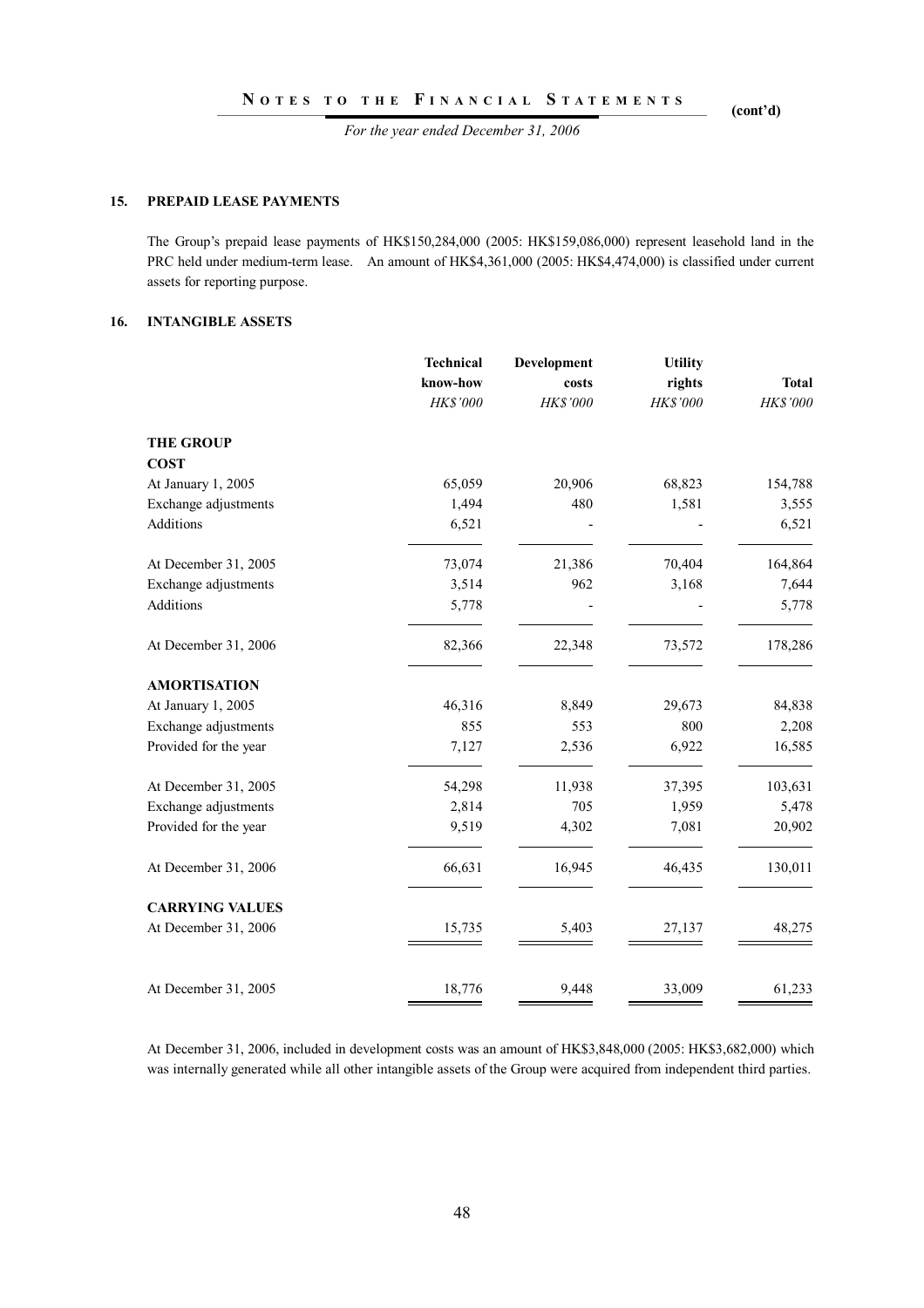*For the year ended December 31, 2006* 

#### **16. INTANGIBLE ASSETS – continued**

The above intangible assets have definite useful lives and are amortised on a straight-line basis over the following periods:

| Technical know-how | 5 to 10 years                          |
|--------------------|----------------------------------------|
| Development costs  | 3 to 5 years from date of commencement |
|                    | of commercial operation                |
| Utility rights     | 10 years                               |

Utility rights represent up-front non-refundable payment to secure the rights to use electricity in the PRC over 10 years.

### **17. GOODWILL**

|                                                                  | <i>HK\$'000</i> |
|------------------------------------------------------------------|-----------------|
| <b>COST</b><br>At January 1, 2005 and 2006 and December 31, 2006 | 55.764          |
|                                                                  |                 |

Particulars regarding impairment testing on goodwill are disclosed in note 18.

# **18. IMPAIRMENT TESTING ON GOODWILL**

For the purpose of impairment testing, goodwill with indefinite useful lives as set out in note 17 and goodwill reserves has been allocated to two individual cash generating units ("CGUs"). The carrying amount of goodwill as at December 31, 2006 has been allocated to the following units:

|                                               | <i>HK\$'000</i> |
|-----------------------------------------------|-----------------|
| Business segment of finished drugs ("Unit A") | 55,764          |
| Manufacture of penicillin ("Unit B")          | 160,130         |
|                                               | 215,894         |

During the year ended December 31, 2006, management of the Group determines that there is no impairment of the above-mentioned CGUs containing the goodwill. The basis of the recoverable amounts of the CGUs and their major underlying assumptions are summarised below:

The recoverable amounts of these units have been determined based on a value in use calculation. That calculation uses cash flow projections based on financial budgets approved by management covering a 5-year period, and discount rates of 4.5% per annum, for both Unit A and Unit B, with zero growth. Another key assumption for the value in use calculations is the budgeted gross margin, which is determined based on the units' past performance and management's expectations for the market development. Management believes that any reasonably possible change in any of these assumptions would not cause the aggregate carrying amounts of the CGUs to exceed their aggregate recoverable amounts.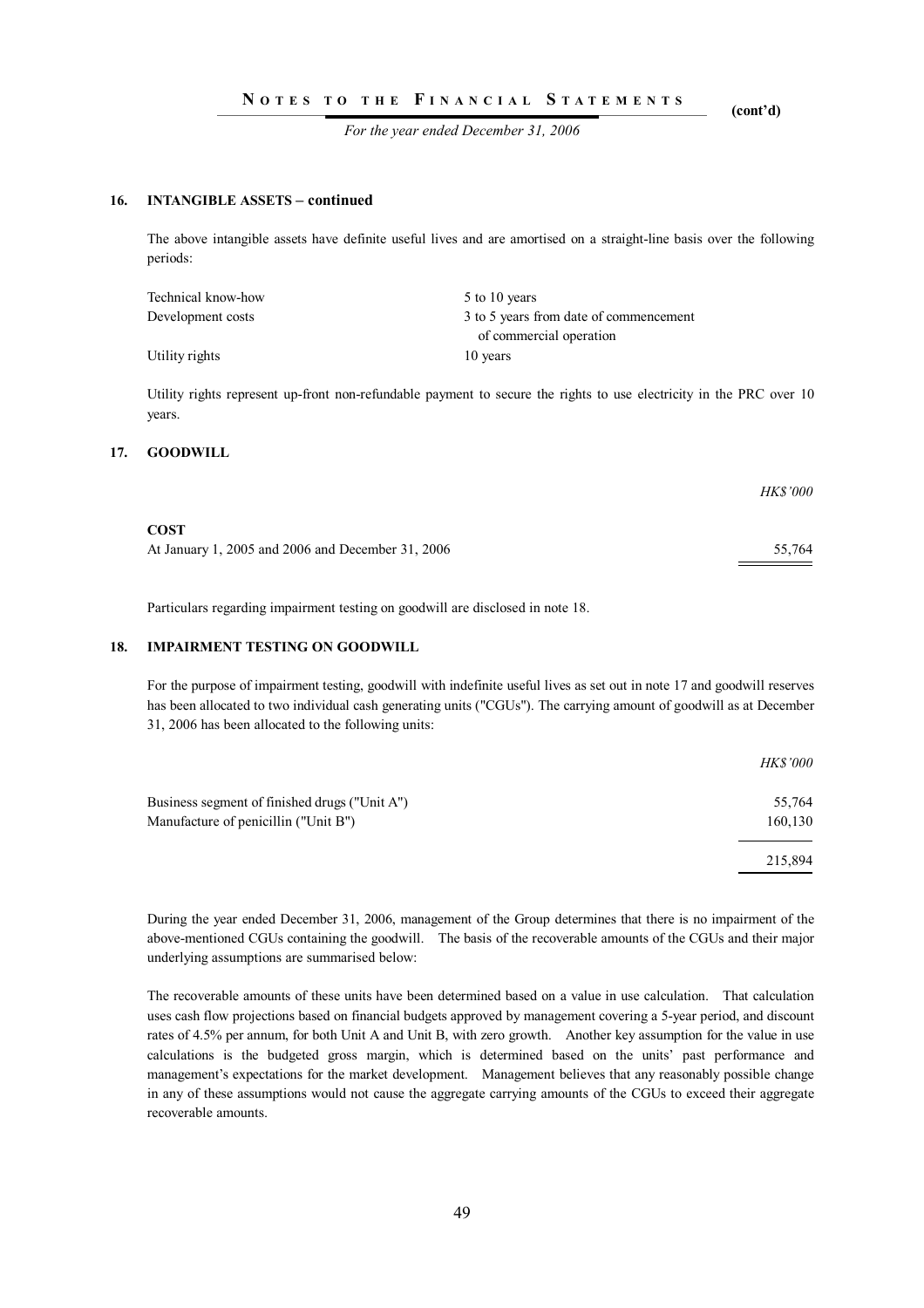*For the year ended December 31, 2006* 

#### **19. INTEREST IN A JOINTLY CONTROLLED ENTITY**

|                     | <b>THE GROUP</b> |                 |
|---------------------|------------------|-----------------|
|                     | 2006             | 2005            |
|                     | <b>HK\$'000</b>  | <b>HK\$'000</b> |
| Share of net assets | 21,646           | 24,086          |

At December 31, 2006, the Group held 50% of the registered capital of Hebei Huarong Pharmaceutical Co., Ltd. ("Huarong") which is a sino-foreign equity joint venture company established in the PRC to manufacture and sell vitamin B12 products.

At January 1, 2005 and 2006 and December 31, 2006, included in the goodwill reserves was goodwill of HK\$7,124,000 arising on acquisition of the jointly controlled entity in prior years.

The summarised financial information in respect of the Group's jointly controlled entity which is accounted for using the equity method is set out below:

|                         | 2006<br><b>HK\$'000</b> | 2005<br>HK\$'000 |
|-------------------------|-------------------------|------------------|
| Current assets          | 31,496                  | 33,247           |
| Non-current assets      | 59,906                  | 55,773           |
| Current liabilities     | (59,990)                | (53, 441)        |
| Non-current liabilities | (10, 730)               | (12, 457)        |
| Income                  | 87,491                  | 71,661           |
| Expenses                | 90,841                  | 72,760           |

#### **20. BANK BALANCES/PLEDGED BANK DEPOSITS**

Bank balances and pledged bank deposits carry interest at market rates which range from 1.4% to 2.6% (2005: 1.4% to 2.1%) per annum. The pledged bank deposits will be released upon the settlement of relevant bank borrowings.

Pledged bank deposits represents deposits pledged to banks to secure banking facilities granted to the Group. Deposits amounting to HK\$2,792,000 (2005: Nil) have been pledged to secure short-term bank borrowings and therefore classified as current assets. The remaining deposits amounting to HK\$1,312,000 (2005: HK\$2,428,000) have been pledged to secure banking facilities granted to the Group for the acquisition of property, plant and equipment and therefore classified as non-current assets.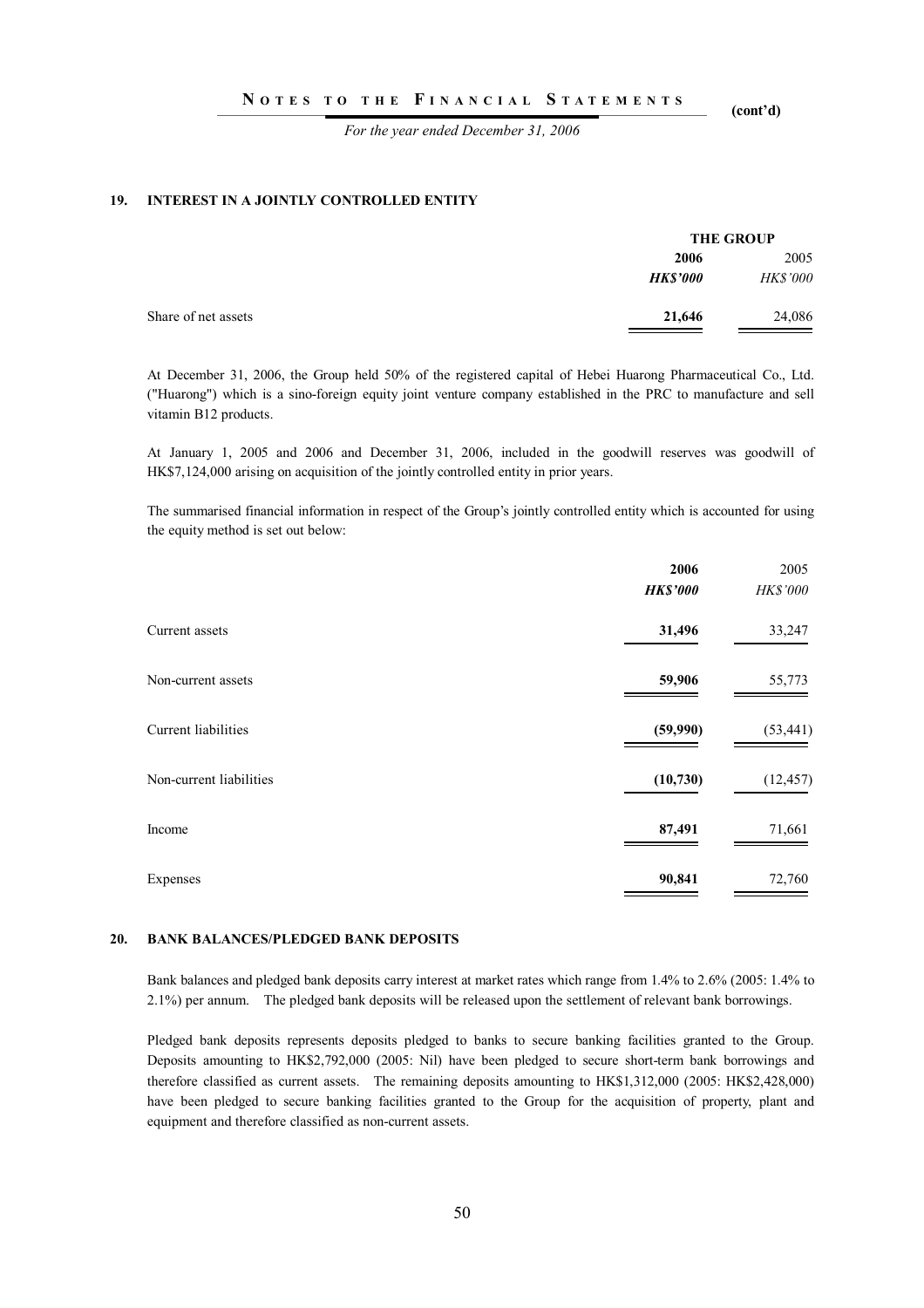*For the year ended December 31, 2006* 

# **21. INVENTORIES**

|                  |                 | <b>THE GROUP</b> |  |
|------------------|-----------------|------------------|--|
|                  | 2006            | 2005             |  |
|                  | <b>HK\$'000</b> | <b>HK\$'000</b>  |  |
| Raw materials    | 82,193          | 82,754           |  |
| Work in progress | 174,151         | 199,186          |  |
| Finished goods   | 426,591         | 474,113          |  |
|                  | 682,935         | 756,053          |  |

#### **22. TRADE AND OTHER RECEIVABLES/ BILLS RECEIVABLE**

|                   | <b>THE GROUP</b> |                 |
|-------------------|------------------|-----------------|
|                   | 2006             | 2005            |
|                   | <b>HK\$'000</b>  | <i>HK\$'000</i> |
| Trade receivables | 497,288          | 379,192         |
| Bills receivable  | 98,501           | 118,281         |
|                   | 595,789          | 497,473         |
| Other receivables | 77,200           | 133,795         |
|                   | 672,989          | 631,268         |

The Group allows a credit period from 30 days to 90 days to its trade customers. The following is an aged analysis of trade and bills receivables at the balance sheet date:

|                 | 2006<br><b>HK\$'000</b> | 2005<br>HK\$'000 |
|-----------------|-------------------------|------------------|
| 0 to 90 days    | 559,880                 | 472,208          |
| 91 to 180 days  | 35,731                  | 24,436           |
| 181 to 365 days | 178                     | 829              |
|                 | 595,789                 | 497,473          |

## **23. LOAN RECEIVABLE**

The amount was unsecured, carried interest rate of 6.435% per annum and was fully repaid during the year.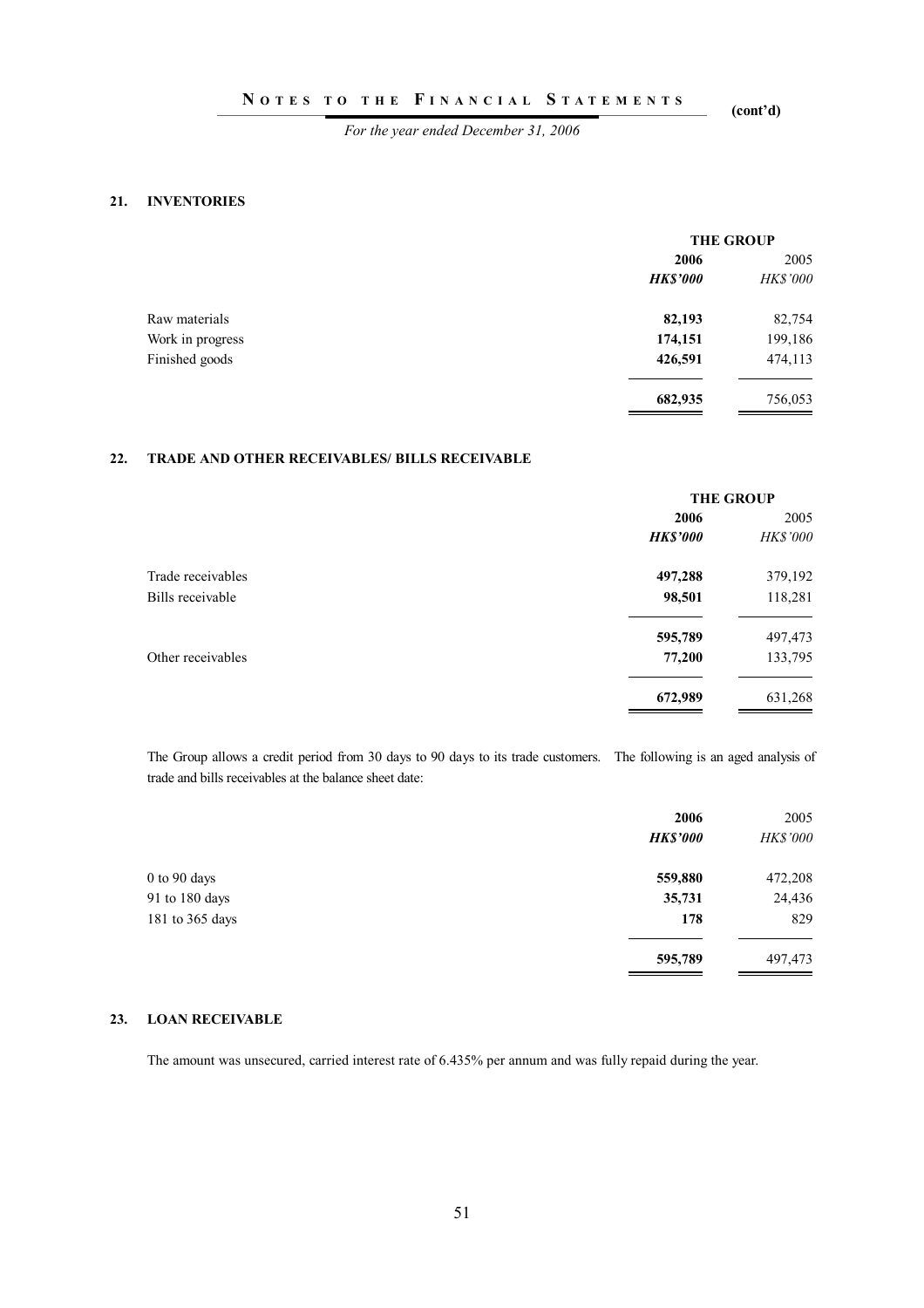*For the year ended December 31, 2006* 

# **24. CONNECTED AND RELATED PARTY DISCLOSURES**

During the year, the Group had significant transactions and balances with related parties, some of which are also deemed to be connected parties pursuant to the Listing Rules. The significant transactions with these companies during the year, and balances with them at the balance sheet date, are as follows:

# **(I) CONNECTED PARTIES**

| Nature of transactions/ |                                                                     | <b>THE GROUP</b> |                 |
|-------------------------|---------------------------------------------------------------------|------------------|-----------------|
| Name of company         | balances                                                            | 2006             | 2005            |
|                         |                                                                     | <b>HK\$'000</b>  | <b>HK\$'000</b> |
| The SPG Group           | Sale of steam (note a)                                              | 2,672            | 4,897           |
|                         | Purchase of raw materials (note a)                                  | 266,499          | 158,948         |
|                         | Rental expense (note b)                                             | 5,787            | 3,350           |
|                         | Interest expense on loans from<br>ultimate holding company (note d) | 2,152            | 1,929           |
|                         | Interest expense on loan from<br>a fellow subsidiary (note d)       | 481              |                 |
|                         | Bank guarantee (note e)                                             | 400,000          |                 |
|                         | Balance due from (to) the SPG Group<br>at December 31               |                  |                 |
|                         | - trade receivables (note f)                                        | 2,660            | 14,393          |
|                         | - trade payables (note f)                                           | (11,360)         |                 |
|                         | - other payables (note f)                                           | (10, 454)        | (4,146)         |
|                         | - long-term loans (note d)                                          | (79, 493)        | (55, 488)       |
|                         |                                                                     |                  |                 |

# **(II) RELATED PARTIES, OTHER THAN CONNECTED PARTIES**

|                                              | Nature of transactions/             | <b>THE GROUP</b> |                 |
|----------------------------------------------|-------------------------------------|------------------|-----------------|
| Name of company                              | <b>balances</b>                     | 2006             | 2005            |
|                                              |                                     | <b>HK\$'000</b>  | <i>HK\$'000</i> |
| Ouyi Pharmaceutical<br>$Co., Ltd.$ ("Ouyi"), | Sales of raw materials (note a)     |                  | 503             |
| an associate of SPG<br>(note i)              | Sales of finished goods (note a)    |                  | 5,301           |
|                                              | Purchase of finished goods (note a) |                  | 23,437          |
|                                              | Rental expenses (note b)            |                  | 1,085           |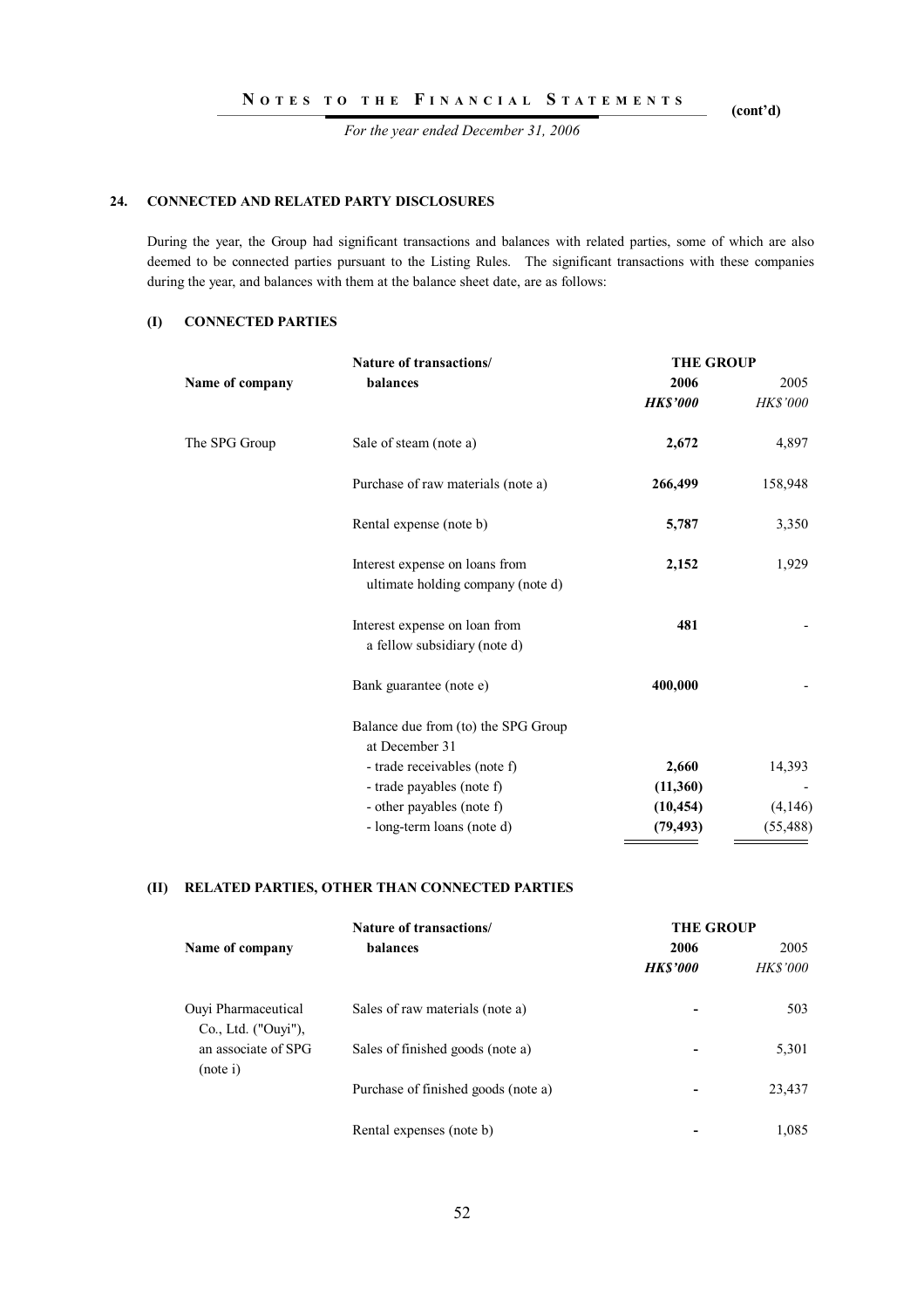*For the year ended December 31, 2006* 

## **24. CONNECTED AND RELATED PARTY DISCLOSURES – continued**

## **(II) RELATED PARTIES, OTHER THAN CONNECTED PARTIES – continued**

|                                            | Nature of transactions/                                                                                                                                            | <b>THE GROUP</b>        |                  |
|--------------------------------------------|--------------------------------------------------------------------------------------------------------------------------------------------------------------------|-------------------------|------------------|
| Name of company                            | balances                                                                                                                                                           | 2006<br><b>HK\$'000</b> | 2005<br>HK\$'000 |
|                                            | Service charges relating to<br>administrative, selling, utility,<br>energy, community, land use rights<br>and other supporting services and<br>facilities (note c) |                         | 502              |
|                                            | Income from provision of technology<br>consultancy services (note g)                                                                                               |                         | 19               |
|                                            | Income from leasing of property,<br>plant and equipment (note g)                                                                                                   |                         | 183              |
| Huarong, a jointly<br>controlled entity of | Sales of finished goods (note a)                                                                                                                                   | 4,695                   | 3,259            |
| the Group                                  | Purchase of raw materials (note a)                                                                                                                                 | 36,062                  | 33,039           |
|                                            | Income from provision of technology<br>consultancy services (note g)                                                                                               | 173                     | 461              |
|                                            | Provision of utility services<br>by the Group (note h)                                                                                                             | 10,416                  | 7,339            |
|                                            | Balance due from (to) Huarong<br>at December 31                                                                                                                    |                         |                  |
|                                            | - dividend receivable                                                                                                                                              | 6,122                   | 6,122            |
|                                            | - other receivables (note f)                                                                                                                                       | 7,033                   | 10,925           |
|                                            | - trade payables (note f)                                                                                                                                          |                         | (3,107)          |

## **(III) OTHER STATE-OWNED ENTITIES IN THE PRC**

The Group operates in an economic regime currently predominated by entities directly or indirectly owned by the PRC government through its government authorities, agencies, affiliations and other organisations ("state-owned entities"). Transactions with other state-owned entities include but are not limited to the followings:

- lending and deposit taking;
- taking and placing of inter-bank balances;
- purchase, sale and leases of property and other assets; and
- rendering and receiving of utilities and other services.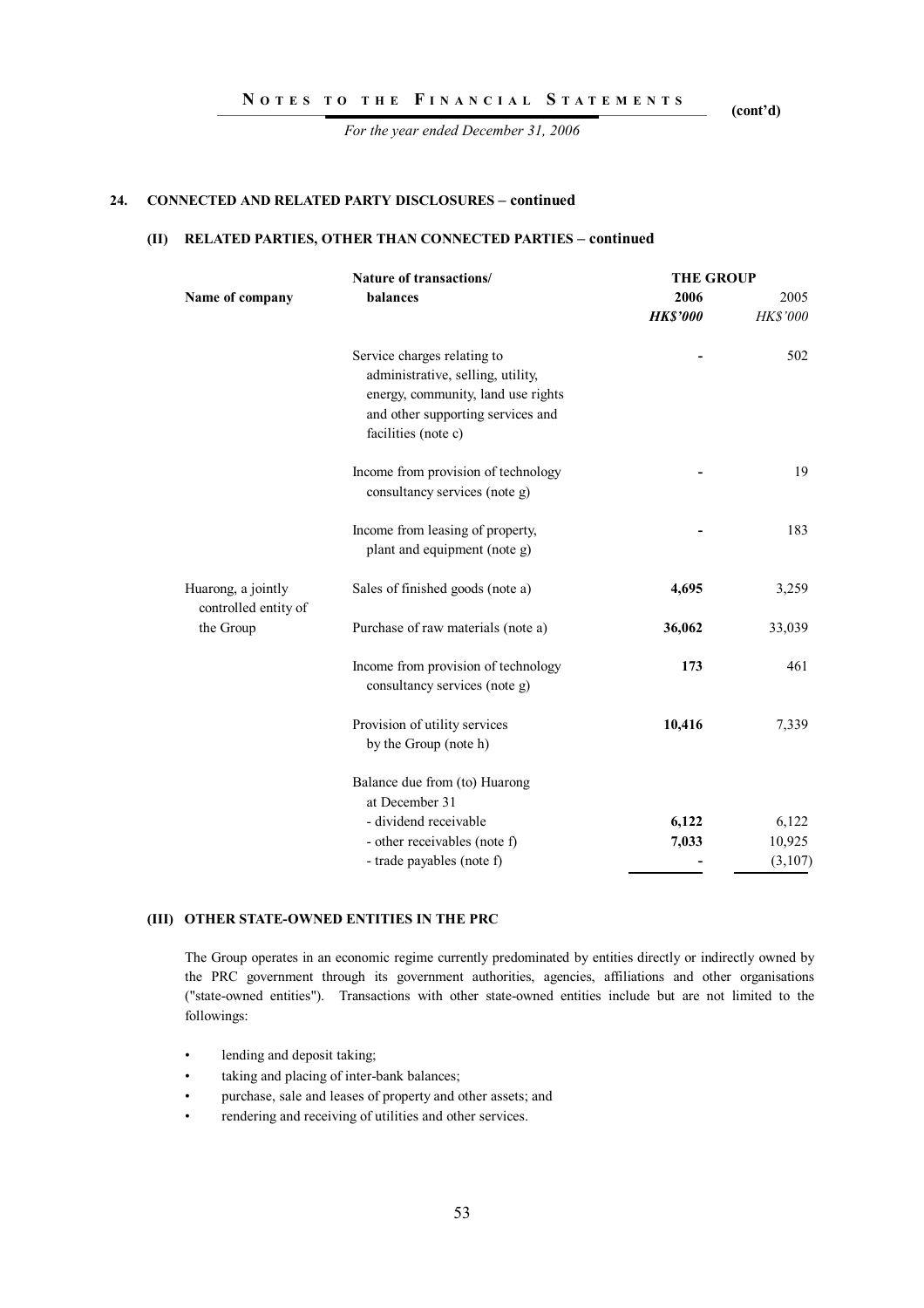*For the year ended December 31, 2006* 

#### **24. CONNECTED AND RELATED PARTY DISCLOSURES – continued**

#### **(III) OTHER STATE-OWNED ENTITIES IN THE PRC – continued**

These transactions are conducted in the ordinary course of the Group's business on terms similar to those that would have been entered into with non-state-owned entities. The Group has also established its pricing strategy and approval processes for major products and services, such as loans, deposits and commission income. Such pricing strategy and approval processes do not depend on whether the customers are state-owned entities or not. Having due regard to the substance of the relationship, the directors of the Company are of the opinion that none of these transactions are material related party transactions that require separate disclosure.

## **(IV) COMPENSATION OF KEY MANAGEMENT PERSONNEL**

The remuneration of directors as key management of the Group during the year was as follows:

| 2006            | 2005            |
|-----------------|-----------------|
| <b>HK\$'000</b> | <i>HK\$'000</i> |
| 8,641           | 10,088          |
| 569             | 567             |
| 9,210           | 10,655          |
|                 |                 |

The above remuneration is determined by the remuneration committee, having regard to the Company's operating results, individual performance and comparable market statistics.

*Notes:* 

- (a) The transactions were carried out with reference to the market prices.
- (b) Rental expenses were paid in accordance with the tenancy agreements .
- (c) Pursuant to the services agreements, the service fees paid for all composite services, other than the provision of utilities, were based on actual costs incurred by Ouyi. For the provision of utilities, the service fees paid were based on the actual costs of the utilities incurred by the Group plus 2% as the handling charge.
- (d) Details of the loans are set out in note 27 and note 28.
- (e) Guarantees were given by SPG to banks to secure bank loans granted to the Group.
- (f) At the balance sheet date, the amount was aged within one year.
- (g) The transactions were based on terms agreed by both parties.
- (h) The transactions were based on the actual cost of utilities incurred by the Group.
- (i) Ouyi was a former associate company of SPG and the relationship ceased on July 31, 2005. Only the transactions with Ouyi prior to July 31, 2005 were considered as related party transactions.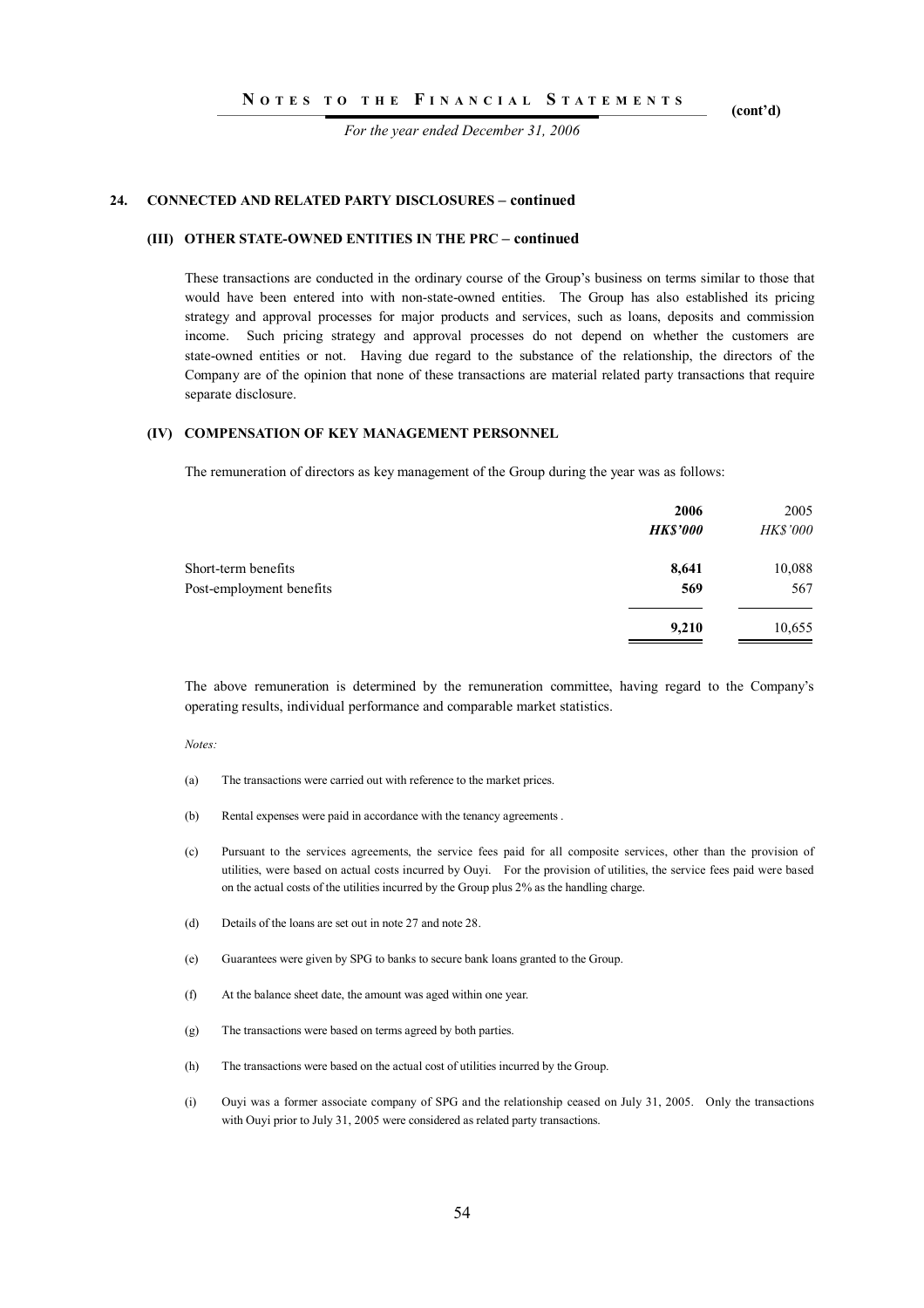# **N OTES TO THE F INANCIAL S T A T E M E N T S**

**(cont'd)** 

*For the year ended December 31, 2006* 

# **25. TRADE AND OTHER PAYABLES/BILLS PAYABLE**

|                | <b>THE GROUP</b> |                 |
|----------------|------------------|-----------------|
|                | 2006             | 2005            |
|                | <b>HK\$'000</b>  | <b>HK\$'000</b> |
| Trade payables | 406,100          | 498,933         |
| Bills payable  | 223,118          | 403,876         |
|                | 629,218          | 902,809         |
| Other payables | 348,047          | 475,823         |
|                | 977,265          | 1,378,632       |

The following is an aged analysis of trade and bills payables at the balance sheet date:

|                    | 2006<br><b>HK\$'000</b> | 2005<br><b>HK\$'000</b> |
|--------------------|-------------------------|-------------------------|
|                    |                         |                         |
| $0$ to 90 days     | 555,975                 | 787,371                 |
| 91 to 180 days     | 54,433                  | 69,611                  |
| 181 to 365 days    | 9,917                   | 26,432                  |
| More than 365 days | 8,893                   | 19,395                  |
|                    | 629,218                 | 902,809                 |

# **26. UNSECURED BANK LOANS**

|                                                                       | <b>THE GROUP</b> |                 | <b>THE COMPANY</b> |                 |
|-----------------------------------------------------------------------|------------------|-----------------|--------------------|-----------------|
|                                                                       | 2006             | 2005            | 2006               | 2005            |
|                                                                       | <b>HK\$'000</b>  | <b>HK\$'000</b> | <b>HK\$'000</b>    | <b>HK\$'000</b> |
| The unsecured bank loans are repayable.<br>as follows:                |                  |                 |                    |                 |
| On demand or within one year<br>More than one year, but not more than | 752,000          | 344,804         | 242,000            | 96,000          |
| two years                                                             | 562,000          | 758,746         | 292,000            | 242,000         |
| More than two years, but not more than                                |                  |                 |                    |                 |
| five years                                                            | 215,000          | 332,000         | 120,000            | 332,000         |
|                                                                       | 1,529,000        | 1,435,550       | 654,000            | 670,000         |
| Less: Amount due within one year<br>shown under current liabilities   | (752,000)        | (344, 804)      | (242,000)          | (96,000)        |
| Amount due after one year                                             | 777,000          | 1,090,746       | 412,000            | 574,000         |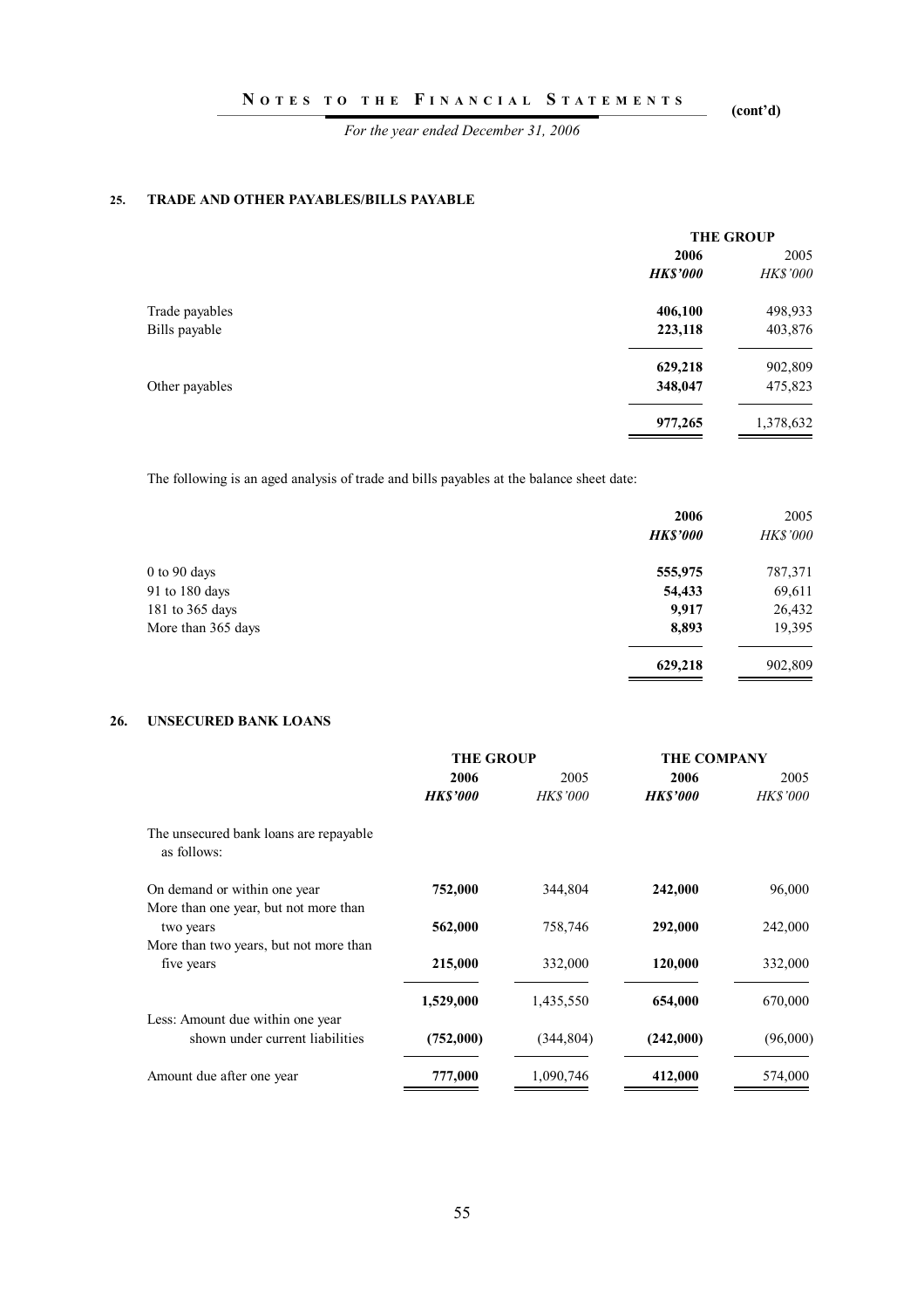*For the year ended December 31, 2006* 

## **26. UNSECURED BANK LOANS – continued**

The fair value of the above bank loans at the balance sheet date are as follows:

|                              | <b>THE GROUP</b> |                 | <b>THE COMPANY</b> |                 |
|------------------------------|------------------|-----------------|--------------------|-----------------|
|                              | 2006             | 2005            | 2006               | 2005            |
|                              | <b>HKS'000</b>   | <b>HK\$'000</b> | <b>HKS'000</b>     | <i>HK\$'000</i> |
| Fixed-rate RMB bank loans    | 875,000          | 765,550         |                    |                 |
| Floating-rate HKD bank loans | 654,000          | 670,000         | 654,000            | 670,000         |
|                              | 1,529,000        | 1,435,550       | 654,000            | 670,000         |
|                              |                  |                 |                    |                 |

The interest rates of the Group's fixed-rate RMB bank loans and floating-rate HKD bank loans are 5.02% to 6.76% (2005: 4.8% to 5.8%) per annum and 4.47% to 5.46% (2005: 1.0% to 5.2%) per annum, respectively.

At the balance sheet date, the Group and the Company had no undrawn loan facilities (2005: HK\$80,000,000) in respect of floating-rate HKD bank loans.

## **27. LOANS FROM ULTIMATE HOLDING COMPANY**

The loans are unsecured and are analysed as follows:

|                                                   | <b>THE GROUP</b> |                 |  |
|---------------------------------------------------|------------------|-----------------|--|
|                                                   | 2006             | 2005            |  |
|                                                   | <b>HK\$'000</b>  | <i>HK\$'000</i> |  |
| Loans from SPG:                                   |                  |                 |  |
| - interest bearing at the rate of 3.78% per annum | 50,000           | 47,847          |  |
| - interest-free                                   | 9,493            | 7,641           |  |
|                                                   | 59,493           | 55,488          |  |

At December 31, 2006, the fair value of the interest-free portion of loans from SPG of HK\$9,493,000 (2005: HK\$7,641,000) was determined based on the present value of the estimated future cash outflows discounted using the effective interest rate of 3.78%.

As SPG had agreed not to demand repayment of the above loans within twelve months from the balance sheet date, the loans are classified as non-current liabilities.

## **28. LOAN FROM A FELLOW SUBSIDIARY**

The amount is unsecured and carries interest rate of 6% per annum. Since the fellow subsidiary has agreed not to demand repayment of the above loan within twelve months from the balance sheet date, the loan is classified as non-current liability.

At December 31, 2005, there was no loan from a fellow subsidiary.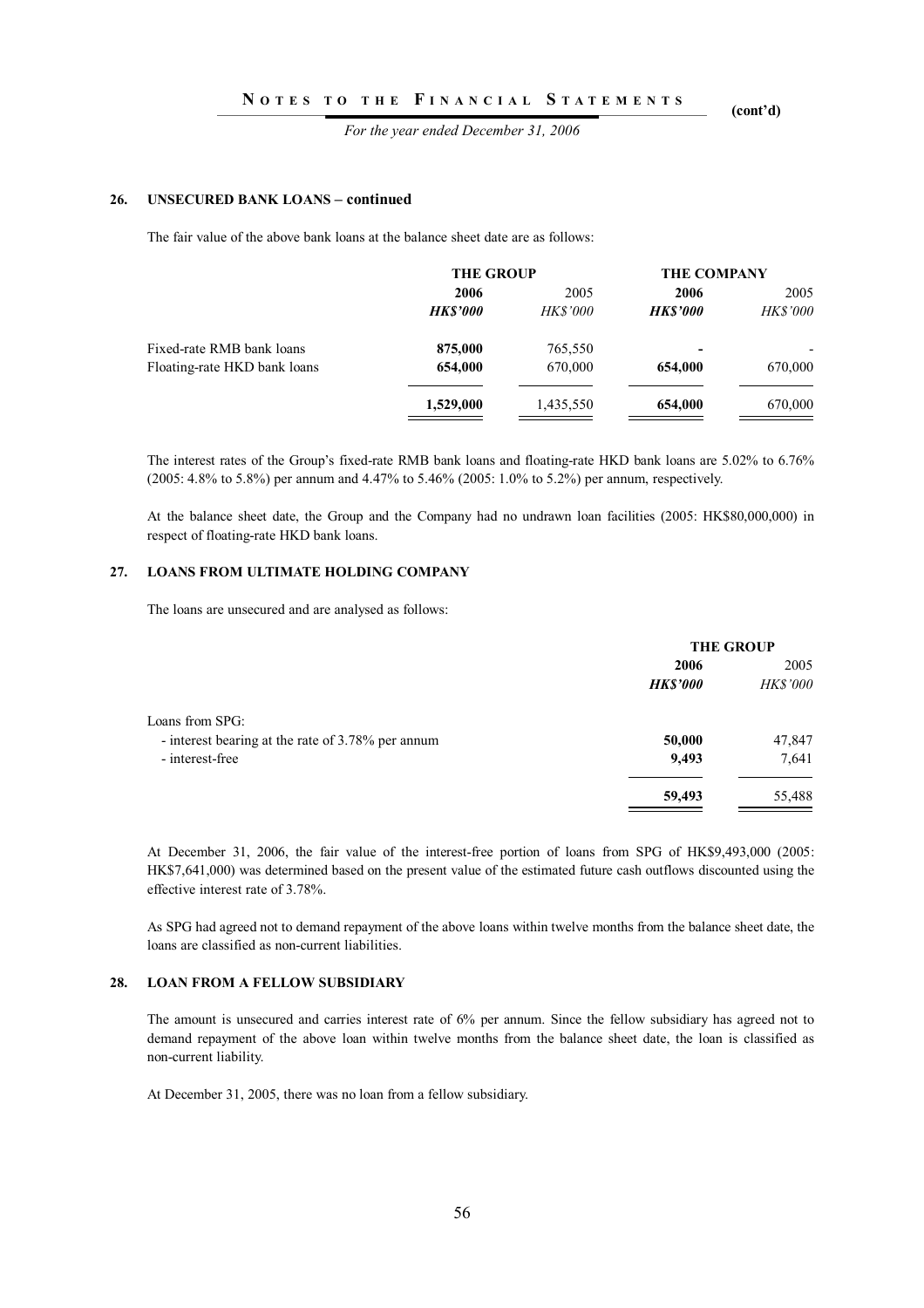*For the year ended December 31, 2006* 

#### **29. SHARE CAPITAL**

|                                                         | <b>Number</b><br>of shares | <b>Share</b><br>capital<br><b>HK\$'000</b> |
|---------------------------------------------------------|----------------------------|--------------------------------------------|
| Ordinary shares of HK\$0.10 each                        |                            |                                            |
| Authorised:<br>At December 31, 2005 and 2006            | 3,000,000,000              | 300,000                                    |
| Issued and fully paid:<br>At December 31, 2005 and 2006 | 1,538,124,661              | 153,812                                    |

#### **30. SHARE OPTIONS**

The Company's share option scheme (the "Scheme") was adopted on July 6, 2004 for the purpose of providing incentive to directors (or any persons proposed to be appointed as such, whether executive or non-executive) and employees (whether full-time or part-time) of each member of the Group; eligible business consultants, professionals and other advisers who have rendered service or will render service to the Group as determined by the board of directors.

The maximum number of shares which may be issued upon exercise of all options to be granted under the Scheme shall not in aggregate exceed 10% of the shares of the Company in issue at the date of approval of the Scheme. The maximum entitlement for any one participant is that the total number of shares issued or to be issued upon exercise of the options granted to each participant in any twelve-month period shall not exceed 1% of the total number of shares in issue.

Any grant of options to a participant who is a director, chief executive or substantial shareholder (all within the meaning as ascribed under the Listing Rules) of the Company or their respective associates must be approved by the independent non-executive directors (excluding the independent non-executive director who is the grantee). Where the granting of options to a participant who is an independent non-executive director or a substantial shareholder would result in the shares of the Company issued and to be issued upon exercise of all options already granted and to be granted to such participant in the twelve-month period up to and including the date of such grant exceed 0.1% of the total number of shares in issue and have an aggregate value, based on the closing price of the shares at the date of each grant, in excess of HK\$5,000,000, such proposed grant must be approved by the shareholders of the Company in general meeting.

Options granted have to be taken up within a period of 30 days from the date of offer upon payment of HK\$1. The subscription price is determined by the board of directors and shall be at least the highest of (i) the closing price of the shares as stated in the Stock Exchange's daily quotations sheet on the offer date; (ii) and the average closing price of the shares as stated in the Stock Exchange's daily quotations sheets for the five business days immediately preceding the offer date; and (iii) the nominal value of a share. Options granted are exercisable for a period to be notified by the board of directors to each grantee and such period shall expire not later than 10 years from the date of grant of options.

No option has been granted or agreed to be granted under the Scheme since its adoption.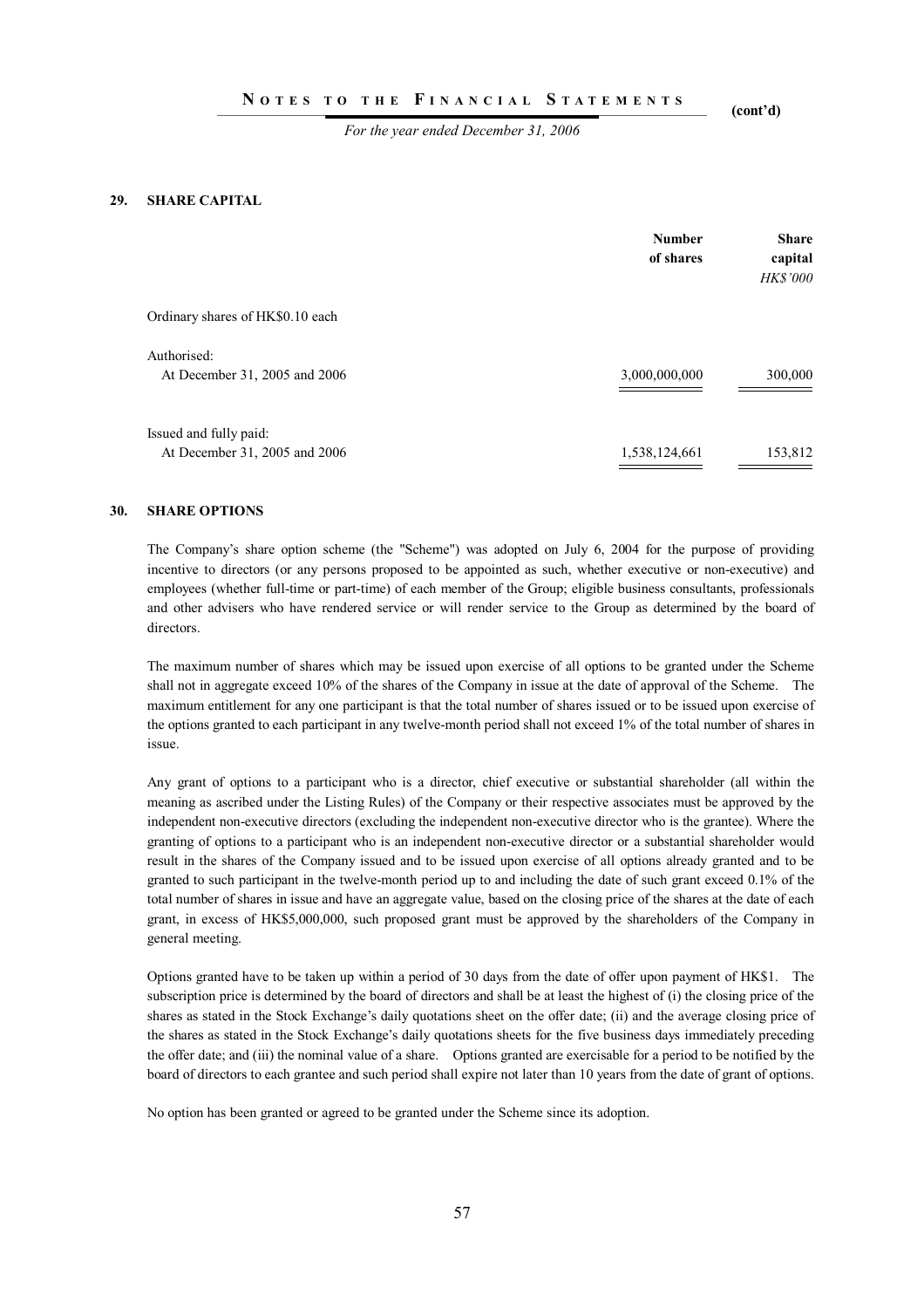**N OTES TO THE F INANCIAL S T A T E M E N T S** 

**(cont'd)** 

*For the year ended December 31, 2006* 

# **31. INVESTMENTS IN SUBSIDIARIES**

|                              | 2006<br><b>HKS'000</b> | 2005<br><b>HK\$'000</b> |
|------------------------------|------------------------|-------------------------|
| Unlisted investment, at cost | 1,202,044              | 1,202,052               |

Particulars of the Company's subsidiaries as at December 31, 2006 are set out in note 40.

# **32. AMOUNTS DUE FROM SUBSIDIARIES/AMOUNT DUE TO A SUBSIDIARY**

The amounts are unsecured, interest-free and repayable on demand.

## **33. RESERVES**

|                      | <b>Share</b><br>premium<br><b>HK\$'000</b> | Retained<br>profits<br><b>HK\$'000</b> | <b>Total</b><br><b>HK\$'000</b> |
|----------------------|--------------------------------------------|----------------------------------------|---------------------------------|
| <b>THE COMPANY</b>   |                                            |                                        |                                 |
| At January 1, 2005   | 1,116,727                                  | 174,282                                | 1,291,009                       |
| Profit for the year  |                                            | 13,616                                 | 13,616                          |
| At December 31, 2005 | 1,116,727                                  | 187,898                                | 1,304,625                       |
| Loss for the year    |                                            | (47, 923)                              | (47, 923)                       |
| At December 31, 2006 | 1,116,727                                  | 139,975                                | 1,256,702                       |

The Company's reserves available for distribution to shareholders as at December 31, 2006 represent its retained profits of HK\$139,975,000 (2005: HK\$187,898,000).

# **34. OPERATING LEASE COMMITMENTS**

|                                                    | <b>THE GROUP</b> |                 |  |
|----------------------------------------------------|------------------|-----------------|--|
|                                                    | 2006             | 2005            |  |
|                                                    | <b>HKS'000</b>   | <i>HK\$'000</i> |  |
| Minimum lease payments paid under operating leases |                  |                 |  |
| during the year in respect of land and buildings   | 10,247           | 6,835           |  |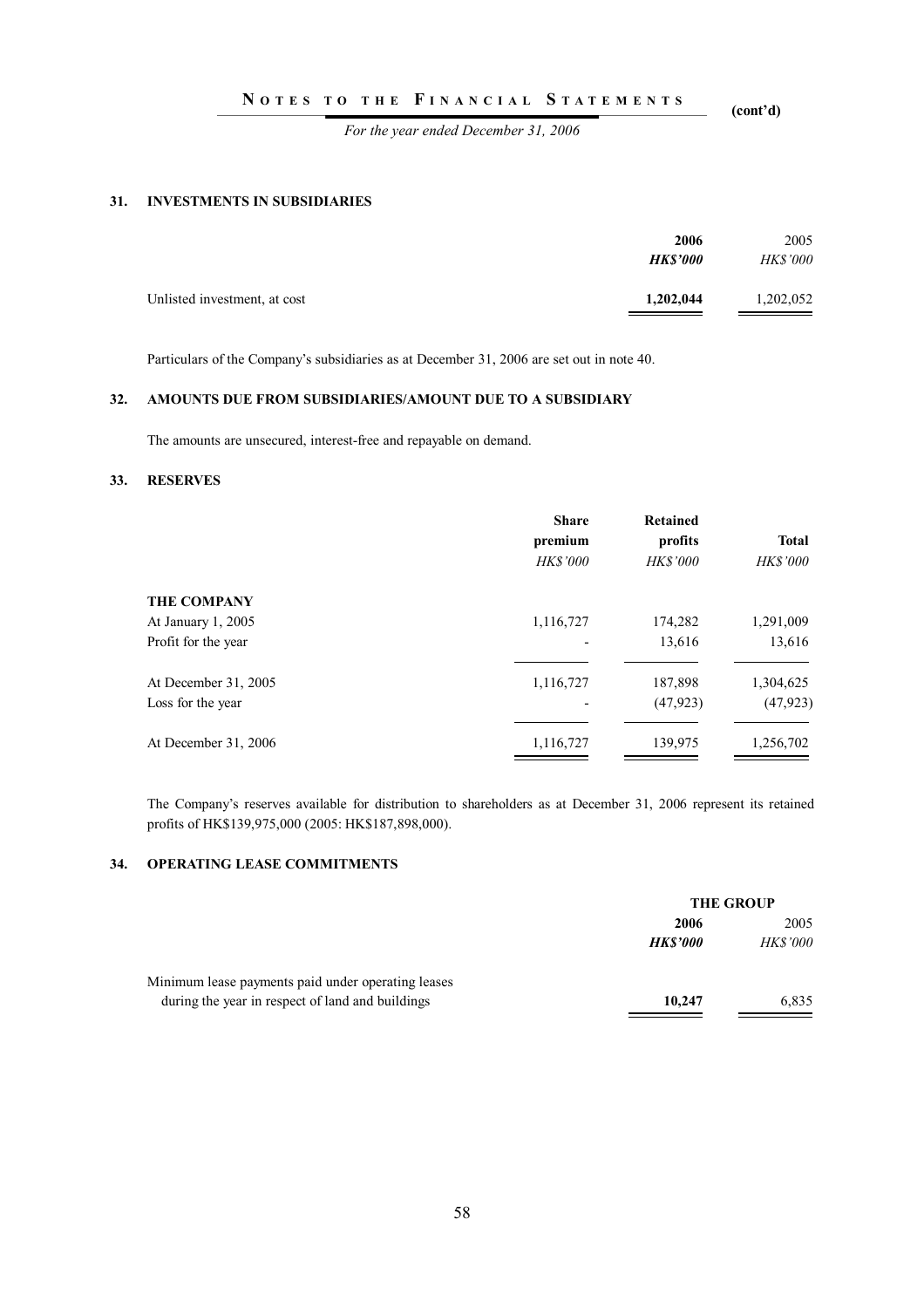*For the year ended December 31, 2006* 

## **34. OPERATING LEASE COMMITMENTS – continued**

At the balance sheet date, the Group and the Company had commitments for future minimum lease payments under non-cancellable operating leases which fall due as follows:

|                                        | <b>THE GROUP</b> |                 | <b>THE COMPANY</b> |                          |
|----------------------------------------|------------------|-----------------|--------------------|--------------------------|
|                                        | 2006             | 2005            | 2006               | 2005                     |
|                                        | <b>HK\$'000</b>  | <b>HK\$'000</b> | <b>HK\$'000</b>    | <b>HK\$'000</b>          |
| Within one year                        | 9,249            | 8,400           | 2,077              | 770                      |
| In the second to fifth year inclusive. | 4,307            | 10,264          | 863                | $\overline{\phantom{a}}$ |
| Over five years                        | 231              | 339             |                    |                          |
|                                        | 13,787           | 19,003          | 2,940              | 770                      |

Operating lease payments represent rentals payable by the Group for certain of its office and factory properties. Leases are negotiated and rentals are fixed for an average term of two years.

# **35. CAPITAL COMMITMENTS**

At the balance sheet date, the Group had the following capital commitments:

|                                                                | 2006            | 2005            |
|----------------------------------------------------------------|-----------------|-----------------|
|                                                                | <b>HK\$'000</b> | <b>HK\$'000</b> |
| Capital expenditure contracted for but not provided in the     |                 |                 |
| consolidated financial statements in respect of acquisition of |                 |                 |
| - property, plant and equipment                                | 77,489          | 7,867           |
| - intangible assets                                            | 6,817           | 3,568           |
|                                                                | 84,306          | 11,435          |
| Capital expenditure authorised but not contracted for in       |                 |                 |
| respect of acquisition of property, plant and equipment        | 3,016           | 40,450          |

## **36. MAJOR NON-CASH TRANSACTION**

During the year, HK\$3,232,000 of sales proceeds from disposal of property, plant and equipment was agreed by both parties to set off with trade payables for the same amount.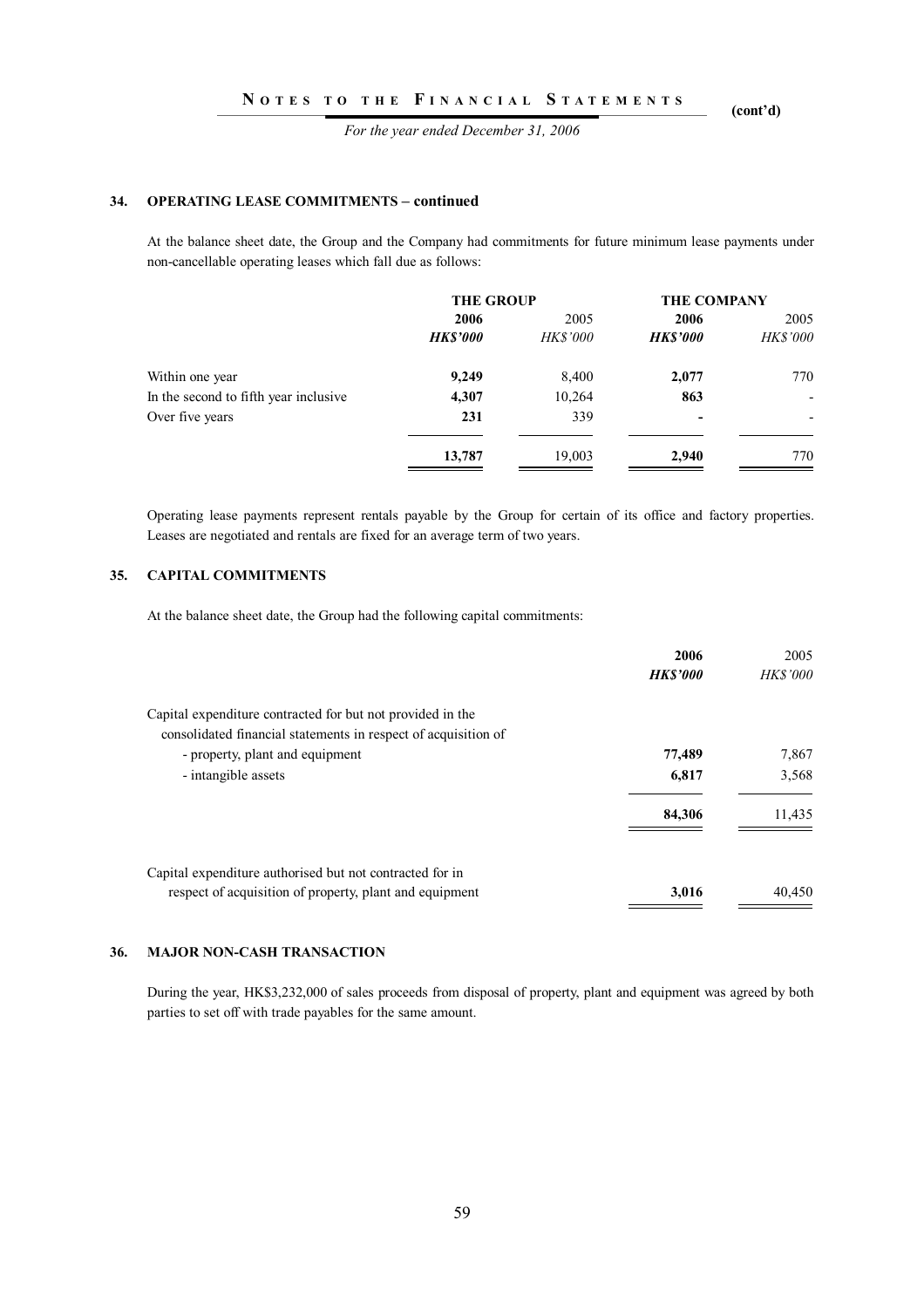*For the year ended December 31, 2006* 

**(cont'd)** 

## **37. CONTINGENT LIABILITIES**

(i) As disclosed in the press announcement of the Company dated February 22, 2005, the Company and one of its subsidiaries are named as, among others, defendants in a number of antitrust complaints filed in The United States of America (the "United States"). These antitrust complaints have alleged that certain manufacturers of vitamin C in the PRC have since at least December 2001 conspired to control prices and volumes of exports of vitamin C to the United States and elsewhere in the world and that as such have been in violation of the antitrust laws of the United States. It is alleged in the antitrust complaints that the purchasers of vitamin C in the United States paid more for vitamin C than they would have paid in the absence of the alleged conspiracy and, therefore, suffered losses. The plaintiffs (purportedly as representatives of classes of similar plaintiffs) seek treble unspecified damages and other relief. Subsequent to the above-mentioned press announcement, there were some other complaints with the same nature as the antitrust complaints in the United States. Up to the date of this report, three antitrust complaints have been served on the Company and the subsidiary.

The directors and management of the Company intend to contest the claims set out in the antitrust complaints vigorously. The Group has appointed legal advisers to advise them in the legal proceedings and the outcome of the antitrust complaints cannot be estimated with certainty at this stage.

(ii) At December 31, 2006, a guarantee of HK\$20,000,000 (2005: Nil) was given by the Company to a bank in respect of banking facilities utilised by its subsidiary.

## **38. PLEDGE OF ASSETS**

At December 31, 2006, no bills receivable of the Group (2005: bills receivable of HK\$3,828,000) was pledged to a bank to secure banking facilities granted to a subsidiary of the Company. The pledge at December 31, 2005 was released upon the repayment of the loan facilities in January 2006. Details of the other pledge of assets are set out in note 20.

## **39. EMPLOYEE RETIREMENT BENEFIT SCHEMES**

The Group operates a Mandatory Provident Fund Scheme for all qualifying employees in Hong Kong. The assets of the scheme are held separately from those of the Group, in funds under the control of trustees. Contributions to the scheme are made based on a certain percentage of the employees' relevant payroll costs.

The employees of the subsidiaries in the PRC are members of a state-managed retirement benefit scheme operated by the PRC government. The relevant subsidiaries are required to make contributions to the retirement benefit scheme based on certain percentage of payroll costs to fund the benefits. The only obligation of the Group with respect to the retirement benefit scheme is to make the specified contributions.

During the year, the contributions made by the Group relating to the above arrangements were HK\$43,104,000 (2005: HK\$41,222,000).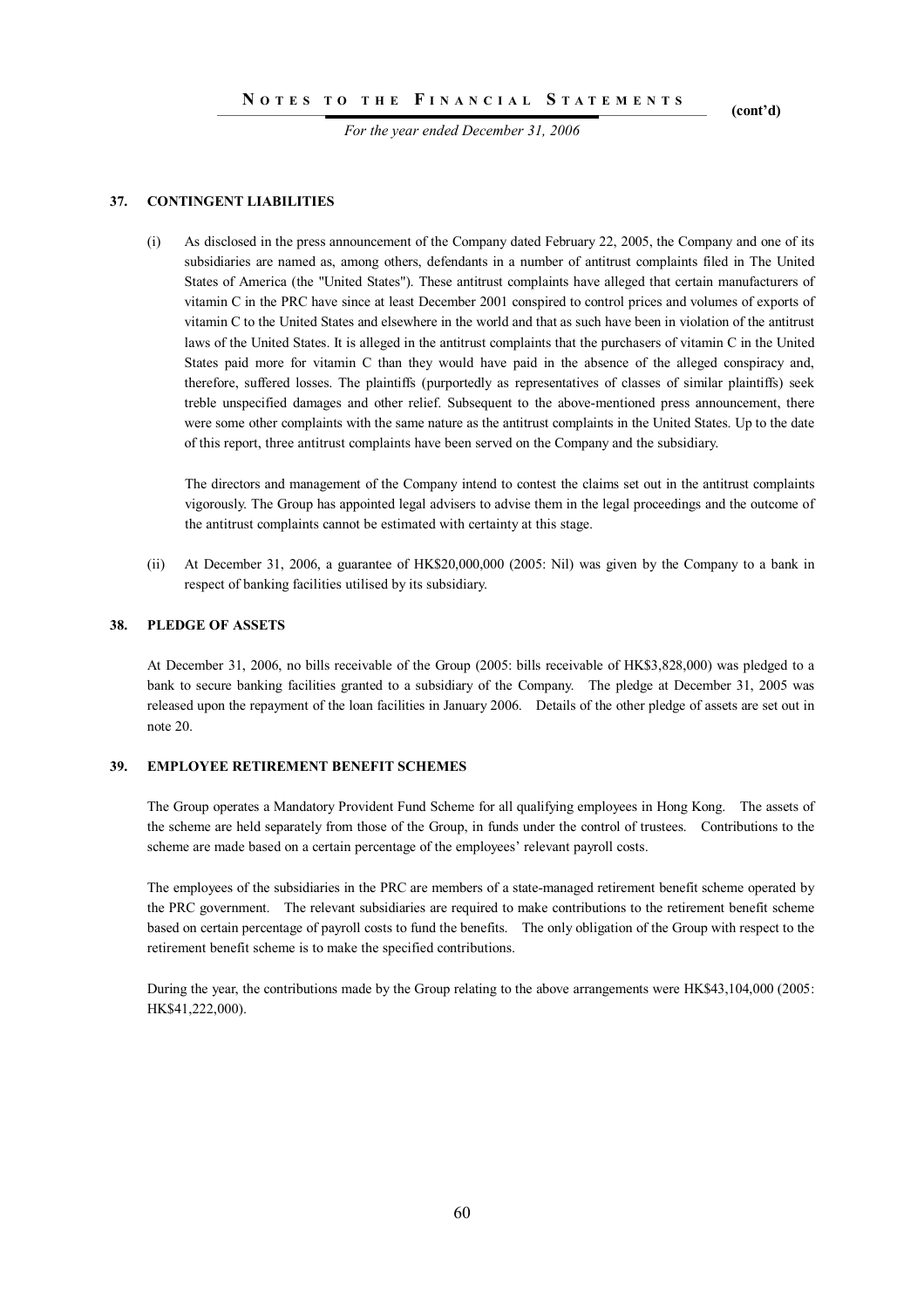*For the year ended December 31, 2006* 

# **40. PARTICULARS OF SUBSIDIARIES**

Particulars of the Company's subsidiaries at December 31, 2006 are as follows:

| Name of subsidiary                                                                     | Place of<br>incorporation/<br>registration<br>and operations | Kind of legal<br>status                                         | Nominal value of<br>issued and fully<br>paid share<br>capital/<br>registered capital | Percentage of<br>nominal value<br>of issued share<br>capital registered<br>capital held<br>by the Company<br><b>Directly</b> | <b>Indirectly</b>        | Principal activity                                     |
|----------------------------------------------------------------------------------------|--------------------------------------------------------------|-----------------------------------------------------------------|--------------------------------------------------------------------------------------|------------------------------------------------------------------------------------------------------------------------------|--------------------------|--------------------------------------------------------|
|                                                                                        |                                                              |                                                                 |                                                                                      | $\frac{0}{0}$                                                                                                                | $\%$                     |                                                        |
| Golden Wing Limited                                                                    | Hong Kong                                                    | Limited liability<br>company                                    | HK\$3                                                                                | 100                                                                                                                          | $\overline{\phantom{a}}$ | Inactive                                               |
| Shijiazhuang Pharma<br>Group Hebei Zhongrun<br>Pharmaceutical Co.,<br>Ltd              | PRC                                                          | Limited liability<br>cooperative joint<br>venture<br>enterprise | RMB463,490,300                                                                       | 99.21                                                                                                                        |                          | Manufacture and sale of<br>pharmaceutical<br>products  |
| Shijiazhuang Pharma<br>Group NBP<br>Pharmaceutical Co.,<br>Ltd.                        | PRC                                                          | Foreign investment<br>enterprises with<br>limited liability     | RMB120,000,000                                                                       | 100                                                                                                                          | $\overline{a}$           | Manufacture and sales of<br>pharmaceutical<br>products |
| Shijiazhuaug Pharma<br>Group Zhongrun<br>Pharmaceutical (Inner<br>Mongolia) Co., Ltd.  | PRC                                                          | Foreign investment<br>enterprises with<br>limited liability     | HK\$130,000,000                                                                      | 100                                                                                                                          |                          | Manufacture and sales of<br>pharmaceutical<br>products |
| Shijiazhuaug Pharma<br>Group Zhonghe<br>Pharmaceutical (Inner<br>Mongolia) Co., Ltd.   | PRC                                                          | Foreign investment<br>enterprises with<br>limited liability     | RMB135,000,000                                                                       | 100                                                                                                                          | ÷,                       | Manufacture and sales of<br>pharmaceutical<br>products |
| Tin Lon Investment<br>Limited                                                          | Hong Kong                                                    | Limited liability<br>company                                    | <b>HK\$2</b>                                                                         | 100                                                                                                                          |                          | Investment holding                                     |
| Shijiazhuang Pharma<br>Group Weisheng<br>Pharmaceutical<br>(Shijiazhuang) Co.,<br>Ltd. | PRC                                                          | Foreign investment<br>enterprises with<br>limited liability     | US\$20,169,000                                                                       | 100                                                                                                                          |                          | Manufacture and sale of<br>pharmaceutical<br>products  |
| Weitai Pharmaceutical<br>(Shijiazhuang) Co.,<br>Ltd.                                   | PRC                                                          | Foreign investment<br>enterprises with<br>limited liability     | RMB59,400,000                                                                        | 100                                                                                                                          |                          | Manufacture and sale of<br>pharmaceutical<br>products  |
| Shijiazhuang Pharma<br>Group Zhongnuo<br>Pharmaceutical<br>(Shijiazhuang) Co.,<br>Ltd. | PRC                                                          | Foreign investment<br>enterprises with<br>limited liability     | RMB216,000,000                                                                       | 100                                                                                                                          |                          | Manufacture and sale of<br>pharmaceutical<br>products  |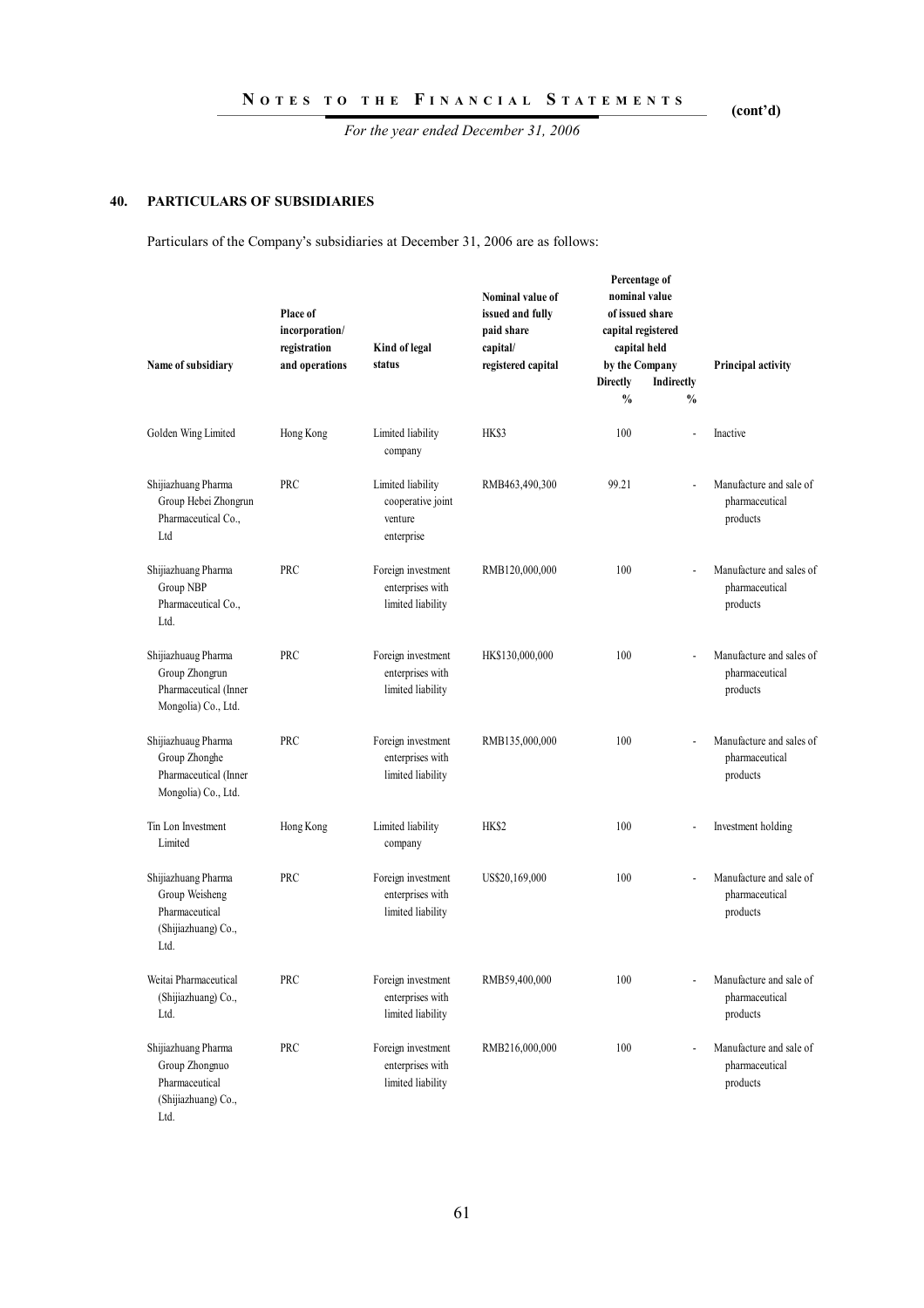**N OTES TO THE F INANCIAL S T A T E M E N T S** 

**(cont'd)** 

*For the year ended December 31, 2006* 

# **40. PARTICULARS OF SUBSIDIARIES – continued**

| Name of subsidiary                                                                                  | Place of<br>incorporation/<br>registration<br>and operations | Kind of legal<br>status                                     | Nominal value of<br>issued and fully<br>paid share<br>capital/<br>registered capital | Percentage of<br>nominal value<br>of issued share<br>capital registered<br>capital held<br>by the Company |                          | Principal activity                                                     |
|-----------------------------------------------------------------------------------------------------|--------------------------------------------------------------|-------------------------------------------------------------|--------------------------------------------------------------------------------------|-----------------------------------------------------------------------------------------------------------|--------------------------|------------------------------------------------------------------------|
| Shijiazhuang Pharma<br>Group Zhongqi<br>Pharmaceutical<br>Technology<br>(Shijiazhuang) Co.,<br>Ltd. | <b>PRC</b>                                                   | Foreign investment<br>enterprises with<br>limited liability | RMB18,440,000                                                                        | 100                                                                                                       | $\overline{\phantom{a}}$ | Provision of<br>pharmaceutical<br>research and<br>development services |
| Shijiazhuang Pharma<br>Group Hebei Zhongrun<br>Chemical Co., Ltd.                                   | <b>PRC</b>                                                   | Foreign investment<br>enterprises with<br>limited liability | RMB50,000,000                                                                        | 100                                                                                                       | ÷,                       | Manufacture and sale of<br>pharmaceutical<br>products                  |
| Shijiazhuang Pharma<br>Group Hebei Zhongrun<br>Huanbao Co., Ltd.                                    | PRC                                                          | Foreign investment<br>enterprises with<br>limited liability | RMB5,000,000                                                                         |                                                                                                           | 85                       | Sewage treatment                                                       |
| Inner Mongolia<br>Zhongxingyuan<br>Sewage Treatment Co.,<br>Ltd.                                    | PRC                                                          | Foreign investment<br>enterprises with<br>limited liability | RMB18,000,000                                                                        | 80.42                                                                                                     |                          | Sewage treatment                                                       |

None of the subsidiaries had any debt securities outstanding at the end of the year or at any time during the year.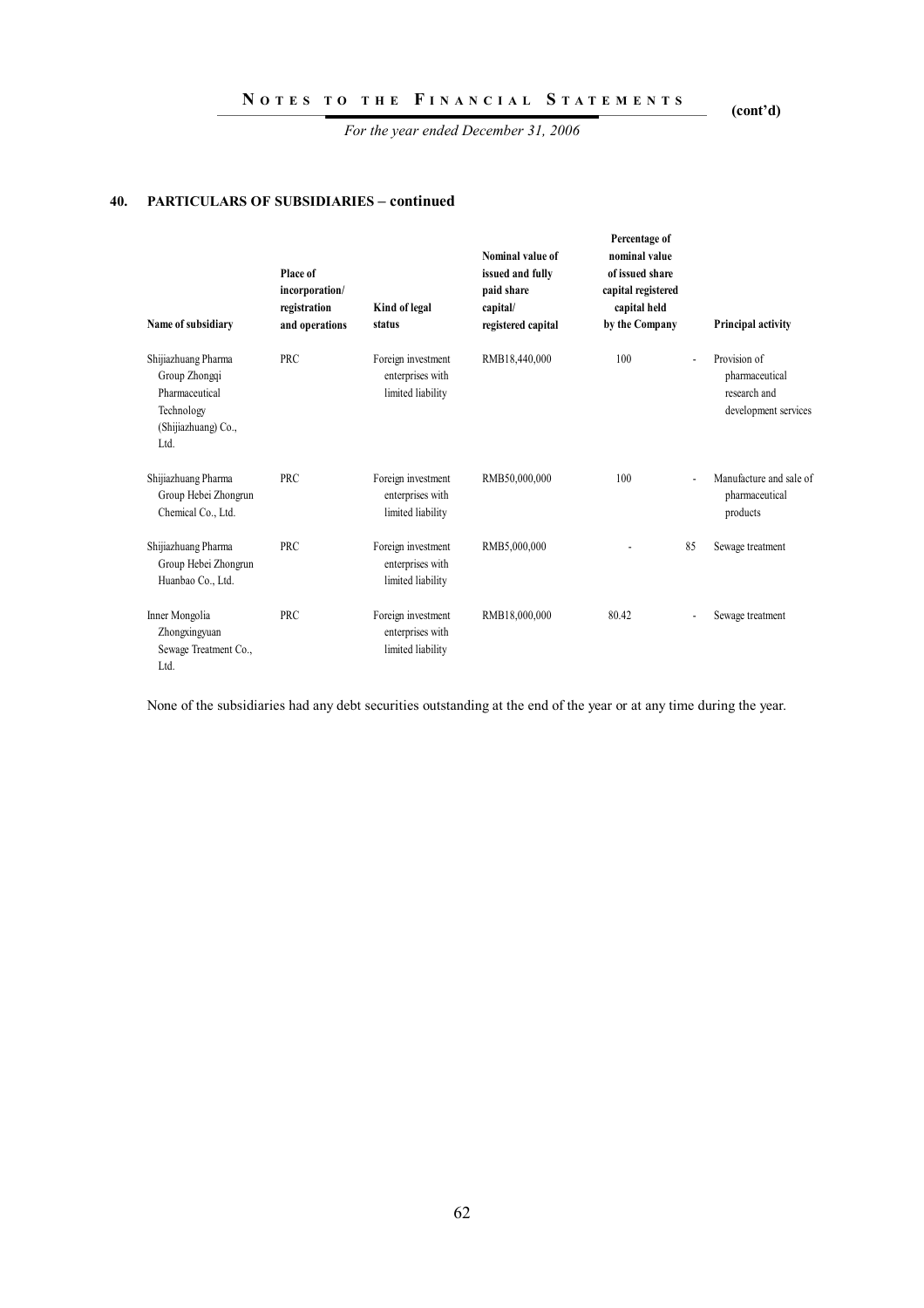# **RESULTS**

|                                                    |                            |                            | Year ended December 31,  |                          |                          |
|----------------------------------------------------|----------------------------|----------------------------|--------------------------|--------------------------|--------------------------|
|                                                    | 2002<br>HK\$'000           | 2003<br>HK\$'000           | 2004<br>HK\$'000         | 2005<br>HK\$'000         | 2006<br><b>HK\$'000</b>  |
| Revenue<br>Cost of sales                           | 1,625,130<br>(1, 121, 850) | 2,478,426<br>(1, 553, 466) | 2,450,649<br>(1,819,804) | 3,192,065<br>(2,498,501) | 3,538,754<br>(2,925,429) |
| Gross profit                                       | 503,280                    | 924,960                    | 630,845                  | 693,564                  | 613,325                  |
| Other income                                       | 14,197                     | 9,522                      | 14,677                   | 21,157                   | 34,814                   |
| Distribution costs                                 | (42, 545)                  | (94, 529)                  | (131, 453)               | (182, 723)               | (232, 511)               |
| Administrative expenses                            | (123, 295)                 | (200, 193)                 | (230,004)                | (293, 231)               | (308, 094)               |
| Other expenses                                     | (10, 879)                  | (21, 471)                  | (10, 948)                | (20, 537)                | (6, 808)                 |
| Major overhaul expenses                            | (28, 591)                  |                            |                          |                          |                          |
| Allowance for doubtful debts                       | (14,276)                   |                            |                          |                          |                          |
| Share of results of a jointly<br>controlled entity | 6,938                      | 6,548                      | 3,419                    | (1,099)                  | (3,350)                  |
| Finance costs                                      | (26, 682)                  | (25, 361)                  | (27,959)                 | (68, 139)                | (95, 776)                |
| Profit before tax                                  | 278,147                    | 599,476                    | 248,577                  | 148,992                  | 1,600                    |
| Income tax                                         | (48, 572)                  | (93, 916)                  | (3, 185)                 | 7,301                    | 13,763                   |
| Profit for the year                                | 229,575                    | 505,560                    | 245,392                  | 156,293                  | 15,363                   |
| Attributable to:                                   |                            |                            |                          |                          |                          |
| Equity holders of the Company                      | 228,142                    | 504,169                    | 245,011                  | 156,518                  | 15,664                   |
| Minority interests                                 | 1,433                      | 1,391                      | 381                      | (225)                    | (301)                    |
|                                                    | 229,575                    | 505,560                    | 245,392                  | 156,293                  | 15,363                   |
|                                                    | HK cents                   | HK cents                   | HK cents                 | HK cents                 | <b>HK</b> cents          |
| Earnings per share<br>Basic<br>Diluted             | 16.62<br>16.35             | 33.27<br>32.83             | 15.93<br>$\rm N/A$       | 10.18<br>$\rm N/A$       | 1.02<br>N/A              |